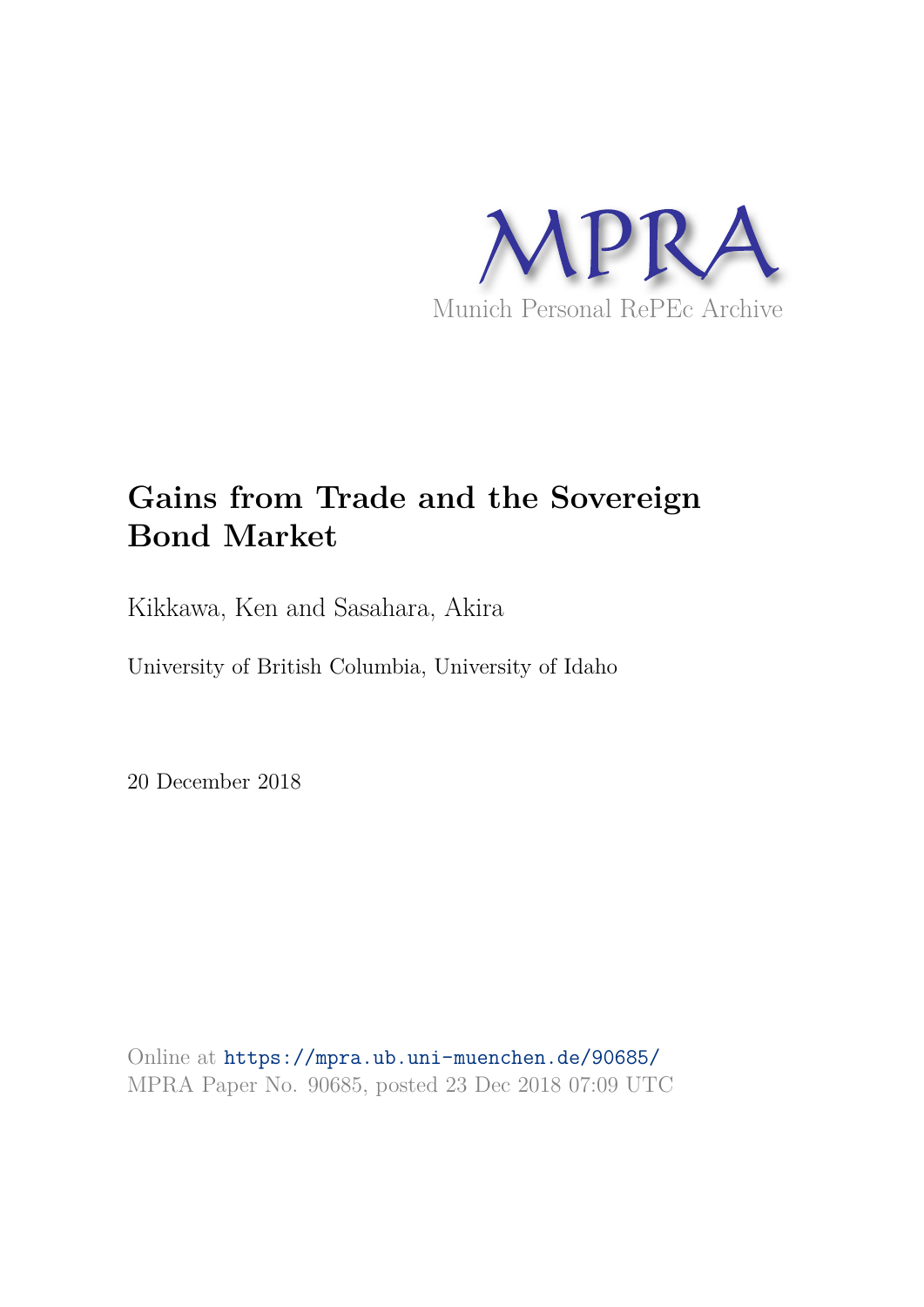# **Gains from Trade and the Sovereign Bond Market**<sup>∗</sup>

Ayumu Ken Kikkawa† UBC Sauder

Akira Sasahara‡ University of Idaho

December 21, 2018

### **Abstract**

Increasing international flows of goods, services, and financial assets have been shown to increase a country's welfare through various channels. This paper studies the interaction between a country's welfare gains from international trade and its sovereign's access to bond markets. We do so by incorporating a sovereign bond market into a simple Armington (1969)'s trade model. While standard trade models suggest surprisingly small gains from trade, our model implies that introducing channels through a sovereign bond market greatly magnifies the gains from trade.

*Key Words*: Gains from trade, Sovereign debt, Sovereign default, Trade openness, Terms of trade *JEL codes*: E16, F14, F60, O19

<sup>∗</sup>The authors thank Ralph Ossa, Mark Wright, Yuan Mei, Tamon Asonuma, and Hayato Kato for helpful discussions. Thanks are also given to seminar participants at the IMF and the University of Chicago.

<sup>†</sup>Assistant Professor, Sauder School of Business, University of British Columbia, 2053 Main Mall, Vancouver, BC V6T 1Z2, Canada, E-mail: ken.kikkawa@sauder.ubc.ca

<sup>‡</sup>Assistant Professor of Economics, College of Business and Economics, University of Idaho, 875 Perimeter Drive MS 3161, Moscow, ID, 83844, E-mail: sasahara@uidaho.edu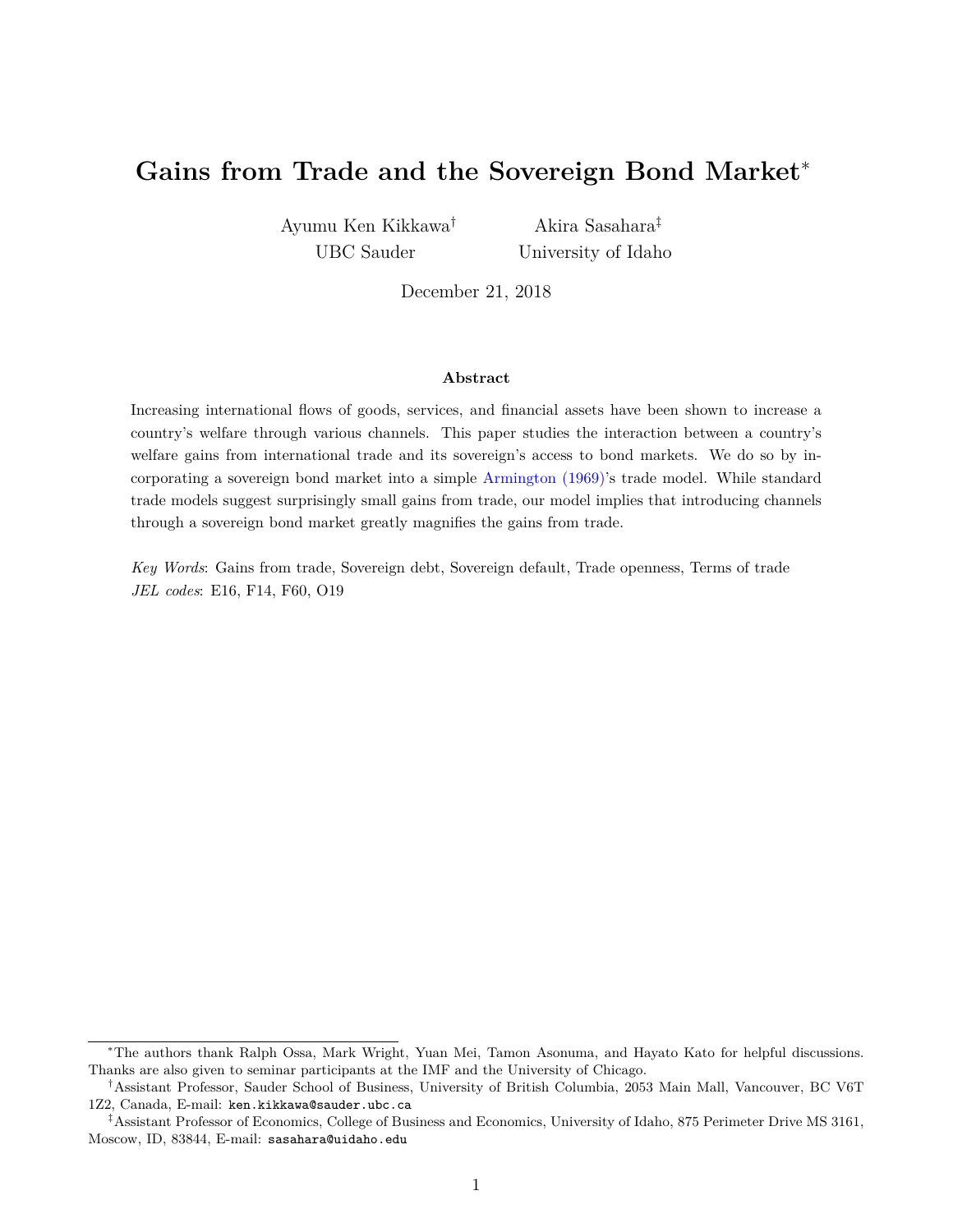# **1 Introduction**

Globalization has two aspects — international trade in goods and services, and international capital mobility. Previous studies have found either of these types of globalization benefits a country. Trade in goods and services leads to greater welfare through, for example, cross-industry or within-industry resource reallocation, increased variety of products, and reduction of consumer prices (e.g., Costinot and Rodríguez-Clare,  $2014$ ; and Feenstra,  $2018b$ ).<sup>1</sup> Financial integration enhances cross-sectional and intertemporal allocative efficiency, increases international risk sharing, and leads to faster growth and higher standards of living (e.g., Coeurdacier et al., 2018; and Schularick and Steger, 2010).<sup>2</sup>

While previous studies have investigated the effect of international trade or financial integration independently, interactions between the two types of integration have received little attention. The goal of this paper is to improve our understanding on how these two types of globalization interact to shape gains from integration by focusing on international trade and an access to a sovereign bond market. This is an empirically relevant question because the share of world trade to world GDP increased from 38 percent to 54 percent from 1990 to 2016 according to the *World Development Indicators* (World Bank, 2018b). We also observe substantial amount of trade in debt — the median share of external debt stock in GNI is 41 percent in 2016 (World Bank, 2018b).

This paper makes a simple point. As documented in previous empirical works, a loss in endowment caused by a default reduces the sovereign's trade with a foreign country.<sup>3</sup> If a country experiences trade disruption upon default, then one may reasonably think that, all other things being equal, a more open country is less likely to default. If this is the case, a more open sovereign faces a higher price in its bond market, since the bonds are safer for the investors. As a result, an open country receives additional gains from trade stemming from a sovereign bond market.

These mechanisms are rigorously shown using a simple Armington (1969) two-country trade model featuring endogenous sovereign default in incomplete bond markets, following Eaton and Gersovitz (1981), Aguiar and Gopinath (2006), and Arellano (2008). We introduce a one-period sovereign bond that is not state contingent and is subject to limited commitment. The sovereign has an option to default and not pay back its debt at each period, which incurs an exogenous reduction in the endowment. Therefore, a sovereign's incentive to default varies substantially depending on how integrated the country is to the international trade market in which countries trade their endowments.

There are two effects working in different directions to determine a sovereign's incentive to default. First, a destruction of a country's endowment due to a default reduces the two countries' consumption.

<sup>1</sup>Classical gains from trade come from increasing production efficiency according to countries' comparative advantages (David Ricardo; Eaton and Kortum, 2003). Armington (1969) and Krugman (1980) introduce the Dixit-Stigliz preferences, therefore gains from increased variety of consumption goods. Costinot and Rodríguez-Clare (2014) provide a survey of quantitative work on the welfare consequence of international trade. Feenstra (2018b) also discusses a recent literature on sources of gains from trade.

 $2$ Coeurdacier et al. (2018) consider benefits from financial integration in a two-country neoclassical growth model, which incorporates gains from allocative efficiency and international risk-sharing. Schularick and Steger (2010) investigate the effect of financial integration in the first era of globalization (1880-1914) and find that an increase in capital flows across countries led to higher growth of real GDP per capita.

<sup>3</sup>Gopinath and Neiman (2014) document that imports of Argentina collapsed in the wake of its default from 2000 to 2002. Studying samples of defaults of over 150 countries, Rose (2005) finds that trade declines persistently when a sovereign defaults. Other empirical studies on the impact of defaults on trade flows include Martinez and Sandleris (2011), Zymek (2012), and Asonuma et al. (2016).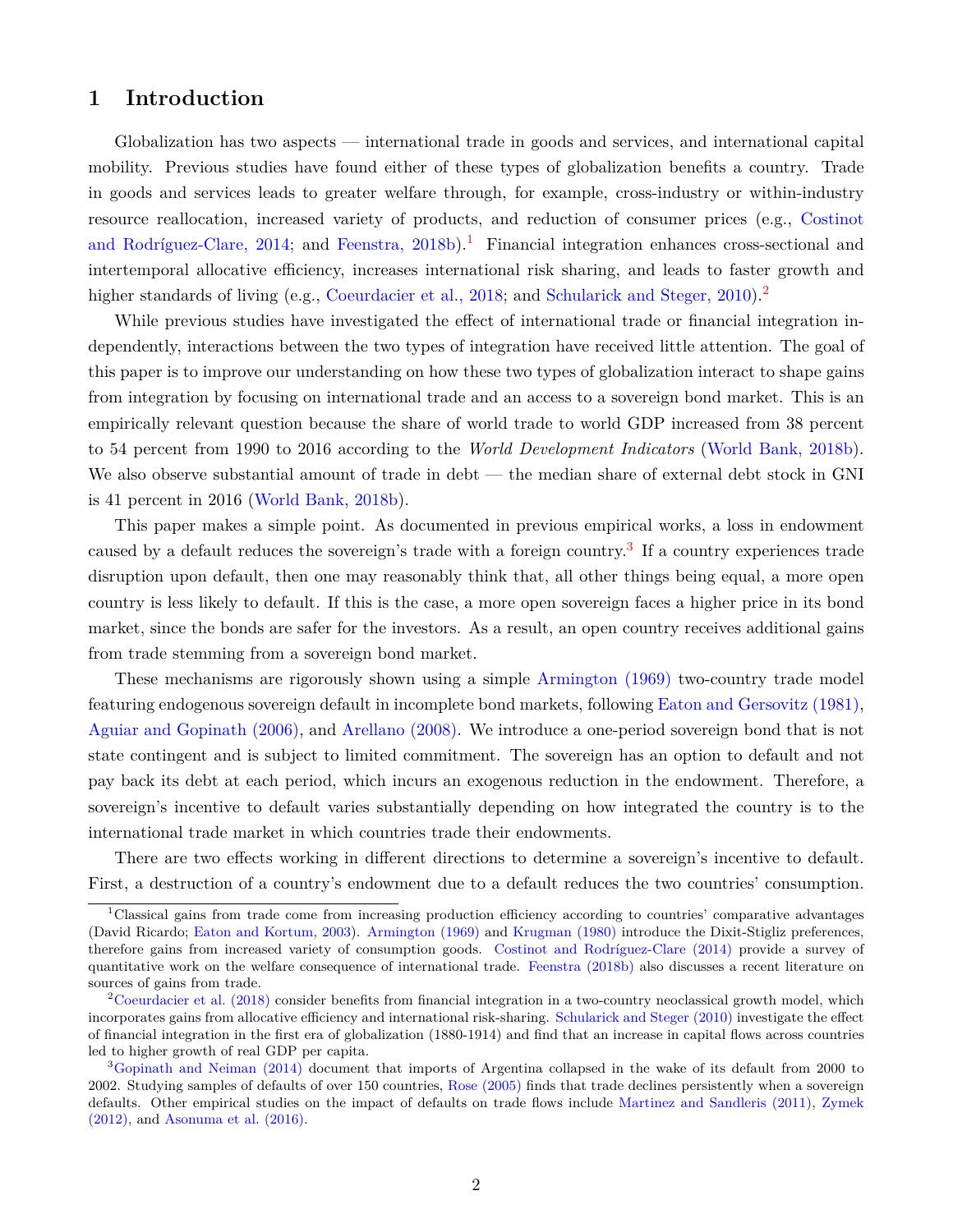We call this the endowment effect and it works to reduce the sovereign's inventive to default. On the other hand, there is a positive terms of trade effect arising from a loss of endowment. A fewer supply of goods from the defaulted country increases the relative price of the home good, which works to increase the defaulted country's welfare.<sup>4</sup> This effect becomes large if the country is larger in terms of size, and mitigates the consumption loss upon default. We demonstrate that under reasonable parameters the former effect dominates the latter, implying that the costs of default are larger under free trade than in autarky. As a result, as the country opens up to international trade, higher costs of default lead to a higher bond price, enabling the sovereign to borrow more.

Therefore, trade openness reduces the sovereign's incentive to default, leading to a lower interest rate charged by the foreign creditors and a higher price of its bond. These mechanisms work to increase a country's gains from trade, because by having access to a sovereign bond market, a greater level of openness makes the country more credible to repay its debt, making it possible to borrow more, leading to a greater level of present value consumption and welfare. We emphasize these channels as a new source of gains from trade.

Previous empirical evidence is consistent with our model's predictions. Rose and Spiegel (2004) investigate the link between bond prices and trade volumes to understand whether countries repay their debt out of the fear that default might lead to trade disruption. They find a positive correlation between trade volumes and the claims of sovereign bonds by the creditor country, when they looked at bilateral trade and international banking claims from 20 creditor and 149 debtor countries in 1986-1999 period. Moreover, Manasse and Roubini (2009) employ a panel dataset of 47 countries from the period 1970-2002 and find that a lower trade openness is one of the main predictors of sovereign debt crises. These previous empirical results seem to suggest that sovereigns have more to lose upon default, when they become more open to trade. Furthermore, an empirical result in Edwards (2004) is consistent with our theoretical result that the terms of trade effect dominates in a large country.<sup>5</sup>

We also conduct empirical analyses to confirm our model's predictions. By using a panel dataset of 144 countries between 1970 and 2013, we find that countries that were more open in 1970 had a fewer number of defaults than less open countries during the sample period. Furthermore, results suggest that an increase in a country's openness reduces the bond's interest rate and the probability of default as consistent with the theory. We also investigate how these openness effects vary depending on the country size measured by GDP. The model suggests that the terms of trade effect is larger for a large country, meaning that larger countries have less to benefit from the interaction of international goods trade and the sovereign bond market. As consistent with the model, the openness effects are greater for small countries than for large countries. These empirical results imply that the model's underlying mechanisms leading to gains from trade are indeed present in reality.

Lastly, we perform a numerical exercise by calibrating the model to quantify the gains from trade. As is conventional in the debt literature, we employ the case of Argentina for this numerical exercise.<sup>6</sup> It also introduces China as a foreign country because Argentina's trade with China have increased substantially

 $4$ Our model does not include the exchange rates. Therefore, a change in terms of trade only comes from changes in supply and demand of goods.

<sup>&</sup>lt;sup>5</sup>Kennan and Riezman (1988) also theoretically studies the relationship between the size of a country and the terms of trade effect in the context of the impact of imposing tariffs.

<sup>6</sup>For example, see Arellano (2008), Aguiar and Gopinath (2006), Yue (2010), Asonuma (2014), and Asonuma (2016).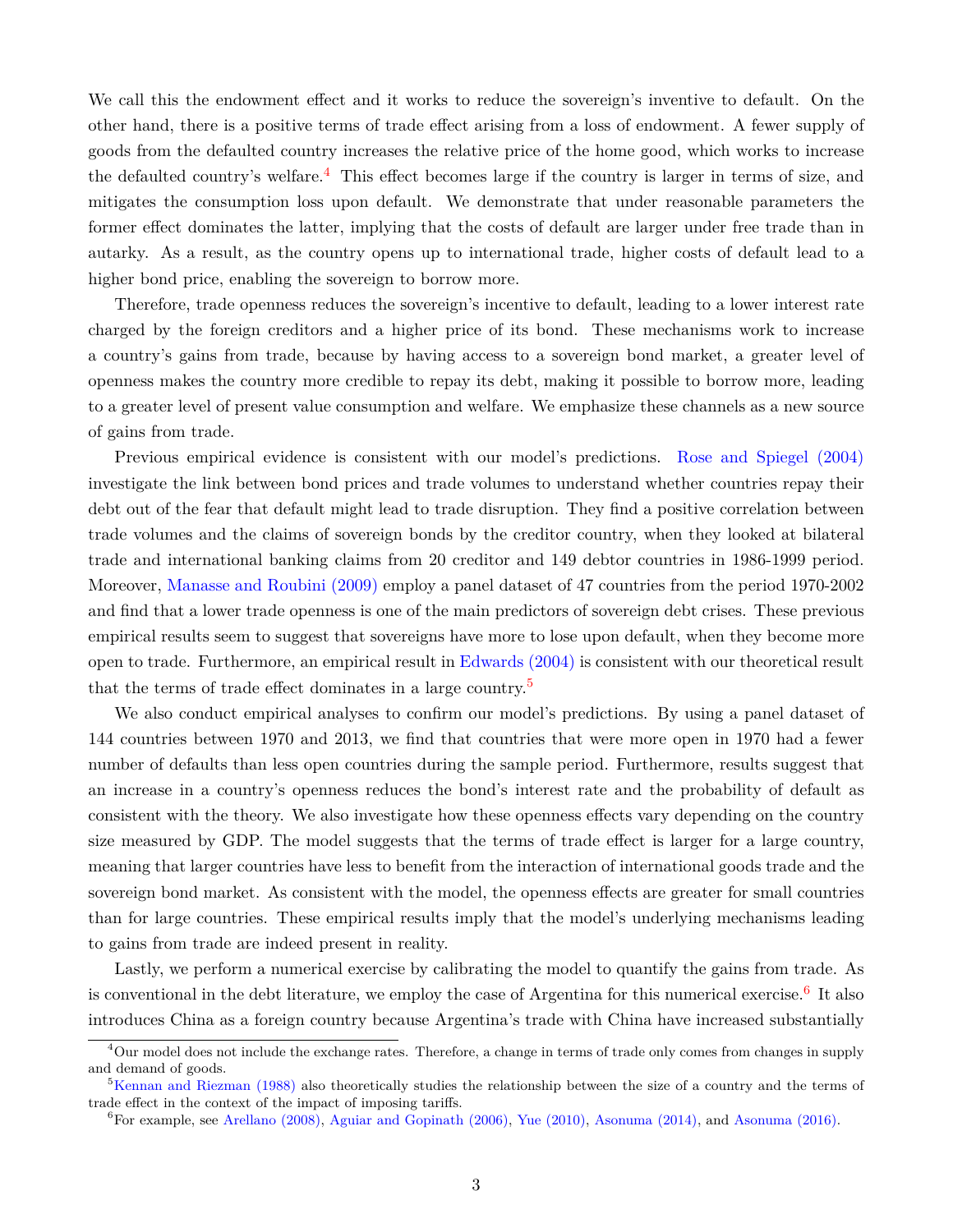after China's accession to the World Trade Organization in 2001, which is similar to our theoretical considerations comparing the state of autarky with the one under free trade. These countries serve as an excellent case study to quantify the gains from trade. Results imply substantial additional gains from trade when a sovereign has access to a bond market — gains from trade become three percentage points greater with a sovereign bond market.

This paper contributes to the literature on model-based estimation of gains from trade. An influential paper by Arkolakis et al. (2012) shows that, in a large class of trade models, gains from trade are fully described by a couple of statistics — share of home spending on its domestic products and elasticity of trade with respect to variable trade costs.<sup>7</sup> They show that the "new" trade model of heterogeneous firms and its extensions lead to the exact same value of gains from trade as the traditional trade model. Moreover, by applying their simple formula, they show that gains from trade for the U.S. are between 0.7 to 1.4 percent, surprisingly smaller than our intuition.

This led to a search for a realistic value of gains from trade by introducing additional channels through which trade affects a country's welfare.<sup>8</sup> For example, Caliendo and Parro  $(2015)$ , Melitz and Redding (2014), and Chaney and Ossa (2013) emphasize the importance of introducing input-output linkages or multiple production stages in amplifying gains from trade. Other studies show that a finite upper bound for firm productivity distribution implies greater gains from trade because it makes trade elasticities to differ across markets and trade costs (Melitz and Redding, 2015) and it restores pro-competitive effects of trade (Feenstra, 2018a). Ossa (2015) proposes a model with multiple sectors and shows that sectoral differences in trade elasticities significantly magnifies gains from trade. Ramanarayanan (2018) adds firms' decisions to import intermediate goods from abroad and shows that this extra channel implies greater gains from trade.

This paper stands in this literature on searching for gains from trade. Although these prior studies employ either a monopolistic competition model of trade (Krugman, 1980; Melitz, 2003; and Chaney, 2008) or a perfect competition model (Eaton and Kortum, 2003), we revert to Armington (1969)'s model where gains from trade come from increased variety of products only. We consider a novel channel through which a country gains from trade. We incorporate a sovereign bond market in this simple model and show that interactions between the goods market and the sovereign bond market greatly magnifies gains from trade.

Speaking from the trade literature, we are not the first to consider international trade and financial markets jointly. Prior articles investigate how development of financial markets affects trade flows (Manova, 2013), capital flows (Antrás and Caballero, 2009; Matsuyama, 2005), and comparative advantage (Beck, 2003). However, Manova (2013) and Beck (2003) focus on a *domestic* financial market and they do not consider *international* flows of capital. Antrás and Caballero (2009) and Matsuyama (2005) consider foreign direct investment or foreign portfolio investment and they are silent about international capital flows through a sovereign bond market. One exception is Kletzer and Bardhan (1987) where they examine how cross-country differences in sovereign risk shape patterns of trade using a model with

<sup>7</sup>The class of trade models include Armington (1969), Krugman (1980), Melitz (2003), Chaney (2008), and Eaton and Kortum (2003) where these models feature four micro-level assumptions as well as three macro-level restrictions they summarize.

<sup>8</sup>Again, see Costinot and Rodríguez-Clare (2014) and Feenstra (2018b) for a summary of the literature on gains from trade.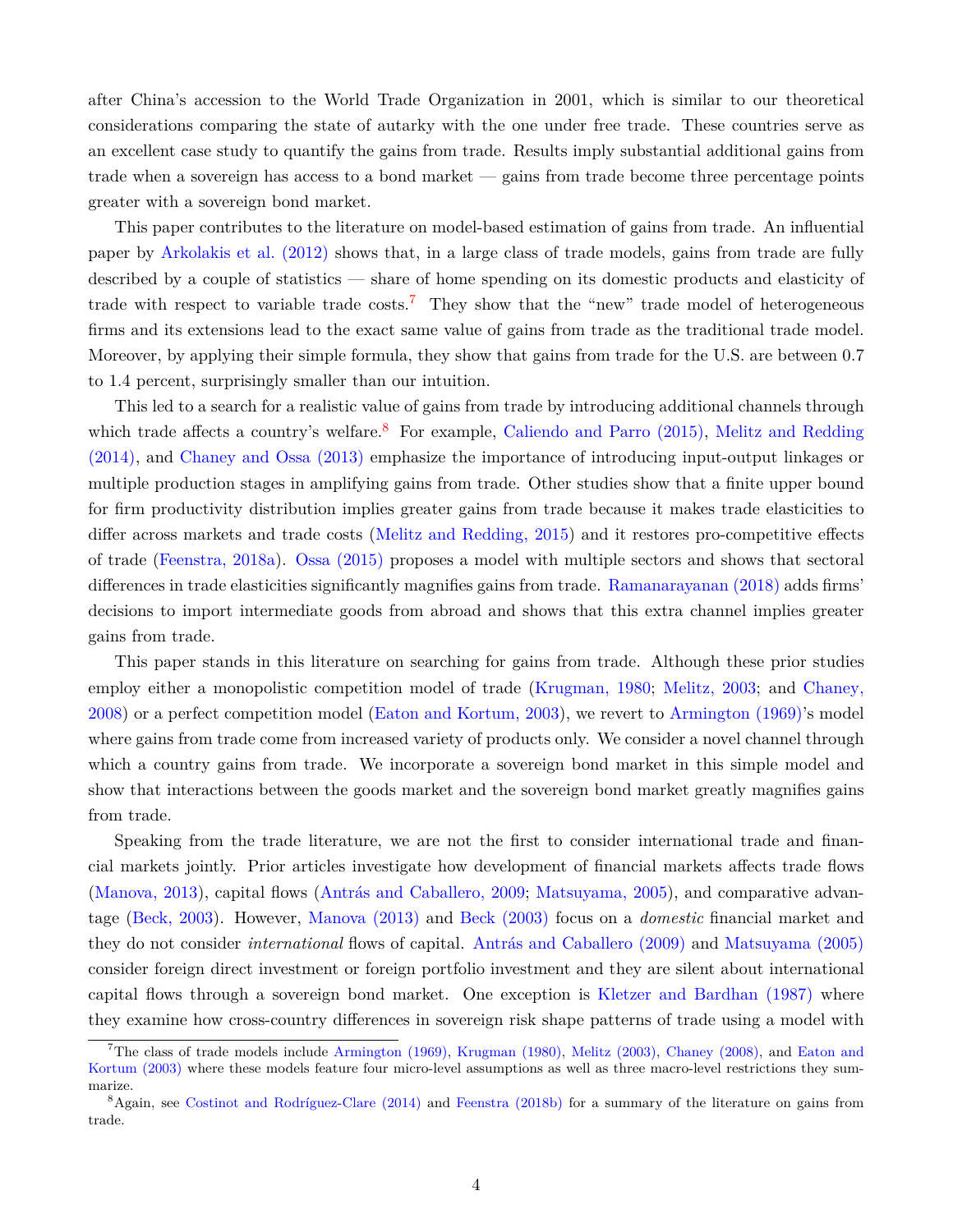incomplete information.

Speaking from the sovereign debt literature, there is a number of prior studies incorporating international trade in a model of sovereign debt (e.g., Mendoza and Yue, 2012; Cuadra and Sapriza, 2006; Asonuma, 2014; and Gu, 2018). For example, Cuadra and Sapriza (2006) explore the impact of trade openness and terms of trade shocks on a sovereign's incentive to default or repay. While they also focus on the terms of trade effect, their mechanism differs from ours. In their model, an exogenously given terms of trade deterioration triggers a decline in output, leading to a smaller incentive to raise taxes to repay its debt, resulting in a default. Asonuma (2014) and Gu (2018) also propose models to study mechanisms a sovereign default leads to a real exchange rate depreciation and an income loss. Our focus is crucially different from these prior studies. This paper investigates how the interactions between a sovereign bond market and international trade generate additional gains from trade while none of these prior studies focuses on this.

The remainder of this paper is organized as follows. Section 2 presents a simple two period model where a sovereign issues bonds, describing two effects working in different directions to determine the sovereign's default costs. We empirically test the model's theoretical predictions in Section 3. Section 4 provides numerical results. Concluding remarks are in Section 5.

# **2 Simple two period model**

### **2.1 A closed economy**

We start from constructing a two period model with a single endowment economy issuing one period defaultable bonds. The setup follows that of Arellano (2008) except that the model presented in this section has two periods only.

#### **2.1.1 The sovereign**

Consider a closed endowment economy with two periods, where a benevolent sovereign maximizes the expected utility of the representative household. The representative household's expected utility in the first period is

$$
\mathbb{E}_1\left[U\right] = \frac{C_1^{1-\epsilon}}{1-\epsilon} + \beta \mathbb{E}_1\left[\frac{C_2^{1-\epsilon}}{1-\epsilon}\right],\tag{1}
$$

where  $\beta$  is the discount factor, and  $\epsilon$  governs intertemporal substitution. In the first period, the household has an endowment of  $Y_1$  and the sovereign agrees with foreign investors on a contract  $(L, D)$ . A contract (*L, D*) lets the sovereign borrow *L* units of consumption goods from risk neutral foreign investors in period one, by promising that it will repay *D* units of consumption goods in the second period. The implied price of the bond will be  $q = L/D$  and gross interest rate  $1/q$ . In the second period, endowment  $Y_2$ is realized:  $Y_2 = \alpha + \varepsilon$ , where  $\varepsilon \in [-\alpha, \infty]$  is an i.i.d. random variable with a cumulative distribution function denoted as  $F(\cdot)$ .

Consumption in the first period is  $C_1 = Y_1 + L$ . In the second period, the sovereign decides either to repay or to default after observing a realized level of endowment. If it decides to repay, the sovereign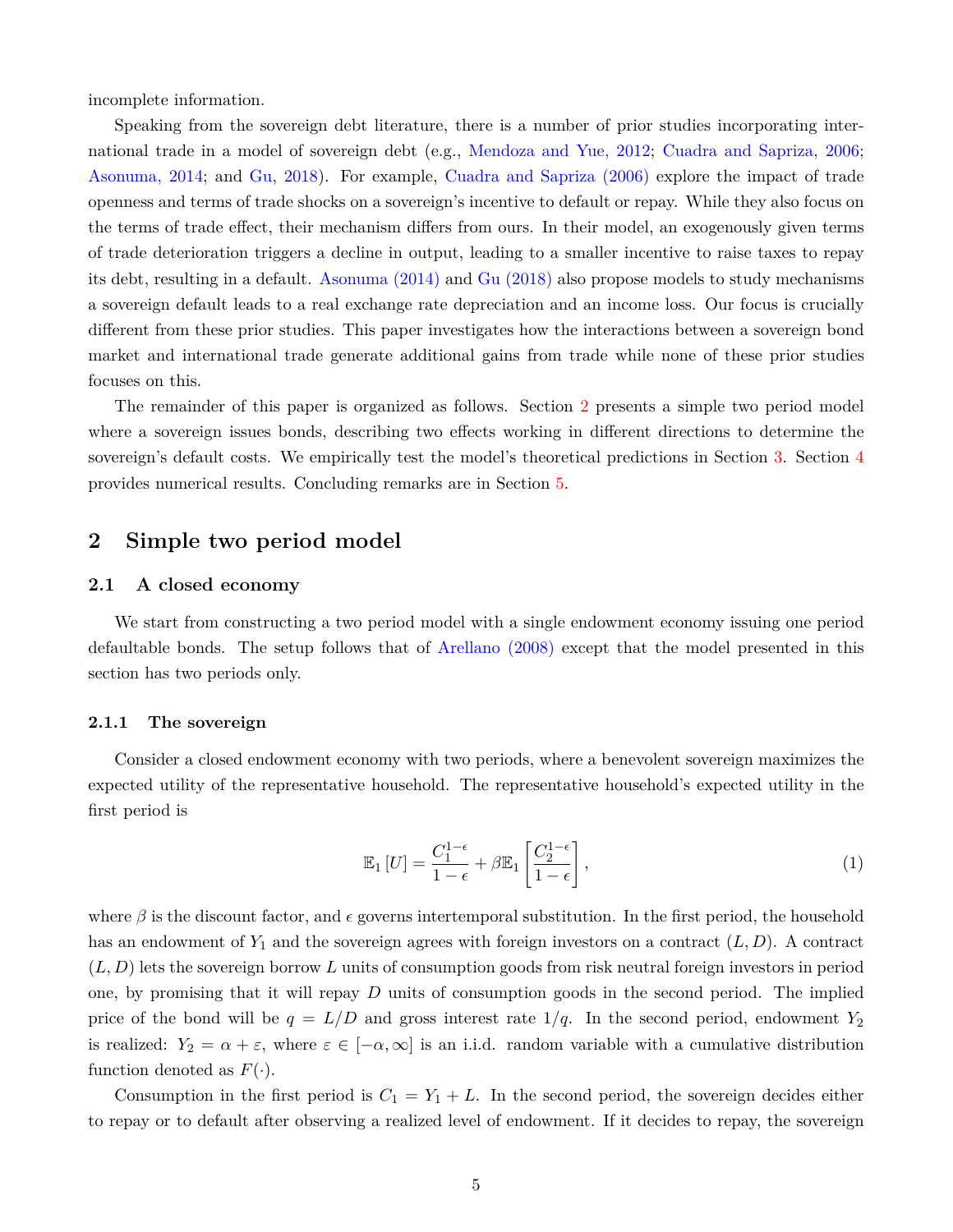will repay *D* as promised. If it decides to default, the sovereign does not have to repay *D* but it incurs a loss of a fraction  $\theta$  of its endowment.<sup>9</sup> One way to interpret this is that a default disrupts the domestic financial sector, by reducing banks' wealth and by reducing banks' access to liquid assets. Previous studies including Perez (2015), Borensztein and Panizza (2009), Brutti (2011), and Asonuma et al. (2018) show that a country's default leads to a substantial decline in domestic production due to a disruption of its domestic financial sector.

Therefore, the level of consumption at the second period becomes  $C_2 = \max\{Y_2 - D, (1 - \theta)Y_2\}$ . The sovereign chooses to default if costs of default are smaller than costs of repaying,  $\theta Y_2 < D$ . Thus, given *D* at period 1, the probability of default becomes  $F(\varepsilon^*)$  where

$$
\varepsilon^* = D/\theta - \alpha. \tag{2}
$$

#### **2.1.2 Foreign creditors**

There are many atomistic risk neutral foreign investors making transactions with the sovereign. They face a world risk free interest rate of  $1+r$ , and make zero profits. We focus on the representative investor, who takes the price *q* as given and maximizes its expected consumption by choosing how much to demand credit, *D*. Therefore, the investor's problem is

$$
\max_{D} \left( -L + \frac{1}{1+r} D(1 - F(\varepsilon^*)) \right).
$$

From the zero profit condition, the implied price for the sovereign bond becomes:

$$
q = \frac{L}{D} = \frac{1 - F(\varepsilon^*)}{1 + r}.
$$
\n(3)

#### **2.1.3 Equilibrium**

Given  $F(\cdot)$ , equations (2) and (3) determine demanded repayment amount *D*, prices  $q = L/D$ , and the probability of default  $F(\varepsilon^*)$  for each *L* that the sovereign demands in the first period. As shown in Calvo (2014), there are multiple equilibria. The foreign investor can offer two schedules of demanded repayment  ${D_{\text{low}}(L), D_{\text{high}}(L)}$  — the first is with a higher bond price and a lower probability of default and the second is with a lower bond price and a higher probability of default.

Following Calvo (2014), we assume that faced with multiple viable price-debt pairs, the sovereign chooses the lower level of debt.<sup>10</sup> The sovereign takes only the schedule  $D_{\text{low}}(L)$  as given, and chooses the *L* that maximizes its expected present value utility. Risk aversion of the sovereign makes the optimal *L* to be such that the sovereign smooths its consumption over the two periods, by equating marginal utility of consumption in the first period with expected marginal utility in the repayment states in the second period.

<sup>&</sup>lt;sup>9</sup>The assumption of proportional endowment loss is key. Having a constant fraction enables us to highlight our main channels when comparing welfare between free trade and autarky.

<sup>&</sup>lt;sup>10</sup>For example, Arellano (2008) and Stangebye (2016) make similar assumptions.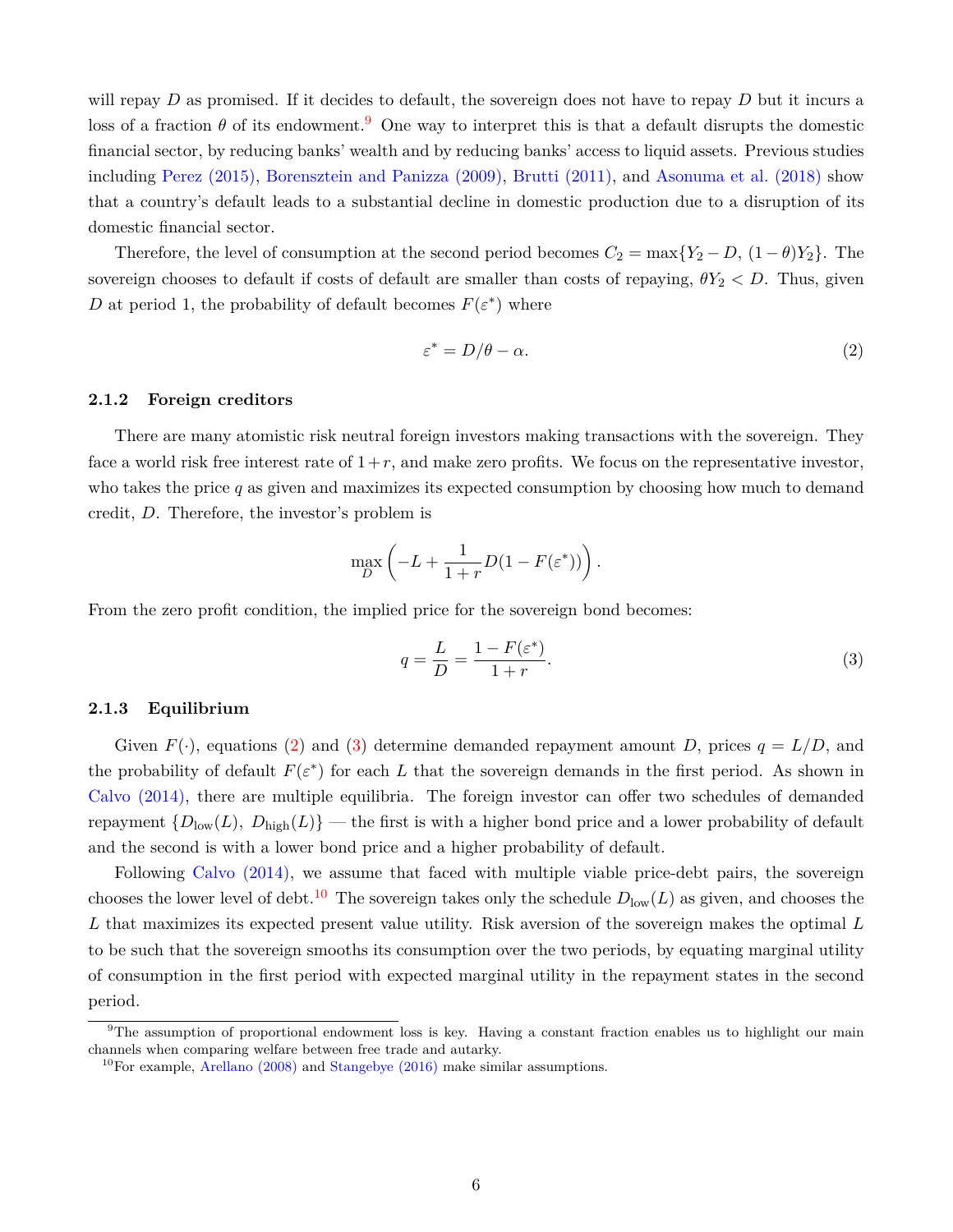#### **2.2 An open economy**

This section introduces a foreign country to investigate interactions between international trade and the sovereign bond market. The two countries engage in (costly) trade where they incur an arbitrage value of iceberg trade costs  $\tau \geq 1$ . The state of autarky corresponds to  $\tau = +\infty$  and  $\tau = 1$  means free trade.

The model consists of two periods where two countries trade goods in both periods. Each of the two countries is endowed with a single tradable intermediate good.  $Y_t$  and  $Y_t^*$  denote endowments of home and foreign countries in period  $t \in \{1, 2\}$ . There are foreign investors who reside in a third country or the rest of the world.<sup>11</sup> They lend to the home country, which we call the sovereign.

In the first period, endowments in the two countries  ${Y_1, Y_1^*}$  are realized. Trade takes place and each country produces a final consumption good using domestic intermediate goods and imported inputs. As a result, a final consumption good is a function of these intermediate goods,  $\{c(Y_1, Y_1^*), c^*(Y_1, Y_1^*)\}$ . Then the sovereign agrees on a contract of  $(L, D)$  with the foreign investors. The bonds are denominated by the final good of the sovereign. Therefore, final consumptions of the two countries at the end of the first period are

$$
\begin{cases}\nC_1 &= c(Y_1, Y_1^*) + L \\
C_1^* &= c^*(Y_1, Y_1^*),\n\end{cases}
$$

where lower case *c*'s denote "pre-transfer" consumption, the amount of final goods of the countries as a result of intermediate good trade; upper case *C*'s indicate consumptions after the sovereign interacts with the investors.

Outputs in the second period  ${Y_2, Y_2^*}$  are realized in the beginning of the second period. Then the sovereign decides to default or not. If the sovereign repays, its final consumption would be the pretransfer consumption minus the promised amount *D*. If the sovereign defaults, a fraction  $\theta$  of the country's endowment of intermediate goods are destroyed in exchange of relieved of its obligation to repay its debt. As a result, if the sovereign repays, the countries' final consumptions are

$$
\begin{cases}\nC_2 = c(Y_2, Y_2^*) - D \\
C_2^* = c^*(Y_2, Y_2^*).\n\end{cases}
$$

On the other hand, if the sovereign defaults, these are

$$
\begin{cases}\nC_2 = c((1 - \theta)Y_2, Y_2^*) \\
C_2^* = c^*((1 - \theta)Y_2, Y_2^*).\n\end{cases}
$$

 $11$ This simplifying assumption comes from the fact that, in reality, a country's debt is owned by investors in many different countries and a large share of foreign investors comes from countries besides its largest trading partner. For example, in the United States as of 2018, the largest shares of foreign U.S. treasury bill owners come from China (19%), Japan (17%), and Brazil (5%), and other 65 different countries as a whole own 43.56% of foreign-owned U.S. treasury bills (U.S. Department of the Treasury, 2018). In the case of Greece, as of 2015, largest twelve private and official creditors own 267.5 euros of credits to Greece. The largest share comes from Germany (25%), France (16%), and Italy (14%) according to Singh (2015). Our model has two countries for the sake of simplicity and assumes that creditors live in a third country that is not explicitly modeled.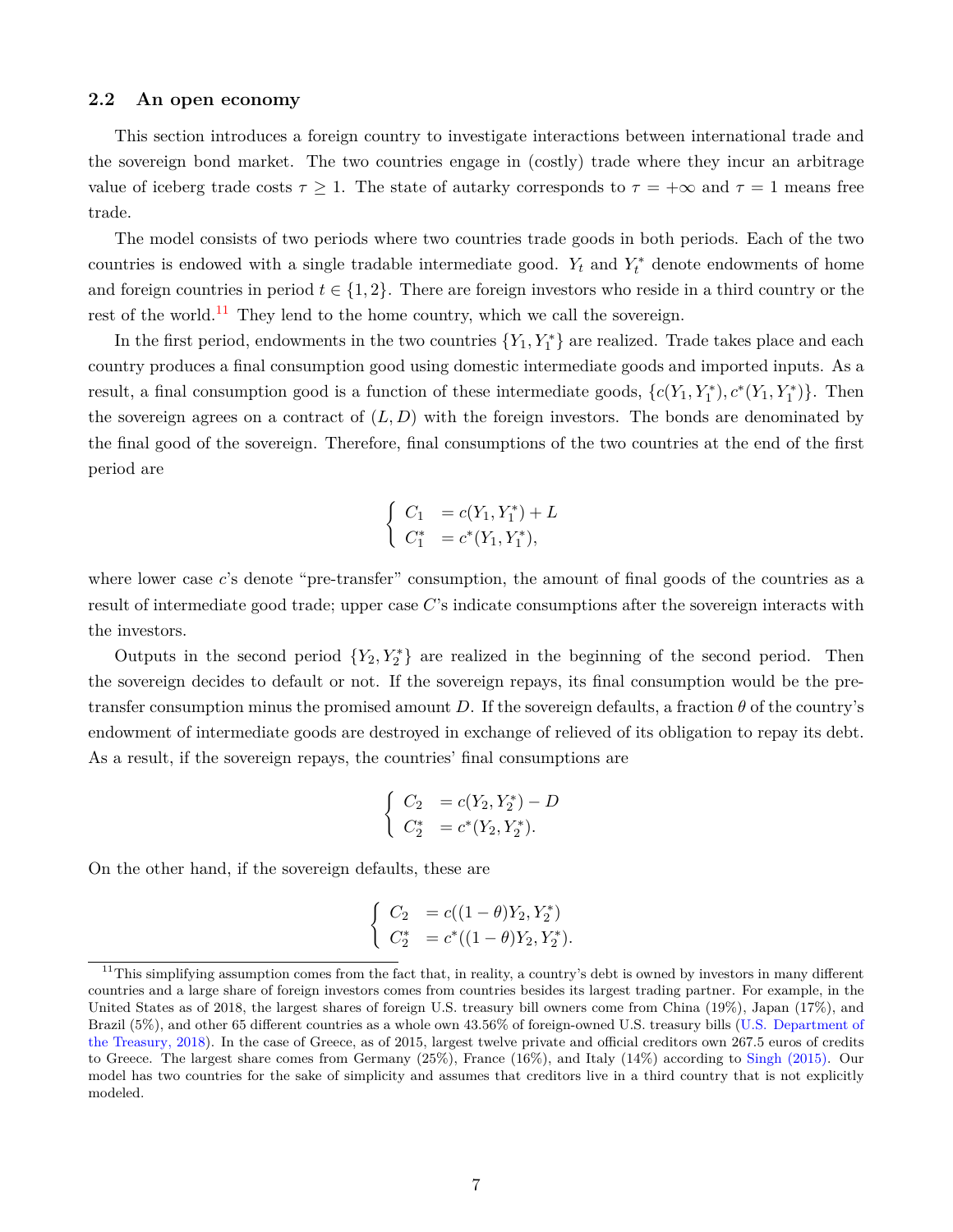#### **2.2.1 Pre-transfer consumption**

We characterize pre-transfer consumptions of the two countries under two regimes: autarky and free trade. Representative consumers in the countries have the following preferences:

$$
\begin{cases}\nc_t = \frac{1}{\Phi} \left[ \lambda (x_t^{HH})^{\frac{\sigma-1}{\sigma}} + (1 - \lambda) (x_t^{FH})^{\frac{\sigma-1}{\sigma}} \right]^{\frac{\sigma}{\sigma-1}} \\
c_t^* = \frac{1}{\Phi^*} \left[ \lambda^* (x_t^{FF})^{\frac{\sigma-1}{\sigma}} + (1 - \lambda^*) (x_t^{HF})^{\frac{\sigma-1}{\sigma}} \right]^{\frac{\sigma}{\sigma-1}}\n\end{cases}
$$

where  $\Phi = \lambda^{\frac{\sigma}{\sigma-1}}$  and  $\Phi^* = (\lambda^*)^{\frac{\sigma}{\sigma-1}}$  are parameters.  $x_t^{ij}$  denotes the amount of intermediate goods shipped from *i* to *j* at time *t*.  $\sigma \in (1, \infty]$  is the elasticity of substitution between the two goods, which gives trade elasticity of  $1 - \sigma < 0$ . Parameters  $\lambda \in (0,1)$  and  $\lambda^* \in (0,1)$  govern the home bias for home and foreign, respectively.

Goods market clearing conditions are

$$
\left\{ \begin{array}{ll} Y_t &= x_t^{HH} + \tau_t^* x_t^{HF} \\ Y_t^* &= \tau_t x_t^{FH} + x_t^{FF} \end{array} \right.
$$

where iceberg trade costs for goods that enter home and foreign are denoted as  $\tau_t$  and  $\tau_t^*$ , respectively. We denote ex-factory prices as  $p_t$  and  $p_t^*$ , which are endogenously determined taking endowments  $\{Y_t, Y_t^*\}$ and trade costs  $\{\tau_t, \tau_t^*\}$  as given. Six unknowns  $\{x_t^{HH}, x_t^{HF}, x_t^{FF}, x_t^{FH}, p_t, p_t^*\}$  are pinned down by six equations:

$$
\begin{cases}\n\frac{x_t^{FH}}{x_t^{HH}} = \phi^{-1} \left( \frac{p_t}{\tau_t p_t^*} \right)^{\sigma} \\
\frac{x_t^{HF}}{x_t^{FF}} = \phi^{*-1} \left( \frac{p_t^*}{\tau_t^* p_t} \right)^{\sigma} \\
Y_t = x_t^{HH} + \tau_t^* x_t^{HF} \\
Y_t^* = \tau_t x_t^{FH} + x_t^{FF} \\
\tau_t^* p_t x_t^{HF} = \tau_t p_t^* x_t^{FH} \\
p_t^* = 1\n\end{cases}
$$

where  $\phi = (\frac{\lambda}{1-\lambda})^{\sigma}$  and  $\phi^* = (\frac{\lambda^*}{1-\lambda^*})^{\sigma}$  are parameters. The ex-factory price of the foreign country is normalized as unity. Solving the system of equations gives the amount of consumption in each country as follows:

$$
\begin{cases}\nc_t(Y_t, Y_t^*) = Y_t \left[1 + \phi^{-1} \tau_t^{1-\sigma} p_t^{\sigma-1}\right]^{\frac{1}{\sigma-1}} \\
c_t^*(Y_t, Y_t^*) = Y_t^* \left[1 + \phi^{*-1} (\tau_t^*)^{1-\sigma} p_t^{1-\sigma}\right]^{\frac{1}{\sigma-1}}\n\end{cases}
$$

where terms of trade  $p_t$  is determined as

$$
p_t = \frac{Y_t}{Y_t^*} = \frac{1}{p_t} \frac{1 + \phi \tau_t^{\sigma - 1} p_t^{1 - \sigma}}{1 + \phi^* (\tau_t^*)^{\sigma - 1} p_t^{\sigma - 1}}.
$$
\n<sup>(4)</sup>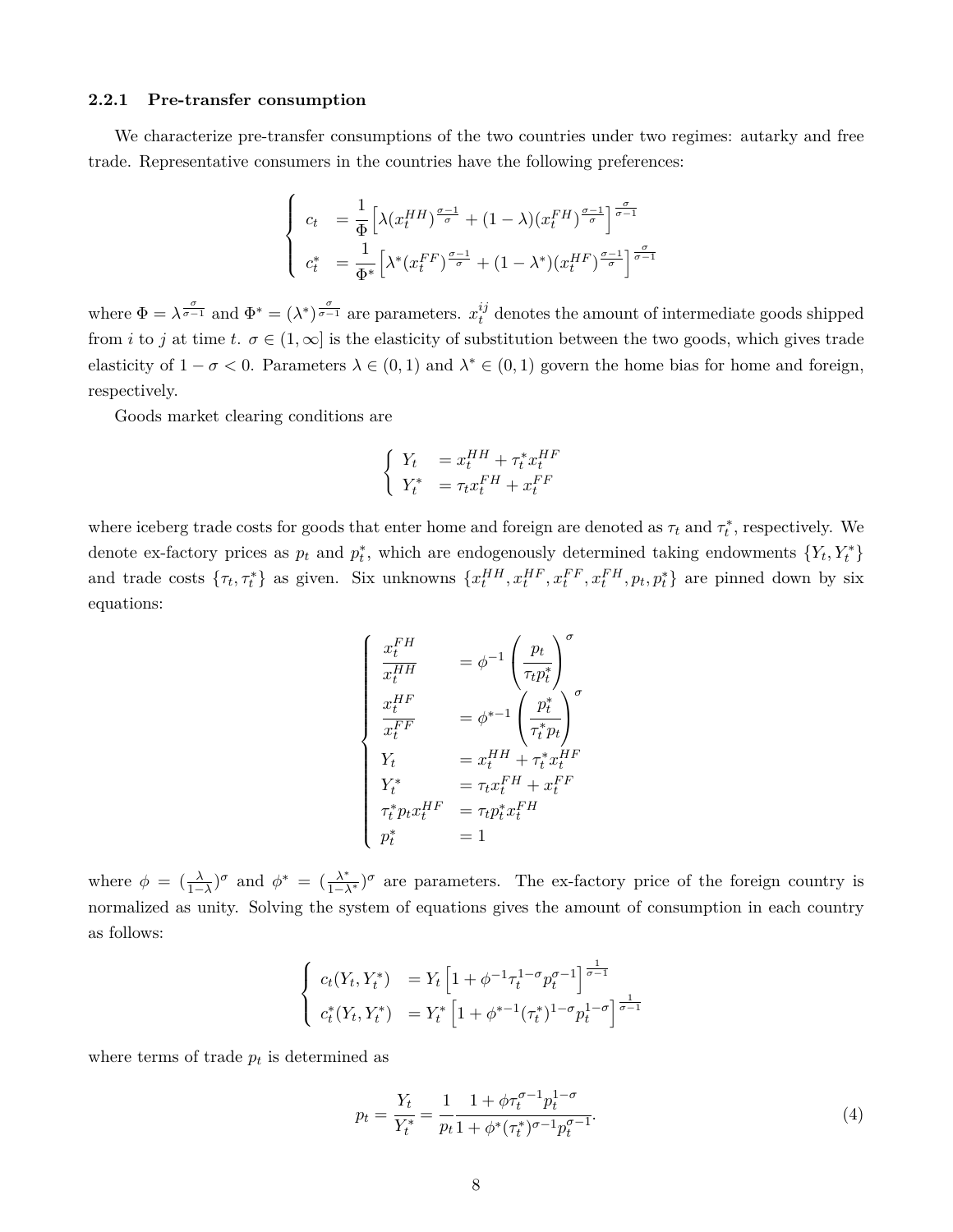Given this general solution with an arbitrage value of trade costs, we compare the level of pre-transfer consumption in two states of the world: autarky and free trade. In a closed economy equilibrium, *τ* and *τ* <sup>∗</sup> are set as infinity. As a result, pre-transfer consumptions would simply be countries' endowments.

$$
\begin{cases}\nc_t^{AUT} &= Y_t \\
c_t^{*AUT} &= Y_t^*\n\end{cases} \tag{5}
$$

Under free trade where we set  $\tau = \tau^* = 1$ , pre-transfer consumptions are

$$
\begin{cases}\nc_t^{FT}(Y_t, Y_t^*) = Y_t \left[1 + \phi^{-1} p_t^{\sigma-1}\right]^{\frac{1}{\sigma-1}} \\
c_t^{*FT}(Y_t, Y_t^*) = Y_t^* \left[1 + \phi^{*-1} p_t^{1-\sigma}\right]^{\frac{1}{\sigma-1}}\n\end{cases} \tag{6}
$$

where  $p_t$  is determined by plugging  $\tau_t = \tau_t^*$  into equation (4), which suggests that consumption is the product of the endowment and the term that captures gains from trade. Also note that the terms of trade is determined solely by the available endowments of the two countries as shown in equation (4). The sovereign bond contracts  $(L, D)$  are denominated in terms of final consumption goods which do not affect the terms of trade *p<sup>t</sup>* .

## **2.2.2 Default decisions**

Consider the second period where the sovereign has outstanding debt *D*. Because we only focus on the second period, time subscripts *t* are dropped in this section. We assume that a fraction  $\theta$  of the country's endowment is destroyed upon default. Under autarky, the sovereign defaults if the loss of consumption upon default, or the difference between the pre-transfer consumption with full endowment and one with partially destroyed endowment is smaller than the outstanding debt *D*.

$$
\begin{aligned} \text{Default in autarky if} \quad Y - D < (1 - \theta)Y \\ &\Leftrightarrow \theta Y < D \end{aligned} \tag{7}
$$

Under free trade, the sovereign makes a similar default decision but an additional channel kicks in. It defaults when the loss of consumption upon default is smaller than outstanding debt *D* as in the case under autarky. However, each of the two countries' pre-transfer consumptions is now described as a function of their endowments as follows:

$$
\text{Default in free trade if } c(Y, Y^*) - D < c((1 - \theta)Y, Y^*)
$$
\n
$$
\Leftrightarrow c(Y, Y^*) - c((1 - \theta)Y, Y^*) < D. \tag{8}
$$

The left hand sides of equations (7) and (8) express costs of default. If  $\theta Y$  is greater than  $c(Y, Y^*)$  –  $c((1 - \theta)Y, Y^*)$ , then the costs of default are greater under autarky than free trade, and vice versa.

Figure 1 describes pre-transfer consumption schedules under autarky and free trade, where *Y* ∗ is fixed. It shows that, depending on the relative size of the endowments in the two countries, costs of default under autarky can either be greater or smaller than free trade. When the country's endowment is smaller than  $\bar{Y}$  where  $\frac{\partial C^{FT}}{\partial Y}|_{Y=\bar{Y}}=1$ , an output loss from  $Y_1$  to  $(1-\theta)Y_1$  leads to a consumption loss of  $\Delta C_1^{FT}$  under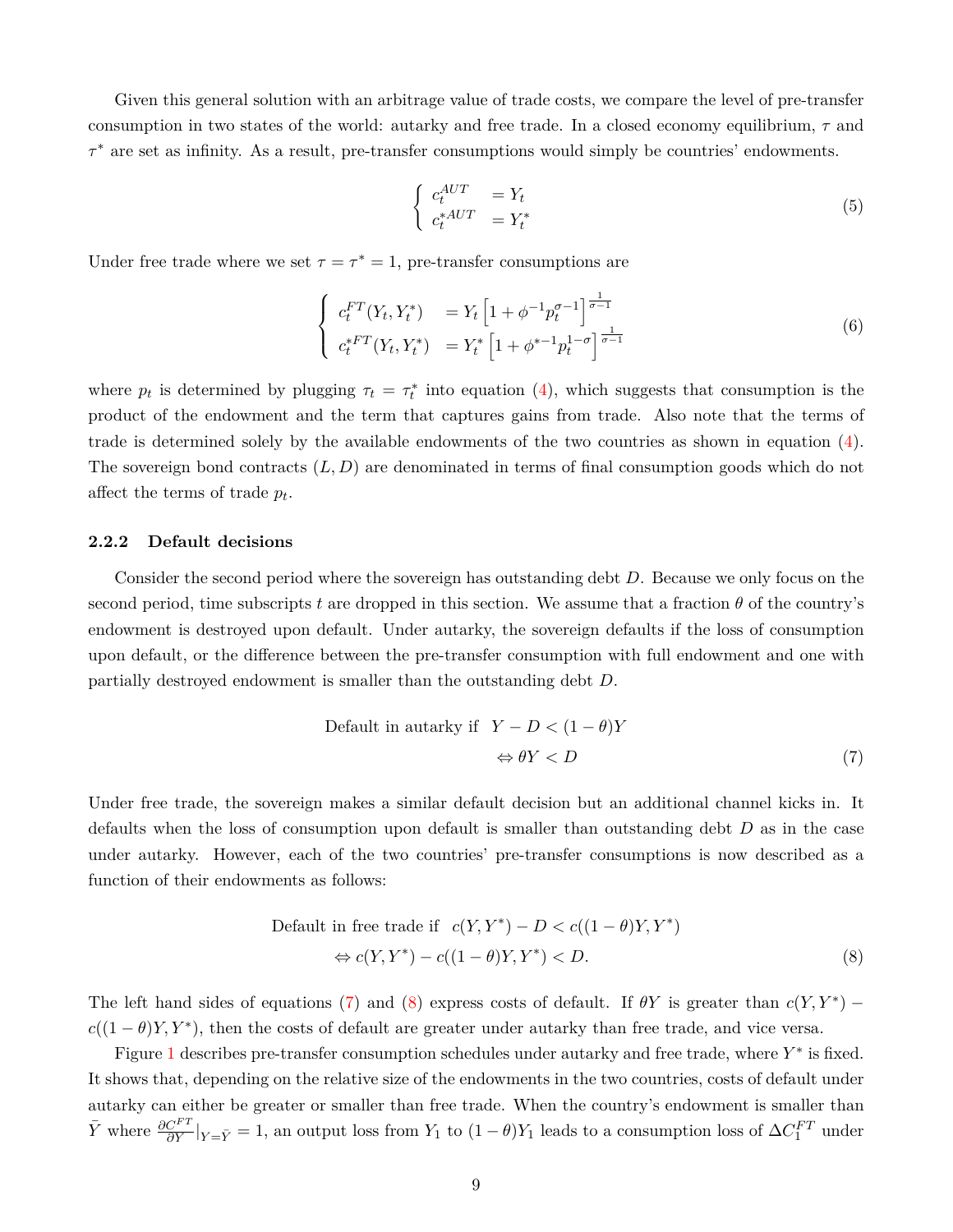



*Notes*: The figure shows pre-transfer consumption schedules under autarky and free trade. The autarky consumption schedule corresponds to a 45 degree line and is denoted by *C AUT* . The consumption schedule under free trade is described by a concave curve and is denoted by  $C^{FT}$ .  $\bar{Y}$  indicates the level of endowment where the slopes of the consumption schedules  $dC/dY$ are the same under autarky and free trade.

free trade while the same amount of output loss is associated with a smaller loss of consumption under autarky,  $\Delta C_1^{AUT}$ . These imply that, when the level of endowment is less than  $\bar{Y}$ , it is more costly to default under free trade than autarky.

On the other hand, when the country's endowment is larger than  $\overline{Y}$ , an output loss from  $Y_2$  to  $(1-\theta)Y_2$  leads to a smaller consumption decline under free trade  $\Delta C_2^{FT}$  while the same amount of output loss induces a greater decline in consumption under autarky,  $\Delta C_2^{AUT}$ . These theoretical considerations suggest that, when the level of endowment is greater than  $\bar{Y}$ , it is less costly to default under free trade than autarky.

To understand the mechanism, it is essential to capture the two forces that come into play when the sovereign opens up to trade. In autarky, the destruction of endowment that occurs upon default linearly affects consumption, as can be seen from equation (5). However, under free trade, the same loss of endowment has additional channels through which a loss of endowment affects a sovereign's incentive to default.

A derivative of  $c^{FT}(Y)$  with respect to Y clarifies how international trade changes a sovereign's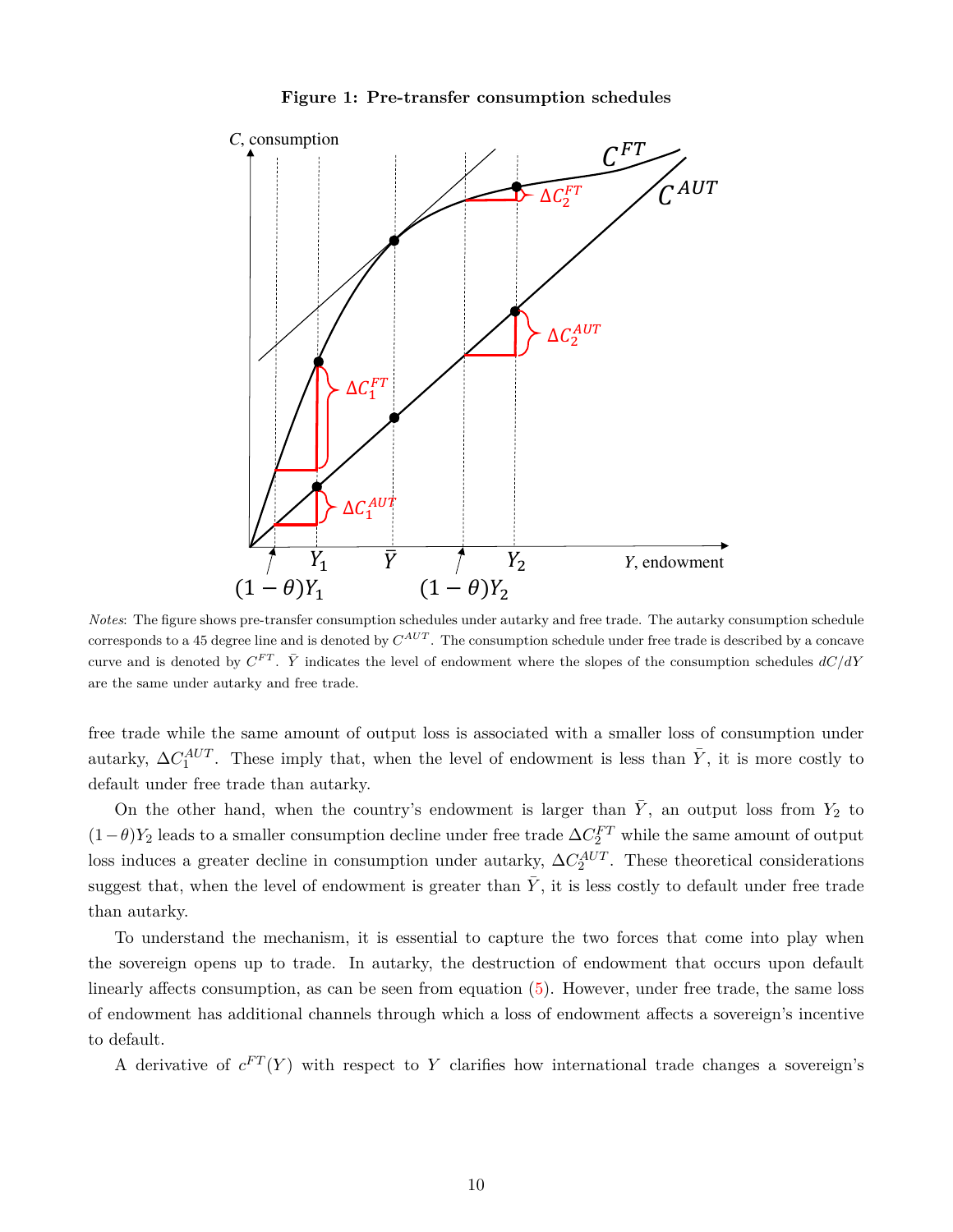incentive to default and it is described as follows:

$$
\frac{\partial}{\partial Y} c^{FT}(Y) = g(p) + Yg'(p)\frac{\partial p}{\partial Y}
$$
  
where  $g(p) = \left[1 + \phi^{-1}p^{\sigma-1}\right]^{\frac{1}{\sigma-1}},$ 

which shows that the slope of pre-transfer consumption is decomposed in two terms. First,  $q(p) > 1$ captures the part coming from the endowment effect where  $p$  is determined by equation  $(4)$ . Due to a default, the sovereign will not only lose consumption linearly, but also it loses the positive gains from trade that were generated from the destroyed endowment.

The second term captures the terms of trade effect. Since  $g'(p) > 0$  and  $\frac{\partial p}{\partial Y} < 0$ , an endowment loss due to default leads to a more favorable terms of trade for the sovereign. The intuition is as follows. A decline in output due to default reduces the supply of the good coming from the defaulted country. This reduction in supply increases the price of that good, leading to a terms-of-trade improvement for the country. This positive terms of trade effect would push consumption up for all range of *Y* .

This mechanism through the terms of trade effect is in contrast with other papers, for example, that of Cuadra and Sapriza (2006). In their model, an exogenously given terms of trade deterioration reduces a country's output, reducing its sovereign's incentive to increase taxes to repay its debt, resulting in a default. On the other hand, we do not consider changes in terms of trade prior to default. Instead, we focus on the channel through which a default improves the terms of trade, altering a forward-looking sovereign's incentive to default.<sup>12</sup>

Overall incentive to default is determined by the balance between these two forces. Regarding the endowment effect described first, the negative effect on consumption is larger when initial endowment *Y* is small, which is when gains from trade are greater. Moreover, the terms of trade effect described next works to allocate a larger fraction of total gains from trade of the two countries to a large country. But the endowment destruction effect reduces the size of these total gains from trade. Therefore, under free trade, a sovereign in a small country incurs greater costs of default than that in a large country.

In Appendix A we discuss how  $\bar{Y}$  changes with different parameter values of  $(\sigma, \lambda, \lambda^*)$ . We find that as elasticity of substitution increases,  $\bar{Y}$  decreases. This is because a higher elasticity of substitution across goods diminishes gains from trade, thus the terms of trade effects dominate the negative endowment effects. Under reasonable values of the parameters,  $\overline{Y}$  becomes a very high value. Therefore, under realistic parameter values, costs of default are higher under free trade than aurarky in most countries.

# **3 Empirical analysis**

The model presented in the previous section shows that international trade and an access to a sovereign bond market jointly benefit a country by raising its welfare. The model also yields several testable hypotheses. This section verifies the model's theoretical predictions using data and provides an empirical evidence that the model's underlying mechanisms leading to gains from trade are present.

 $12$ One may argue that, in reality, a default leads to a terms-of-trade deterioration due to a depreciation of the nominal exchange rate. However, this paper focuses on real effects rather than nominal effects. Even though a depreciation of the nominal exchange rate works to worsen the terms of trade, our argument still holds true if more open countries have a greater incentive to maintain the value of their currencies to avoid a terms-of-trade deterioration than less open countries.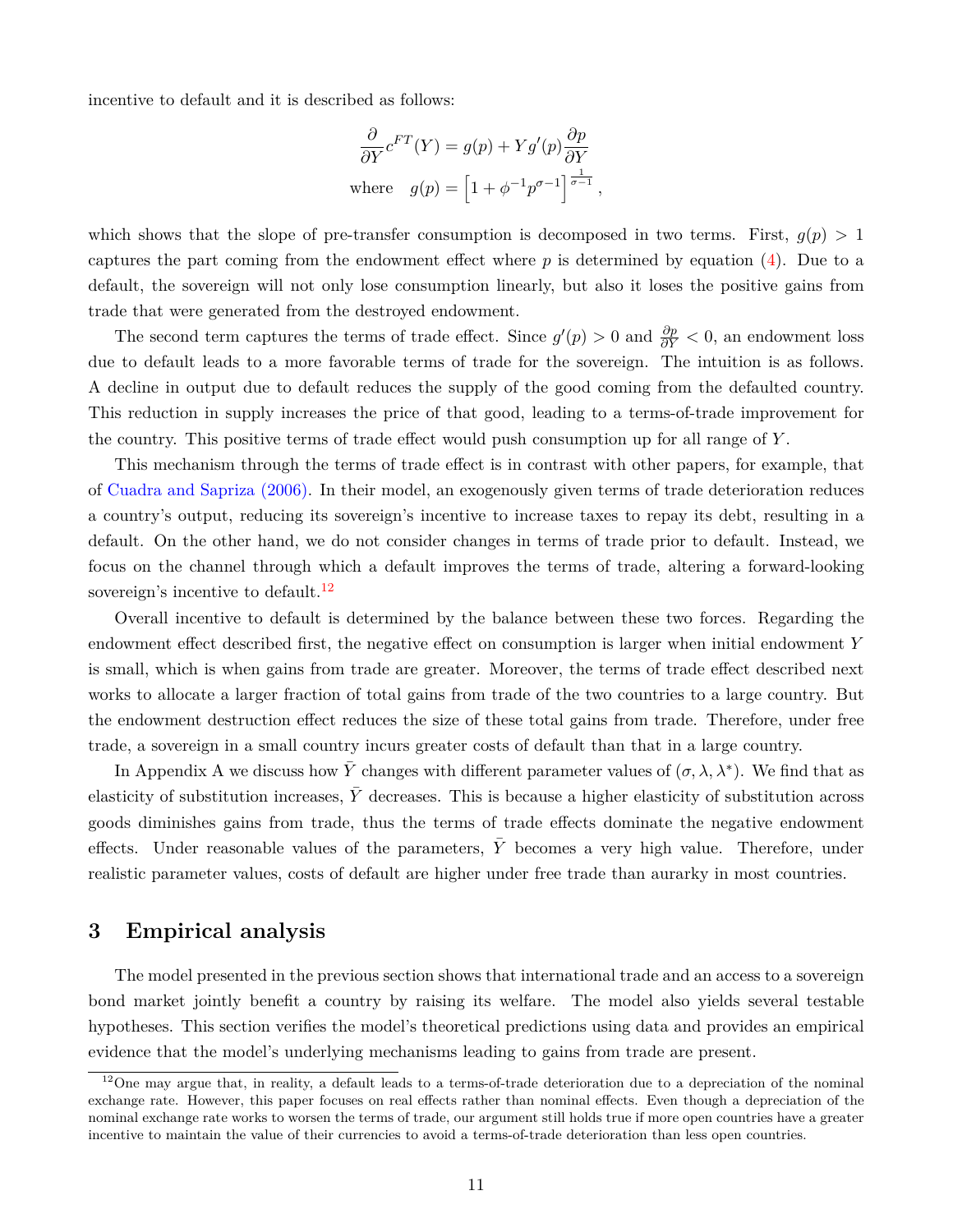## **3.1 Cross-sectional regressions**

We first examine the relationship between a country's openness and its likelihood to default. The model suggests that more open countries have a smaller incentive to choose default than less open countries. We directly test this prediction by investigating the association between countries' openness measured by exports plus imports divided by GDP and the number of defaults.

Default episodes come from various sources. Following Furceri and Zdzienicka (2012), we take the data on default episodes from five different sources (De Paoli et al., 2006; Detragiache and Spilimbergo, 2001; Laeven and Valencia, 2008; Levy-Yeyati and Panizza, 2011; Reinhart et al., 2003). In order to follow up more recent studies on sovereign defaults, we also collect default episodes from Asonuma and Trebesch (2016), Trebesch and Zabel (2017), and Kuvshinov and Zimmermann (2017). These data sources cover defaults on their debt to private creditors.<sup>13</sup> Overlapping episodes across data sources are counted as one episode.

Figure 2 shows the average number of defaultsduring the period 1970-2008 for three groups of countries, (1) most open countries — their openness measures are greater than 75th percentile of the distribution in 1970, (2) moderately open countries — openness is between 50th and 75th percentiles, and (3) least open countries — less than 50th percentile.<sup>14</sup> Panel A shows that the least open countries had, on average, 3.6 defaults. On the other hand, the moderately open countries had about two default episodes. The most open countries had less than one default on average. Panel B shows the average level of openness, (*Imports* + *Exports*)*/GDP*, to give a sense of how openness varies across the three groups of countries. The most open countries have nearly 100 percent openness on average while it is 38 percent and 13 percent in moderately open and least open countries, respectively.

The default episodes described in Figure 3 are broken into eight bars based on original data sources in order to show that the result does not come from a particular combination of different data sources. It shows that the order of the average number of defaults across the three groups of countries, most open countries < moderately open countries < least open countries, holds true in all different data sources except the ones obtained from Detragiache and Spilimbergo (2001).<sup>15</sup> The observed relationship between the degree of openness and the number of default episodes is consistent with the model's theoretical predictions.

We statistically test this relationship between openness and the number of defaults. The dependent variable is the number of defaults, which takes zeros for many countries in the sample and discrete values for the rest of the sample. Therefore, we assume that the number of defaults of country *c*, *yc*, follows a Poisson distribution:

$$
Pr(y_1, ..., y_N | \mathbf{X}_1, ..., \mathbf{X}_N; \boldsymbol{\theta}) = \prod_{c=1}^N \frac{\exp(y_c \boldsymbol{\theta}' \mathbf{X}_c) \exp(-e^{\boldsymbol{\theta}' \mathbf{X}_c})}{y_c!},
$$

where  $N$  denotes the number of countries in the sample;  $\mathbf{X}_c$  indicates a vector of explanatory variables

<sup>&</sup>lt;sup>13</sup>See Appendix D.1 for an analysis regarding Paris Club official debt restructurings. See Appendix E for a list of default episodes in each of these data sources.

<sup>14</sup>See Appendix C for a list of these groups of countries.

<sup>&</sup>lt;sup>15</sup>Although the order does not hold true for three groups of countries, the largest average number of defaults come from the moderately open countries. The least open countries have the second largest average number of defaults. Therefore, we can still argue that a greater openness is associated with a smaller number of defaults.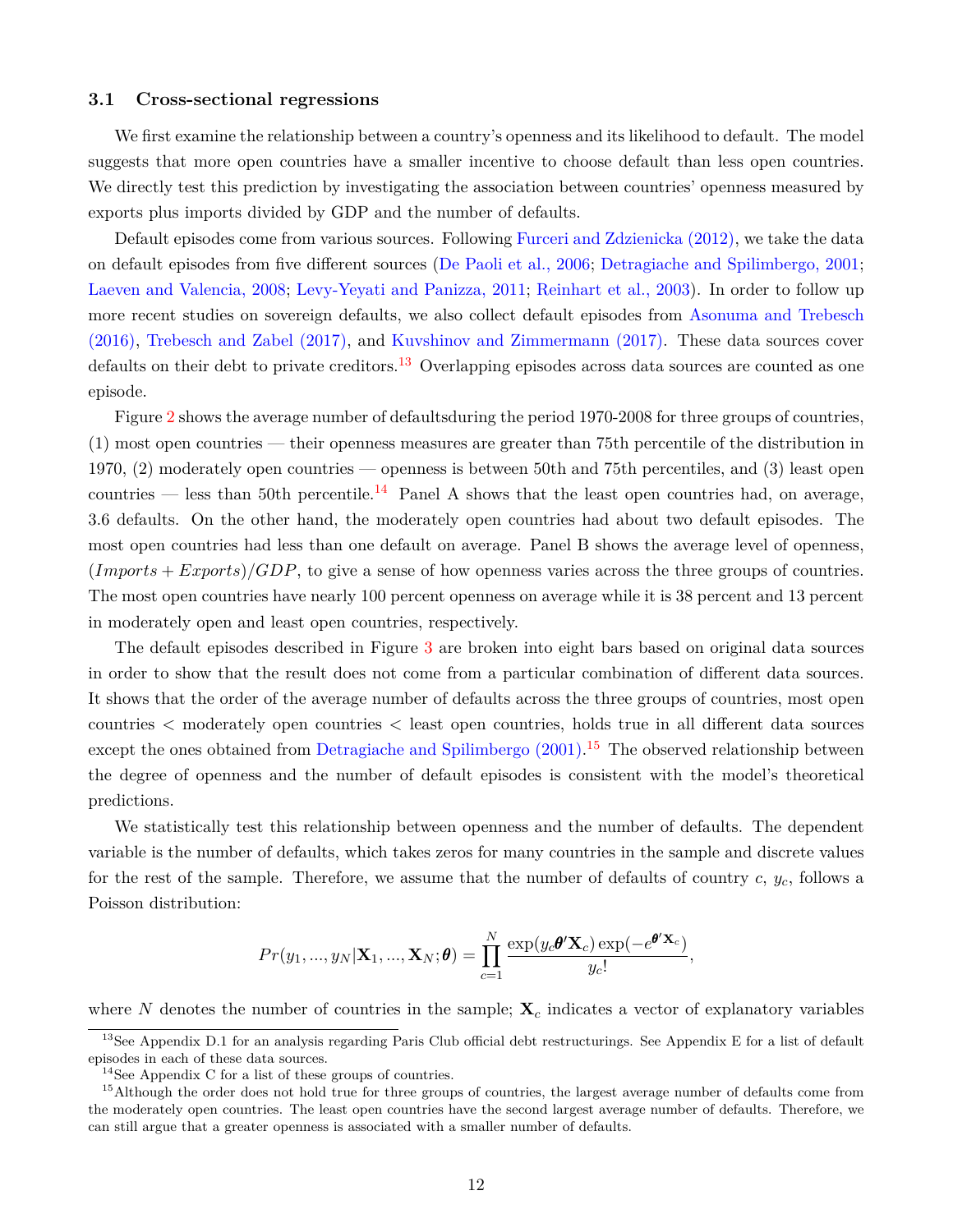

**Figure 2: Average number of defaults by the degree of openness**

*Notes*: Panel A shows the average number of defaults for countries in each group. The default episodes come from various sources and overlapping episodes across sources are counted as one episode. Panel B describes the average openness. The most open countries are defined as countries where their openness measures are greater than the 75th percentile of distribution in 1970. The moderately open countries are those between the 50th percentile and the 75th percentile. The least open countries are those less than the 50th percentile. See Appendix C for a list of these groups of countries.

for country *c*, including openness, natural log of GDP per capita, natural log of GDP, the debt-to-GDP ratio, and the political stability index;  $\theta$  is a vector of parameters to be estimated. The conditional probability of observing numbers of defaults for a number *N* of countries, *y*1*, ..., y<sup>N</sup>* , given explanatory variables  $\mathbf{X}_1, ..., \mathbf{X}_N$  and parameters  $\boldsymbol{\theta}, Pr(y_1, ..., y_N | \mathbf{X}_1, ..., \mathbf{X}_N; \boldsymbol{\theta})$ , is fitted by the Poisson distribution function in the right-hand side.

The dependent variable is the cumulative number of defaults during the period 1970-2008. We use explanatory variables from the initial period of the sample, 1970, because these variables may change endogenously due to defaults. The debt-to-GDP ratio and the political stability index are not available in 1970 and their earliest observations come from 1980 and 1984, respectively. Therefore, observations from these years are used for these two variables. This Poisson regression model estimates the relationship between the initial level of openness in 1970 and the number of defaults in subsequent years, controlling for other economic and political conditions. We argue that the initial level of openness and other economic and political conditions are exogenous.

The level of openness is measured as a share of GDP,  $Open_c = (Imports_c + Exports_c)/GDP_c$ , for each country *c*. Our theoretical model assumes balanced trade and does not yield different predictions regarding the impact of imports and exports. Therefore, imports and exports are symmetrically treated in this empirical analysis.

Table 1 reports the results. Because coefficients from the Poisson model do not have quantitative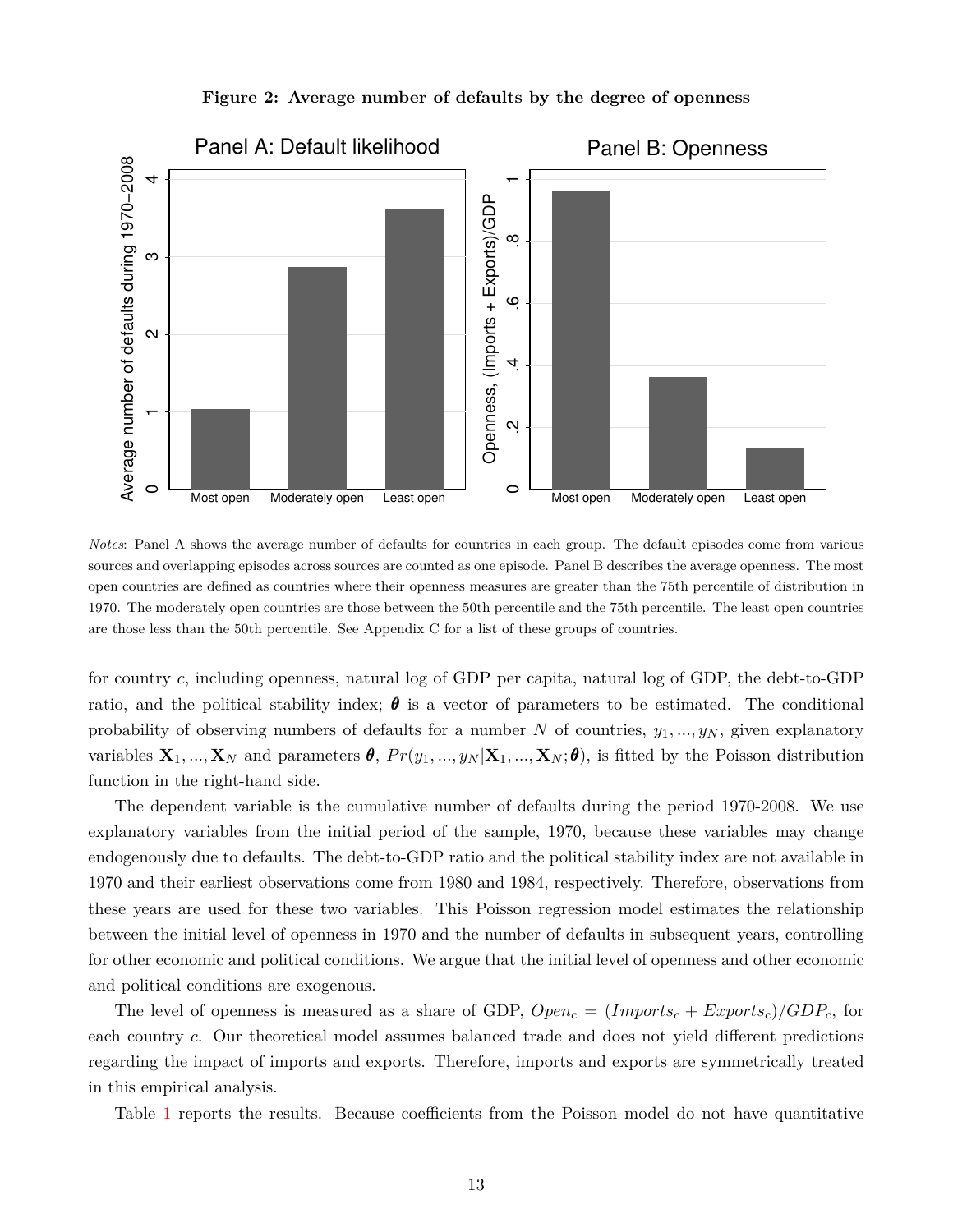

# **Figure 3: Average number of defaults by the degree of openness and by data source**

*Notes*: The most open countries are defined as countries where their openness measures are greater than the 75th percentile of distribution in 1970. The moderately open countries are those between the 50th percentile and the 75th percentile. The least open countries are those less than the 50th percentile. See Appendix C for a list of these groups of countries.

meaning, in the bottom of the table we report marginal effects of a 100 percentage points increase in openness on the number of defaults. Column (1) regresses the number of defaults on openness only. It shows that, as expected, openness has a negative coefficient and significantly significant at the 1 percent level. Marginal effects are economically sizable. A 100 percentage points increase in openness reduces the number of defaults by 2.5.

Column (2) controls for countries' income levels because low-income countries are more likely to have defaults and the level of income seems an important determinant of the propensity to have defaults. Adding log of GDP per capita reduces the marginal effects of openness but it is still statistically less than zero. Column (3) introduces log of GDP, controlling for market size. Column (4) further adds the debt-to-GDP ratio because the model suggests that a more open country has less incentive to choose to default for the same level of debt. The last column includes the political stability index in order to control for political conditions. Either of these shows that openness has significantly negative effects — a 100 percentage point rise in openness reduces the number of defaults by 1.6 to 3.5, depending upon the set of control variables. Again, these results are consistent with the model's theoretical prediction.

## **3.2 Panel regressions**

The regressions in the previous sub-section use cross-sectional variations in the data only to examine the link between initial levels of openness and subsequent number of defaults. This section runs panel regressions to estimate the impact of a change in a country's openness on the likelihood of defaults bonds' interest rates in the same country. Employing a panel dataset makes it possible to examine how openness effects vary depending on the size of countries because we have a large enough number of observations.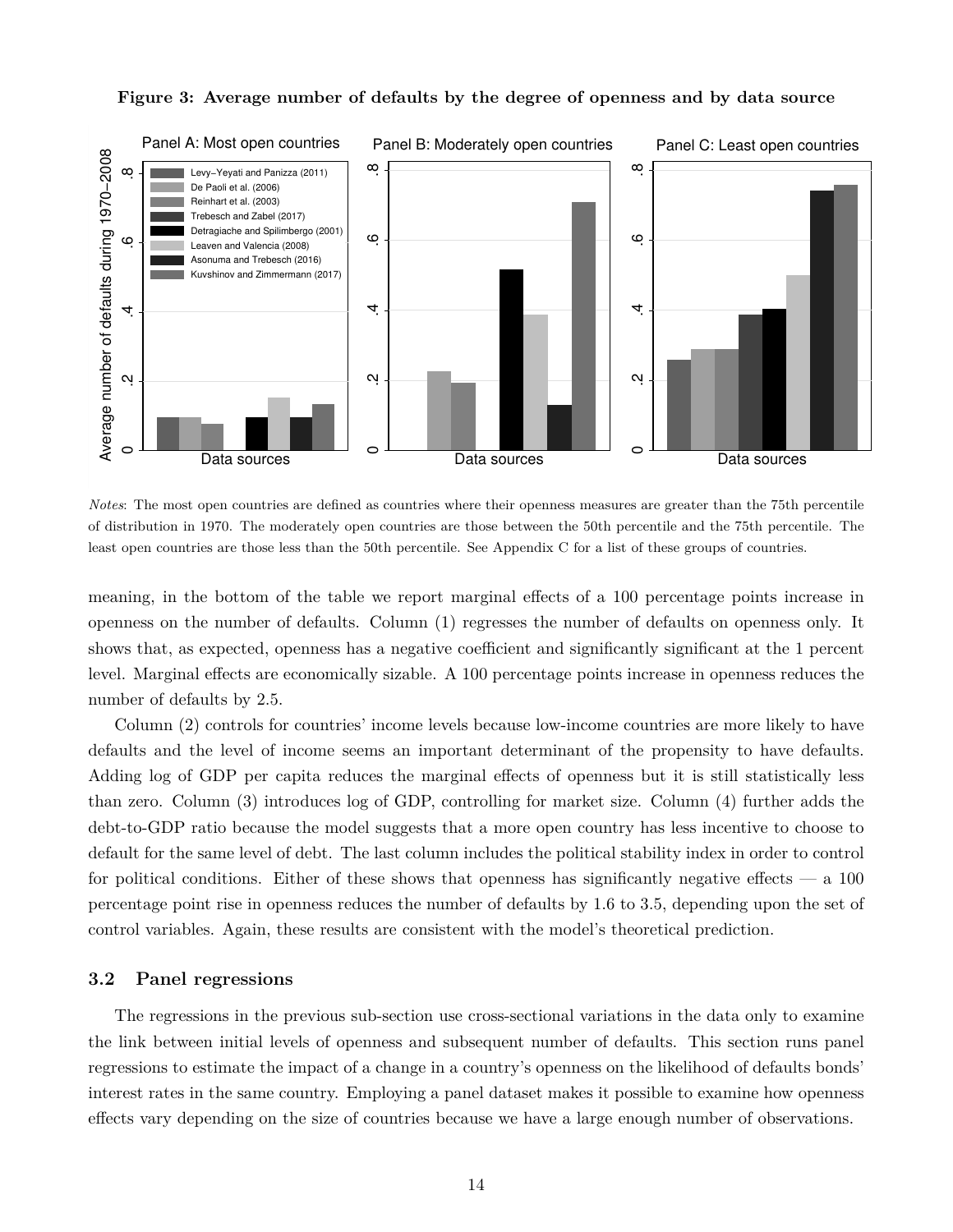|                                                                  |             | $\frac{1}{2}$     |            | $-0.0$     |             |
|------------------------------------------------------------------|-------------|-------------------|------------|------------|-------------|
|                                                                  |             | $\left( 2\right)$ | (3)        | (4)        | (5)         |
| <i>Openness</i>                                                  | $-1.647***$ | $-0.651*$         | $-0.925**$ | $-0.992**$ | $-1.320***$ |
|                                                                  | (0.325)     | (0.349)           | (0.402)    | (0.409)    | (0.452)     |
| $ln(GDP$ per capita)                                             |             | $-0.281***$       | $-0.193**$ | 0.037      | 0.069       |
|                                                                  |             | (0.064)           | (0.087)    | (0.090)    | (0.101)     |
| ln(GDP)                                                          |             |                   | $-0.079$   | 0.025      | $-0.107*$   |
|                                                                  |             |                   | (0.051)    | (0.054)    | (0.063)     |
| Debt-to-GDP ratio                                                |             |                   |            | $0.009***$ | $0.005**$   |
|                                                                  |             |                   |            | (0.002)    | (0.002)     |
| Political stability index                                        |             |                   |            |            | $-0.009$    |
|                                                                  |             |                   |            |            | (0.112)     |
| Constant                                                         | $0.914***$  | $2.847***$        | $4.107***$ | $-0.049$   | $3.156**$   |
|                                                                  | (0.107)     | (0.427)           | (0.912)    | (1.160)    | (1.387)     |
| Observations                                                     | 124         | 87                | 87         | 67         | 56          |
| Pseudo $R$ -sq.                                                  | 0.071       | 0.111             | 0.118      | 0.103      | 0.098       |
| Log-likelihood ratio                                             | 35.13       | 40.48             | 42.92      | 29.37      | 23.37       |
| $p$ -value                                                       | 0.000       | 0.000             | 0.000      | 0.000      | 0.000       |
| Marginal effects of a 100 percentage points increase in openness |             |                   |            |            |             |
| <i><b>Openness</b></i>                                           | $-2.5***$   | $-1.2*$           | $-1.6$ **  | $-2.3**$   | $-3.5***$   |
|                                                                  | (0.5)       | (0.6)             | (0.7)      | (1.0)      | (1.2)       |

**Table 1: Openness and the number of defaults, Poisson**

Dependent variable  $=$  the number of defaults during 1970-2008

*Notes:* \*\*\*, \*\*, and \* indicate statistical significance at the 1%, 5%, and 10% level, respectively. Standard errors are in parentheses. The dependent variable is the number of defaults during 1970-2008, which takes zeros for a large fraction of the sample and takes a discrete value for the rest of the sample. Therefore, we employ a Poisson model. The explanatory variables come from 1970 except for the debt-to-GDP ratio and the political stability index where these variables from 1970 are not available. The debt-to-GDP ratio comes from 1980 and the political stability index comes from 1984. The marginal effects of a 100 percentage points increase in openness on the number of defaults are reported in the bottom of the table. Delta-method standard errors are in parentheses.

First, the openness effects on the bond's interest rates are tested by estimating the following equations:

$$
i_{c,t} = \alpha_c + \alpha_1 Open_{c,t} + \mathbf{X}_{c,t}\alpha_2 + u_{c,t},
$$
\n(9)

$$
i_{c,t} = \beta_c + \beta_1 Open_{c,t} + \beta^{Median} (Open_{c,t} \times D_c^{Median}) + \beta^{Large} (Open_{ct} \times D_c^{Large})
$$
  
+
$$
\mathbf{X}_{c,t} \boldsymbol{\beta}_2 + D_c^{Median} \boldsymbol{\theta}_t + D_c^{Large} \boldsymbol{\theta}_t + e_{c,t},
$$
 (10)

where  $i_{c,t}$  denotes the government bond interest rate for private creditors in country *c* in year  $t^{16}$ ;  $\mathbf{X}_{c,t}$  is a vector of control variables including the interest payments-to-GDP ratio, GDP growth rates, natural log of GDP per capita, the debt-to-GDP ratio, the inflation rates, and the default dummy where we closely follow the literature in choosing these control variables (Bellas et al., 2010; Cimadomo et al., 2016); *α<sup>c</sup>* and  $\beta_c$  indicate country fixed effects; and  $u_{c,t}$  and  $e_{c,t}$  are error terms. Each of  $\alpha_1, \alpha_2, \beta_1$ , and  $\beta_2$  denotes a scalar (or a vector) of parameters to be estimated.

 $D_c^{Large}$  and  $D_c^{Medium}$  are constructed based on country size measured by GDP in 1995. Large countries

 $16$ We also estimate the same regression by replacing the dependent variable with the bonds' interest rates for official creditors. See Appendix D.1 for results.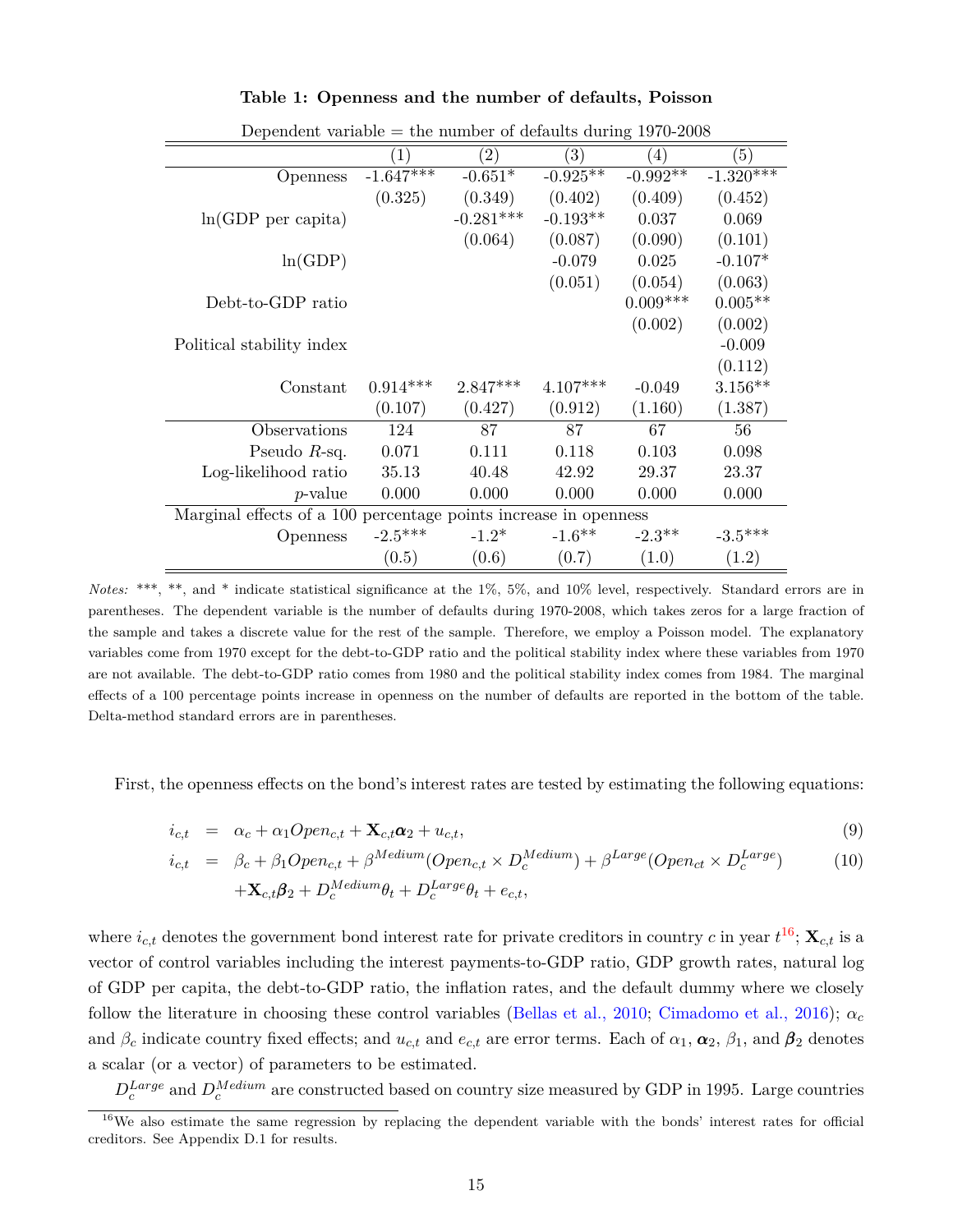are defined as those where their GDPs are greater than the 75th percentile of the distribution in 1995 and medium-sized countries are those between the 25th and the 75th percentiles. Small countries are the rest. Country groups do not change over time.<sup>17</sup> Because an interaction term with the large country dummy is introduced, the parameter  $\beta_1$  measures the effect of openness on the bond interest rates in small countries. Linear combinations of coefficients,  $(\beta_1 + \beta^{Median})$  and  $(\beta_1 + \beta^{Large})$ , capture the effect of openness on the bond interest rates in medium-sized countries and large countries, respectively. The model suggests  $\beta_1 < (\beta_1 + \beta^{Median}) < (\beta_1 + \beta^{Large}) < 0.$ 

Second, we estimate the relationship between openness on the likelihood of default. The regression equation is

$$
Pr(Default)_{c,t} = \Lambda(\gamma_1 Open_{c,t-1} + \mathbf{X}_{c,t-1} \gamma_2 + \tilde{u}_{c,t}), \qquad (11)
$$

where  $Pr(Default)_{c,t}$  is the probability of default in country *c* in year *t* and we have openness and other control variables in the right-hand side.  $\gamma_1$  and  $\gamma_2$  are parameters to be estimated.  $\tilde{u}_{c,t}$  indicates an error term. Λ(*.*) denotes a logistic distribution used to fit the probability of default. Due to the fact that there are many countries experienced no default and there is no time-series variation in the dependent variable for those countries, introducing country fixed effects drops those countries. As a result, we lose a large number of observations. In order to cover as many countries as possible, we do not introduce country fixed effects. Furthermore, in order to partially address endogeneity between default and openness, the right-hand side variables are lagged variables.<sup>18</sup> We fully address this potential endogeneity issue by employing a 2SLS in Appendix D.2.

This logit model is not linear. Therefore, we are unable to introduce interaction terms between openness and country size dummies since such interaction terms would not capture different slope parameters contrary to a linear model. In order to allow different openness effects across groups of countries, we simply estimate equation  $(11)$  for each of the three groups of countries — small countries, medium-sized countries, and large countries.

We obtain data from various sources. The interest rates on external debt are obtained from the *International Financial Statistics* (IMF, 2018b). The data on interest payments come from the *Global Financial Development Database* (World Bank, 2018a). The data on GDP and the inflation rate are retrieved from the *World Development Indicators* (World Bank, 2018b). The data on openness are based on exports-to-GDP ratios and imports-to-GDP ratios from the *Penn World Table 9.0* (Feenstra et al., 2015).

Table 2 presents the results from estimating equations  $(9)$  and  $(10)$ . The dependent variable is expressed in percentage (e.g., 1.2 means that the interest rate is 1.2 percent). The openness variable represents  $(Imports_c + Exports_c)/GDP_c$ . As a result, the estimated coefficients represent the impact of a 100 percentage points increase in openness on the bonds' interest rates, expressed in percentage. Column (1) regresses the bonds' interest rates on openness only. It shows that a 100 percentage points increase

<sup>&</sup>lt;sup>17</sup>See Appendix C for list of countries in the country groups. We choose the year 1995 to define the country groups because it is in the middle of the sample period. Our results do not depend upon this choice.

<sup>&</sup>lt;sup>18</sup>A number of studies find that a sovereign default reduces trade. See, for example, Rose (2005), Martinez and Sandleris (2011), Zymek (2012), Gopinath and Neiman (2014), and Asonuma et al. (2016). Equations (9) and (10) examine the contemporaneous relationship between openness and the interest rate because we argue there is virtually no reverse causality from the bond interest rate to openness.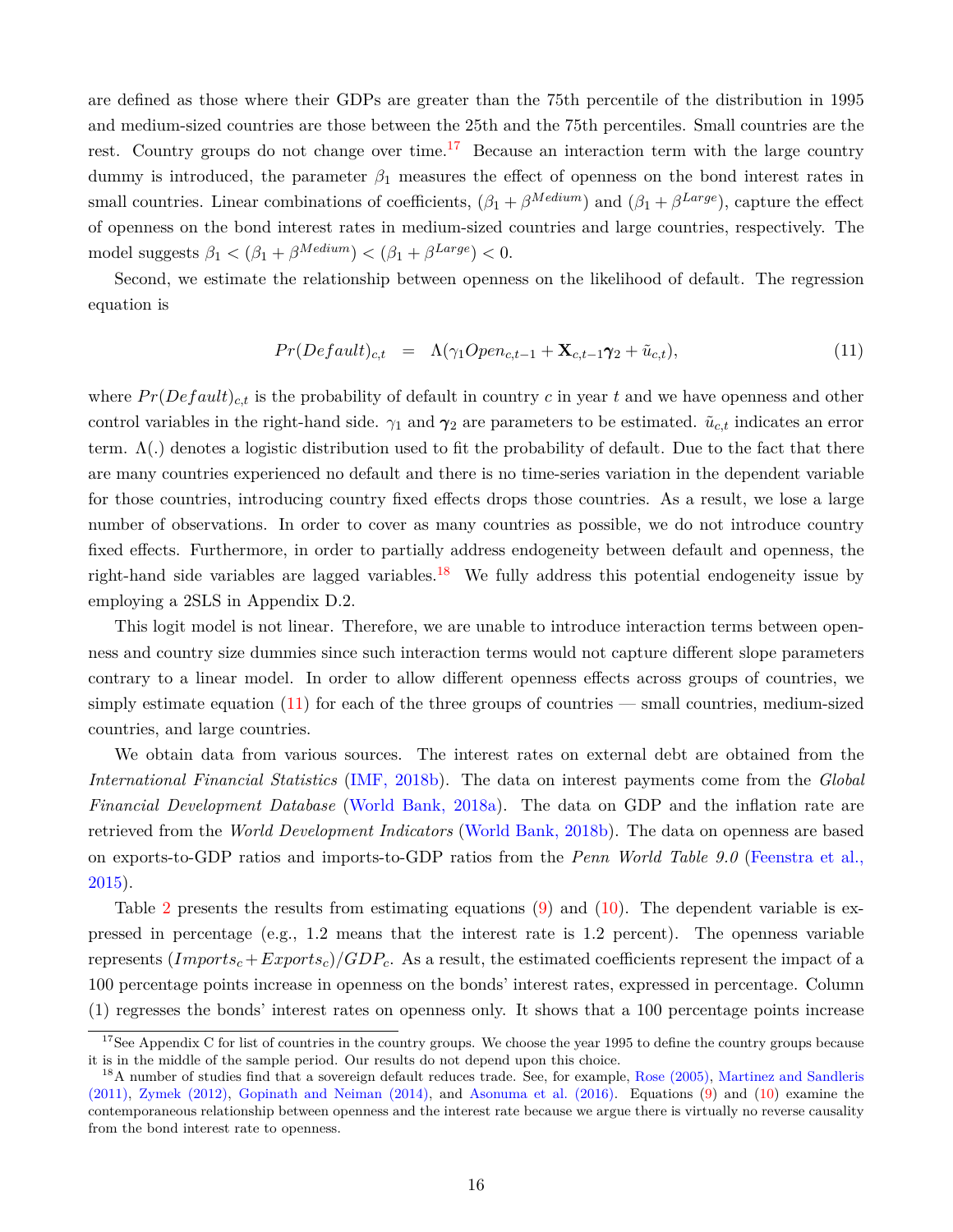|                                                    | Dependent variable – the bonds interest rates |                   |             |                  |              |
|----------------------------------------------------|-----------------------------------------------|-------------------|-------------|------------------|--------------|
|                                                    | $\left( 1\right)$                             | $\left( 2\right)$ | (3)         | $\left(4\right)$ | (5)          |
| <b>Openness</b>                                    | $-2.421$ ***                                  | $-3.288**$        | $-8.407***$ | $-7.785***$      | $-5.407***$  |
|                                                    | (0.330)                                       | (1.600)           | (2.139)     | (2.285)          | (1.828)      |
| $D^{Median}\times$ Openness                        |                                               | 1.442             | 3.659       | 4.021            | 0.976        |
|                                                    |                                               | (2.450)           | (2.766)     | (2.889)          | (3.891)      |
| $D^{Large} \times$ Openness                        |                                               | $4.231**$         | $9.229*$    | 7.179            | 3.373        |
|                                                    |                                               | (1.946)           | (5.376)     | (4.653)          | (6.756)      |
| $D^{Median} \times f_t$ and $D^{Large} \times f_t$ |                                               | ✓                 | ✓           | ✓                | $\checkmark$ |
| R-squared                                          | 0.007                                         | 0.110             | 0.194       | 0.203            | 0.251        |
| Observations                                       | 2,943                                         | 2,943             | 1,718       | 1,626            | 1,027        |
| Countries                                          | 70                                            | 70                | 57          | 57               | $55\,$       |
| Controls                                           |                                               |                   |             |                  |              |
| Interest payments-to-GDP ratio                     |                                               |                   | X           | X                | X            |
| GDP growth rate                                    |                                               |                   |             | X                | X            |
| $ln(GDP$ per capita)                               |                                               |                   |             | X                | X            |
| Debt-to-GDP ratio                                  |                                               |                   |             |                  | X            |
| Inflation rate                                     |                                               |                   |             |                  | X            |
| Default dummy                                      |                                               |                   |             |                  | X            |
| Linear combination of coefficients                 |                                               |                   |             |                  |              |
| Medium-sized countries                             |                                               | $-1.847$          | $-4.748***$ | $-3.763**$       | $-4.432$     |
|                                                    |                                               | (1.855)           | (1.748)     | (1.818)          | (3.496)      |
| Large countries                                    |                                               | 0.943             | 0.822       | $-0.606$         | $-2.034$     |
|                                                    |                                               | (1.107)           | (4.924)     | (4.099)          | (6.607)      |

**Table 2: Openness effects on the bonds' interest rates**

Dependent variable = the bonds' interest rates

openness reduce the bonds' interest rates by 2.4 percent and it is significant at the 1 percent level.

Column (2) introduces interaction terms between openness and  $D^{Medium}$  and  $D^{Large}$ , respectively, in order to allow different openness effects across countries depending upon their country size. It shows that a greater openness reduces the interest rates only in small countries — the estimated coefficient is -3.3. The openness effects in medium-sized and large countries are -1.8 and 0.9, respectively, but these are statistically insignificant. These results are consistent with the model's theoretical prediction that the openness has greater effects in smaller countries than larger countries. Column (3) introduces the interest payments-to-GDP ratio. Column (4) further adds the GDP growth rate and natural log of GDP per capita. Moreover, the debt-to-GDP ratio, the inflation rate, and the default dummy are added in column (5) as controls. Introducing these controls does not change our result that the openness effects are greater in small countries than larger countries.

Table 3 presents results from estimating equation  $(11)$  for each group of countries — the first, second and third rows report the openness effects for small countries, medium-sized countries, and large countries,

*Notes:* The dependent variable is the bonds' interest rates. \*\*\*, \*\*, and \* indicate statistical significance at the 1%, 5%, and 10% level, respectively. Standard errors, clustered at the country-level, are in parentheses. All regressions include a constant term and country fixed effects. Columns (2)-(5) introduce interaction terms year fixed effects *f<sup>t</sup>* and *D Medium* (or *D Large*) in order to identify the openness effects in medium-sized countries (or large countries). See Appendix C for a list of these groups of countries.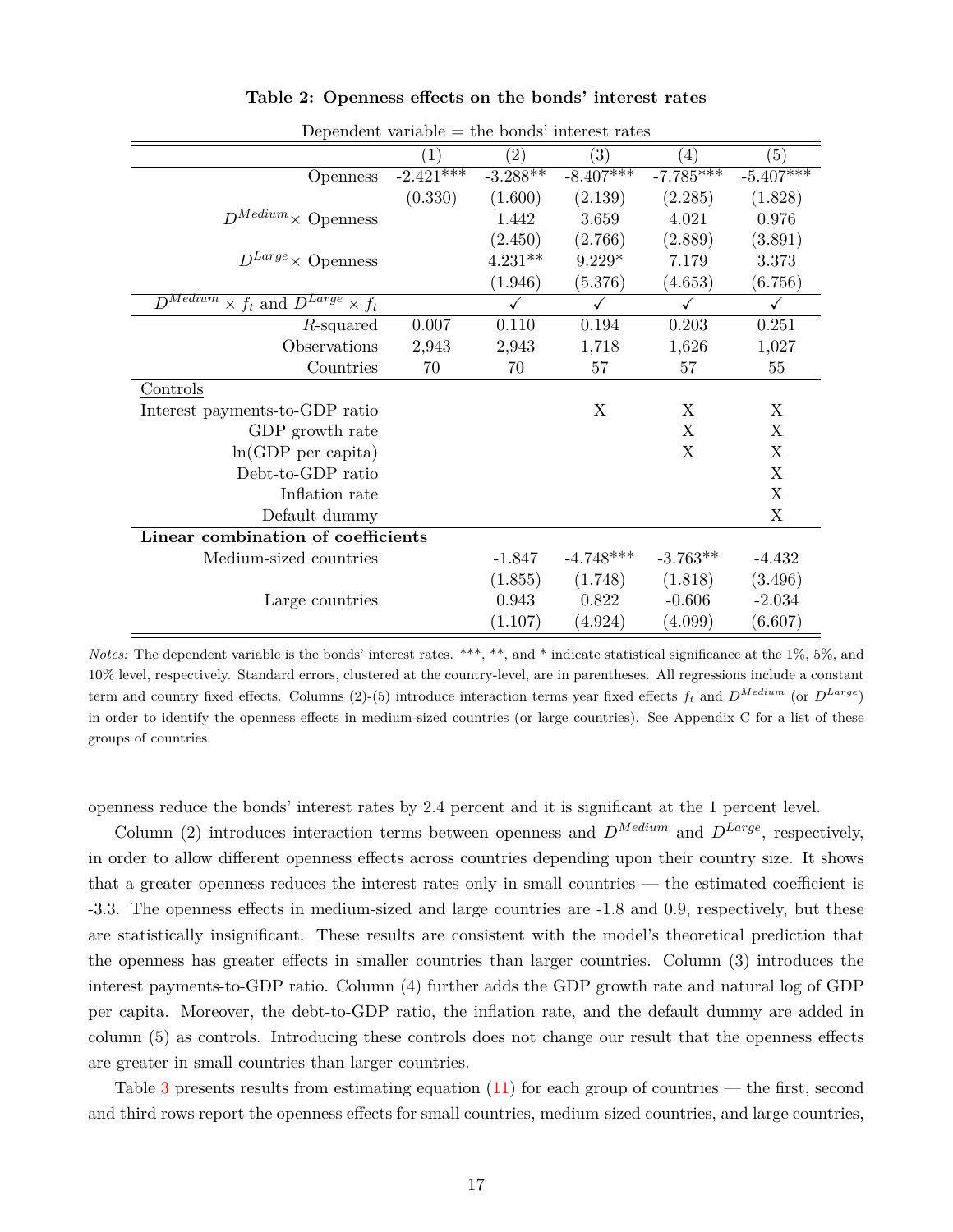| $p$ pependent variable $=$ the default dummy |                   |                   |                   |                   |            |  |
|----------------------------------------------|-------------------|-------------------|-------------------|-------------------|------------|--|
|                                              | $\left( 1\right)$ | $\left( 2\right)$ | $\left( 3\right)$ | $\left( 4\right)$ | (5)        |  |
| Openness, small countries                    | $-0.068***$       | $-0.136***$       | $-0.128***$       | $-0.130***$       | $-0.407**$ |  |
|                                              | (0.022)           | (0.044)           | (0.044)           | (0.050)           | (0.197)    |  |
| Observations                                 | 1,446             | 959               | 944               | 944               | 295        |  |
| Countries                                    | 35                | 29                | 29                | 29                | 14         |  |
| Openness, medium-sized countries             | $-0.098***$       | $-0.090**$        | $-0.081***$       | $-0.088***$       | $-0.164*$  |  |
|                                              | (0.018)           | (0.028)           | (0.028)           | (0.031)           | (0.091)    |  |
| Observations                                 | 2,787             | 1,621             | 1,592             | 1,575             | 548        |  |
| Countries                                    | 69                | 59                | 59                | 58                | 27         |  |
| Openness, large countries                    | $-0.077***$       | $-0.061$          | $-0.066$          | $-0.199**$        | $-0.119$   |  |
|                                              | (0.022)           | (0.057)           | (0.056)           | (0.095)           | (0.135)    |  |
| Observations                                 | 1,674             | 535               | 526               | 451               | 184        |  |
| Countries                                    | 40                | 26                | 26                | 26                | 14         |  |
| Controls                                     |                   |                   |                   |                   |            |  |
| Interest payments-to-GDP ratio               |                   | X                 | Χ                 | X                 | X          |  |
| GDP growth rate                              |                   |                   | X                 | X                 | X          |  |
| $ln(GDP$ per capita)                         |                   |                   |                   | X                 | X          |  |
| Debt-to-GDP ratio                            |                   |                   |                   |                   | X          |  |
| Inflation rate                               |                   |                   |                   |                   | X          |  |
| Arrears-to-GNI ratio                         |                   |                   |                   |                   | X          |  |

**Table 3: Openness effects on the probability of default, Logit**

Dependent variable = the default dummy

*Notes:* The table reports marginal effects of a 100 percentage point increase in openness. Delta-method standard errors are in parentheses. \*\*\*, \*\*, and \* indicate statistical significance at the 1%, 5%, and 10% level, respectively. See Appendix C for a list of these groups of countries.

respectively. The table shows marginal effects of a 100 percentage points increase in openness and deltamethod standard errors are in parentheses. Column (1) regresses the default dummy on openness without introducing any controls. The result shows that a greater level of openness reduces the probability of default in all groups of countries. A 100 percentage points increase in openness reduces the default probability by 6.8 percent, 9.8 percent, and 7.7 percent in small, medium-sized, and large countries, respectively.

Following columns incrementally introduce additional control variables — column (2) includes the interest payments-to-GDP ratio; column (3) adds the GDP growth rate; column (4) further incorporates GDP per capita, and the inflation rate and the arrears-to-GNI ratio are included in column (5). By controlling for these variables, the openness effect becomes greater, especially in small countries. For example, column (5) shows that a 100 percentage points increase in openness reduces the default probability by 40.7 percent, 16.4 percent, and 11.9 percent in small, medium-sized, and large countries, respectively. Statistical significance only comes from small countries.

Overall, the empirical results confirm the model's theoretical prediction that a greater level of openness is associated with a lower frequency of defaults and a lower interest rate charged by foreign creditors. The magnitude of these openness effects is also shown to be different depending on the size of countries measured by GDP. As is consistent with the theory, the effects of openness are greater for smaller countries than larger countries.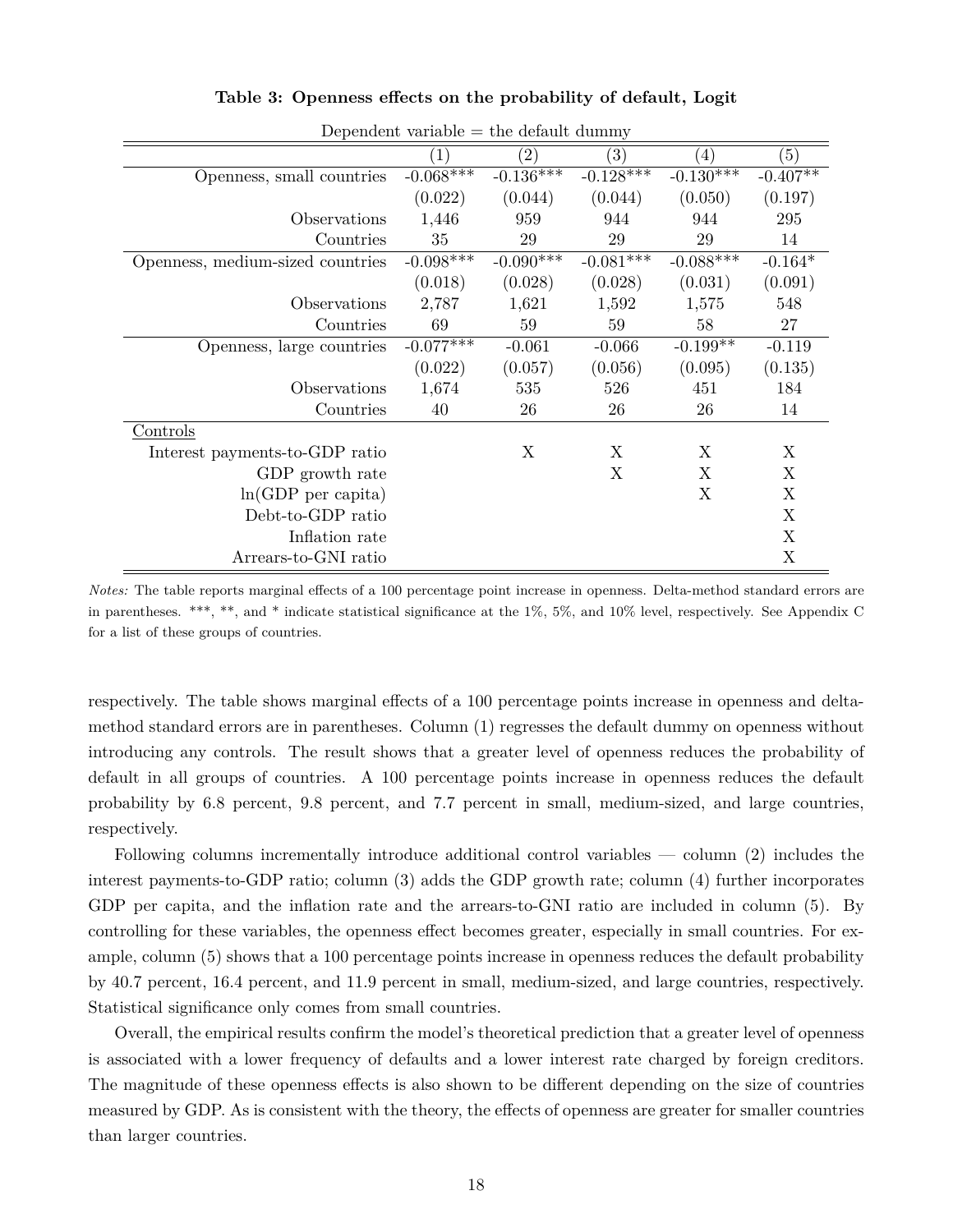# **4 Numerical analysis**

This section calibrates the model to quantify gains from trade when a country has access to a sovereign bond market. In so doing, the two-period model presented in Section 2 is extended to a general infinite horizon model. The infinite horizon model is used to calibrate the model's parameters and then a numerical simulation is performed to quantify gains from trade.

## **4.1 Infinite horizon model**

#### **4.1.1 Sovereign government's problem**

Key features in the two period model remain the same in this section. The two countries receive stream of intermediate goods endowments  ${Y_t, Y_t^*}$  that they trade with each other. Also, the sovereign has access to contracts  $(L_t, D_{t+1})$  with the foreign investors who reside in a third country. The contracts are one period state non-contingent bonds that give *L<sup>t</sup>* unit of consumption goods to home's representative household at period *t*, with the promise of paying back  $D_{t+1}$  units in period  $t+1$ . The price of the contract is thus  $q_{t+1} = L_t/D_{t+1}$ .

Home's expected utility in the initial period is

$$
\mathbb{E}_0 \sum_{t=0}^\infty \beta^t \frac{C_t^{1-\epsilon}}{1-\epsilon}.
$$

The pre-transfer consumption of the two countries in each period are the same as in the previous section. In each period, given the endowments  ${Y_t, Y_t^*}$ , the two countries obtain pre-transfer consumption schedules denoted in equations  $(6)$  and  $(4)$ . In each period, the state of the economy is described by outstanding government debt and the two countries' endowment  $\{D_t, Y_t, Y_t^*\}$ . Given these, the sovereign has the option to default or to repay its debt in each period. Thus the sovereign's value at period *t* is:

$$
V(D_t, Y_t, Y_t^*) = \max (V^R(D_t, Y_t, Y_t^*), V^D(Y_t, Y_t^*))
$$

where  $V^R(D_t, Y_t, Y_t^*)$  is the value of the sovereign if it repays the debt, which is described as:

$$
V^{R}(D_{t}, Y_{t}, Y_{t}^{*}) = \max_{D_{t+1}} \left( \frac{C_{t}^{1-\epsilon}}{1-\epsilon} + \beta \mathbb{E}_{t} [V(D_{t+1}, Y_{t+1}, Y_{t+1}^{*})] \right)
$$
  
s.t.  $C_{t} = c_{t}(Y_{t}, Y_{t}^{*}) + q_{t+1}D_{t+1} - D_{t},$ 

and  $V^D(Y_t, Y_t^*)$  is the value of the sovereign if it decides to default. In that case, a fraction  $\theta$  of  $Y_t$ is destroyed and the sovereign is excluded from the foreign bond market. From the next period, the sovereign repays its debt with probability  $\pi$  with zero outstanding debt. As a result, the value function becomes:

$$
V^{D}(Y_{t}, Y_{t}^{*}) = \frac{C_{t}^{1-\epsilon}}{1-\epsilon} + \beta \left\{ \pi \mathbb{E}_{t}[V(0, Y_{t+1}, Y_{t+1}^{*})] + (1-\pi) \mathbb{E}_{t}[V^{D}(Y_{t+1}, Y_{t+1}^{*})] \right\},
$$
  
s.t.  $C_{t} = c_{t}((1-\theta)Y_{t}, Y_{t}^{*}).$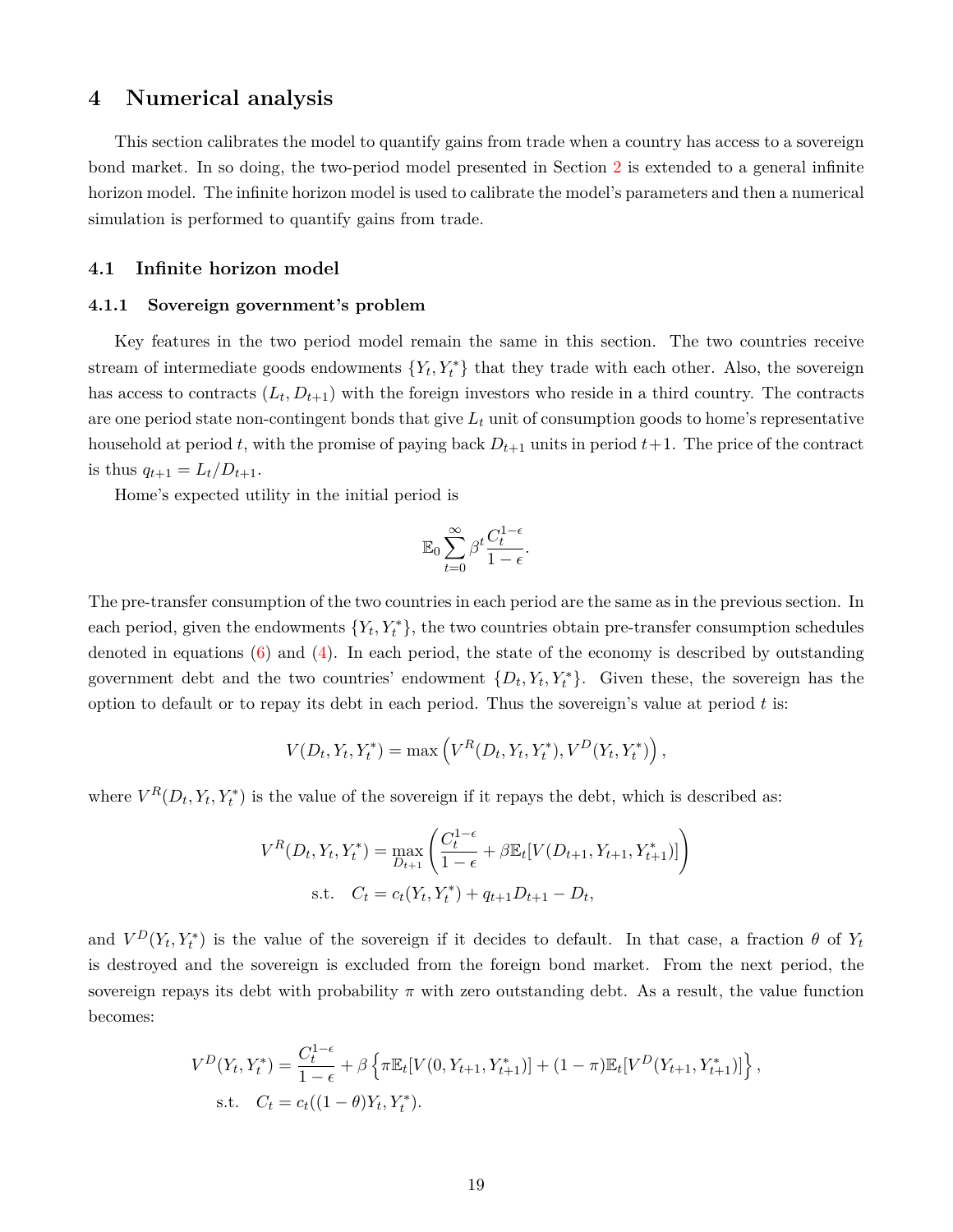Note that in this infinite horizon model, the sovereign incurs not only direct output costs upon default but also costs from being excluded from the international capital market. Thus, in each period, the sovereign makes a default decision by considering the balance between the present value costs of paying its debt and the present value costs of an output loss and costs from not being able to smooth consumption.

#### **4.1.2 Foreign investors' problem**

Foreign investors reside outside the two economies, and they are small and large in numbers. Taking the bond price  $q_{t+1}$  as given, the investors maximize their profits:

$$
\max_{D_{t+1}} \left( -q_{t+1}D_{t+1} + \frac{1}{1+r}D_{t+1}1\{\text{Repay}\}\right),\,
$$

which is zero in equilibrium.  $\mathbb{1}{\text{Repay}}$  is an indicator function takes 1 if the sovereign repays its debt and zero otherwise. The implied price for the sovereign bond is

$$
q_{t+1} = \frac{L_t}{D_{t+1}} = \frac{\text{Prob}(\text{Repay})}{1+r}.
$$

#### **4.1.3 Recursive equilibrium**

We assume that the endowment processes of the two countries follow a log-normal  $AR(1)$  process. Shocks to the two streams are uncorrelated. The processes are described as follows:

$$
\begin{cases}\n\log(Y_t) = \log(\bar{Y}_t) + \rho(\log(Y_{t-1}) - \log(\bar{Y}_t)) + \varepsilon_t \\
\log(Y_t^*) = \log(\bar{Y}_t^*) + \rho^*(\log(Y_{t-1}^*) - \log(\bar{Y}_t^*)) + \varepsilon_t^* \n\end{cases} (12)
$$

where

$$
\begin{pmatrix} \varepsilon_t \\ \varepsilon_t^* \end{pmatrix} \sim N\left( \begin{pmatrix} 0 \\ 0 \end{pmatrix}, \Sigma \right), \quad \Sigma = \begin{pmatrix} \sigma^2 & 0 \\ 0 & (\sigma^*)^2 \end{pmatrix}
$$

and  $(\bar{Y}_t, \bar{Y}_t^*)$  are mean incomes of the two economies.

Summing all up, exogenous parameters of the model are  $\{\beta, r, \epsilon, \lambda, \lambda^*, \sigma, \theta, \pi \rho, \rho^*, \sigma, \sigma^*\}$  and the state of the economy is described by three variables  $\{D_t, Y_t, Y_t^*\}$ . The recursive equilibrium of this economy is a set of policy functions for (a) home and foreign's pre-transfer consumption; (b) sovereign's default decision and bond issuance; and (c) bond price functions, such that (i) Taking the price of bonds and the relative price of goods as given, both the sovereign and foreign pre-transfer consumption satisfy their optimization problem; (i') When faced with multiple viable debt-price schedules, the sovereign chooses the one with lower debt; (ii) The good market clears; (iii) Taking the bond price as given, the sovereign's default decision satisfies its dynamic problem; (iv) The bond price reflects the sovereign's default probability and is consistent with the investors' maximization problem.

### **4.2 Calibration and simulation**

We consider a two-country world where there are Argentina and China because these countries provide an excellent example of the model's theoretical set up — one country, Argentina, benefits from access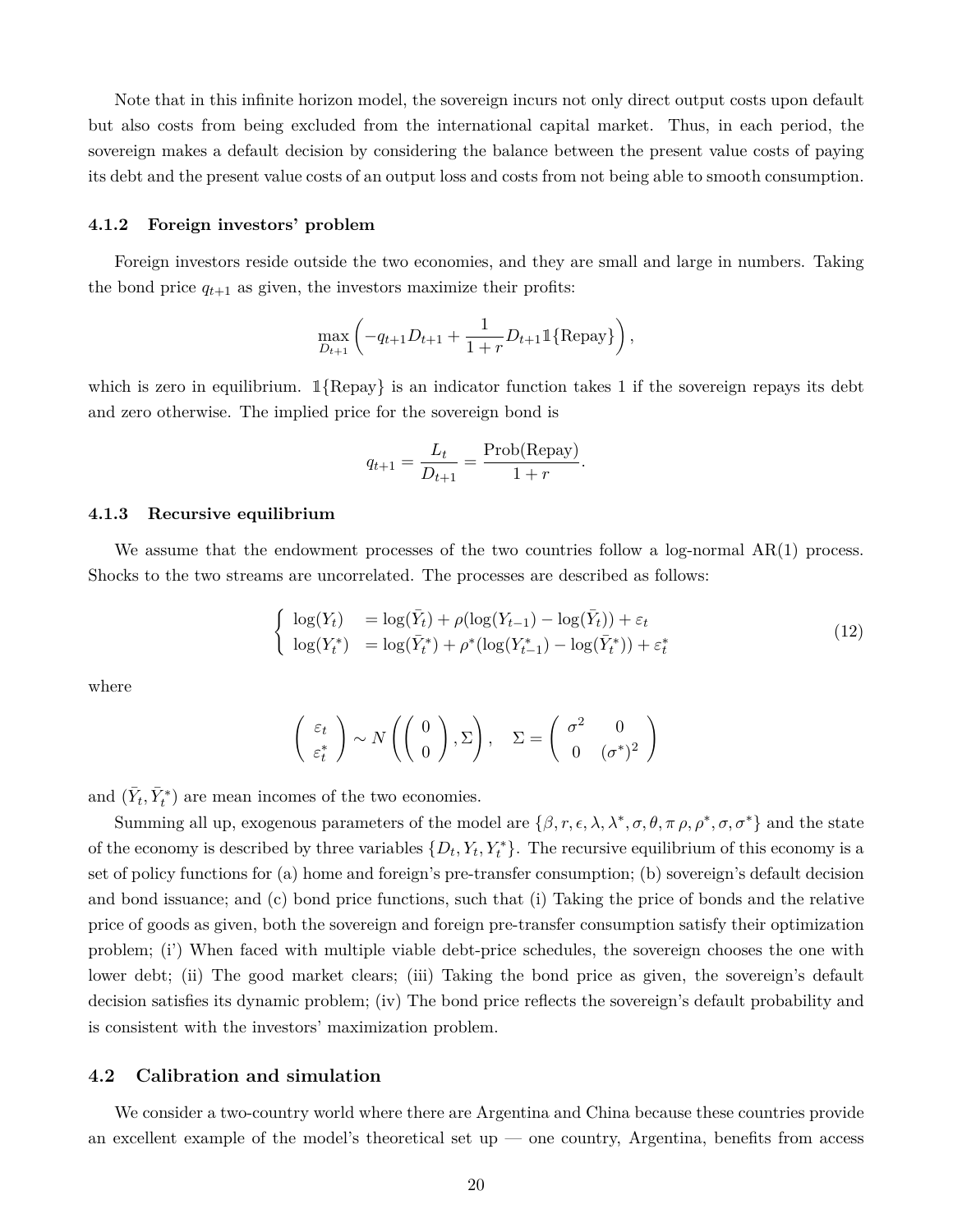to a sovereign bond market while it opens up with another country, China.<sup>19</sup> Figure 4 shows bilateral trade flows between Argentina and China (as shares of Argentina's GDP) from 1993 to 2013. It shows that Argentina's exports to China and its imports from China increased drastically after 2001, China's accession to the World Trade Organization. We employ Argentina's opening up to trade with China as an ideal case to study its gains from trade.

In this experiment, we compare the two states of the world as in the previous sections. The first is analogous to the autarky economy in previous theoretical analyses. We estimate the endowment shock process from the real GDP sequence of Argentina from 1993 to 2013, and compute the recursive equilibrium defined in the previous section, but with infinite trade costs. The second is analogous to the free trade economy with two countries. We also estimate the Chinese endowment process using the Chinese real GDP data from 2002 to 2013, and consider China as Argentina's trading partner in the model. Then we compute the recursive equilibrium where the two countries have trade with zero trade costs.

# **Figure 4: Argentina's exports to China and its imports from China as shares of Argentina's GDP, 1993-2013**



*Notes*: The figure shows bilateral trade flows between Argentina and China as shares of Argentina's GDP. The data on bilateral trade flows come from the *Direction of Trade Statistics* (IMF, 2018a) and the data on GDP are obtained from the WDI (World Bank, 2018b).

In the numerical analysis, we modify the endowment costs that the sovereign has to incur upon default. Instead of assuming that an uniform fraction of endowment is destroyed upon default, we assume that

 $19$ Previous articles conducting calibration analyses by employing Argentina's case to study sovereign debt include Arellano (2008), Aguiar and Gopinath (2006), Yue (2010), Asonuma (2014), and Asonuma (2016).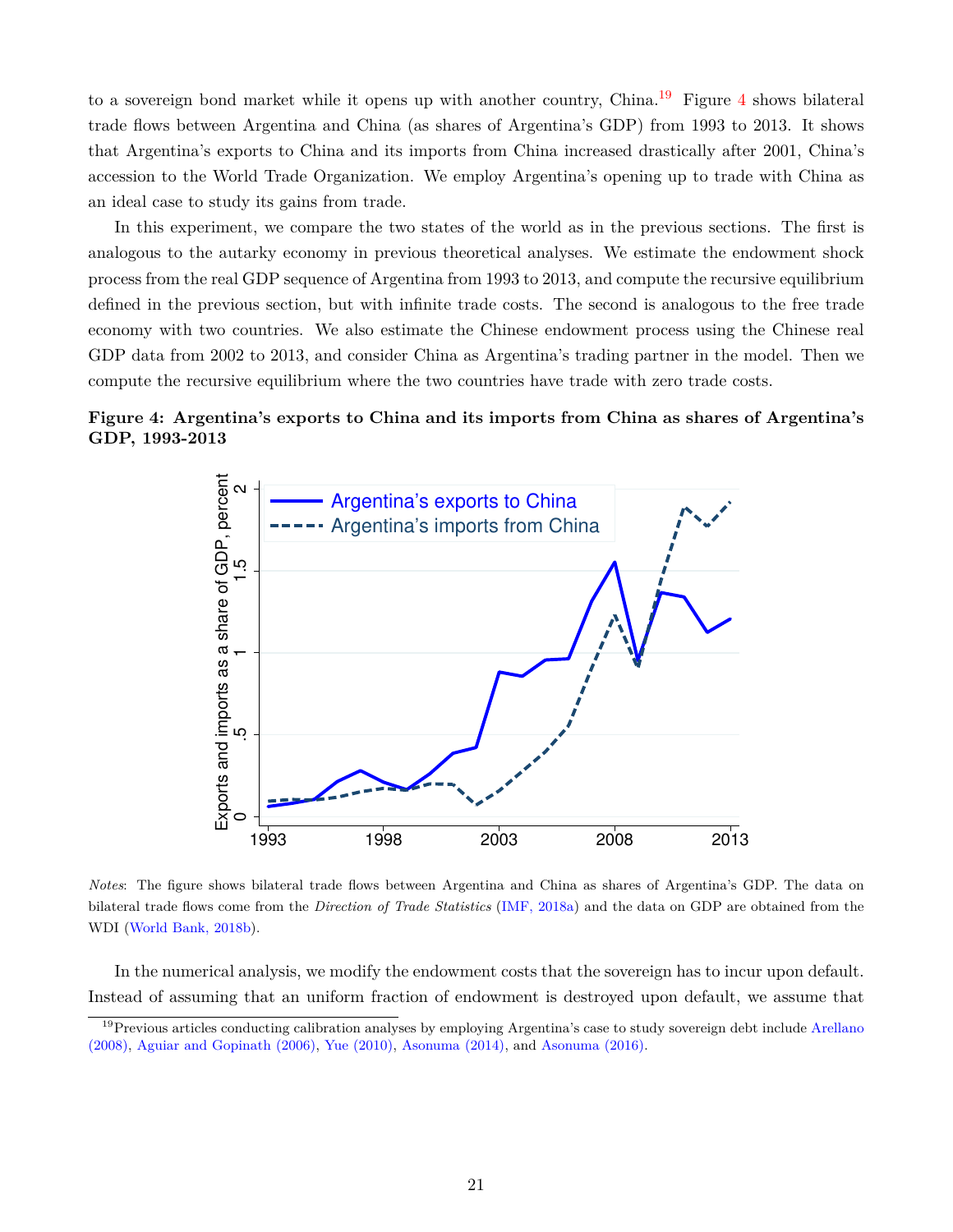the level of endowment upon default is determined as follows:

$$
Y_t^{\text{default}} = \begin{cases} \gamma \mathbb{E}(Y_t) & \text{if } Y_t > \gamma \mathbb{E}(Y_t) \\ Y_t & \text{if else} \end{cases}
$$

which implies that the fraction of destroyed endowment is weakly increasing in the endowment size. This construction is the same as Arellano (2008). When a realized output level is low, the sovereign does not suffer any output destruction and is only deprived of its ability to smooth consumption. But when a realized level of endowment is greater than a certain threshold, the sovereign starts to suffer from an increasing fraction of direct output loss upon default.

We need this assumption that default costs are larger in "good times" than in "bad times" in order to match empirical observations that a country is more likely to default when it is facing with a lower level endowment or a lower GDP growth rate (e.g., Kuvshinov and Zimmermann, 2017). This assumption is also consistent with models with endogenous production. Mendoza and Yue (2012) assume that domestic firms lose access to world credit markets upon sovereign default, thus cannot finance working capital to import a certain fraction of intermediate goods. Under this setup, they find that a GDP loss upon default is increasing in the size of a negative TFP shock.

### **4.2.1 Data and parameters**

Argentinian and Chinese quarterly GDP data are taken from the National Institute of Statistics and Censuses (INDEC) and the National Bureau of Statistics of China (NBS), respectively.<sup>20</sup> We estimate parameters governing the endowment processes in equation  $(12)$  using a maximum log-likelihood method.<sup>21</sup> Estimated parameters are  $\rho = 0.91$ ,  $\rho^* = 0.81$ ,  $\sigma = 0.015$ , and  $\sigma^* = 0.016$ , where Argentina is the Home country and China is the Foreign country. Given the estimated endowment processes, we then discretize the process into a finite state Markov chain using the procedures described in Hussey and Tauchen (1991).

Table 4 summarizes parameter specifications. The discount rate  $\beta = 0.86$  follows Asonuma (2014), which is set to match Argentina's average default frequency documented in Sturzenegger and Zettelmeyer (2007). Risk free rate *r* is set to be 0*.*017 as in Arellano (2008). The coefficient of risk aversion is assumed to be 2 following the literature.<sup>22</sup> The endowment threshold  $\gamma$  also follows Arellano (2008) and set to be 0.969. The probability of reentry  $\pi$  is set as 0.282 which is consistent with empirical findings in Gelos et al. (2011).

# **4.2.2 Results**

Figure 5 shows bond price schedules under autarky and free trade. The price schedules show that the sovereign faces higher prices for the same amount of debt under free trade, reflecting a lower probability of default. Though the basic structure of the model remains the same as the two period model, the size of

 $^{20}$ The data on Argentinian GDP are converted to constant 2005 USD prices using inflation and exchange rates from US Bureau of Economic Analysis (BEA) and Central Bank of Argentina. The data on Chinese GDP are converted to constant 2005 USD prices using inflation and exchange rates from the *World Development Indicators* (World Bank, 2018b), and the People's Bank of China. It is also seasonally adjusted by X-12-ARIMA Seasonal Adjustment Program by the US Census Bureau.

 $^{21}$ We detrend the data with Hodrick-Prescott filter using smoothing parameter of 1600.

 $22$ Asonuma (2014), Asonuma (2016), and Kollmann (1996) also set their risk aversion coefficients to the same number.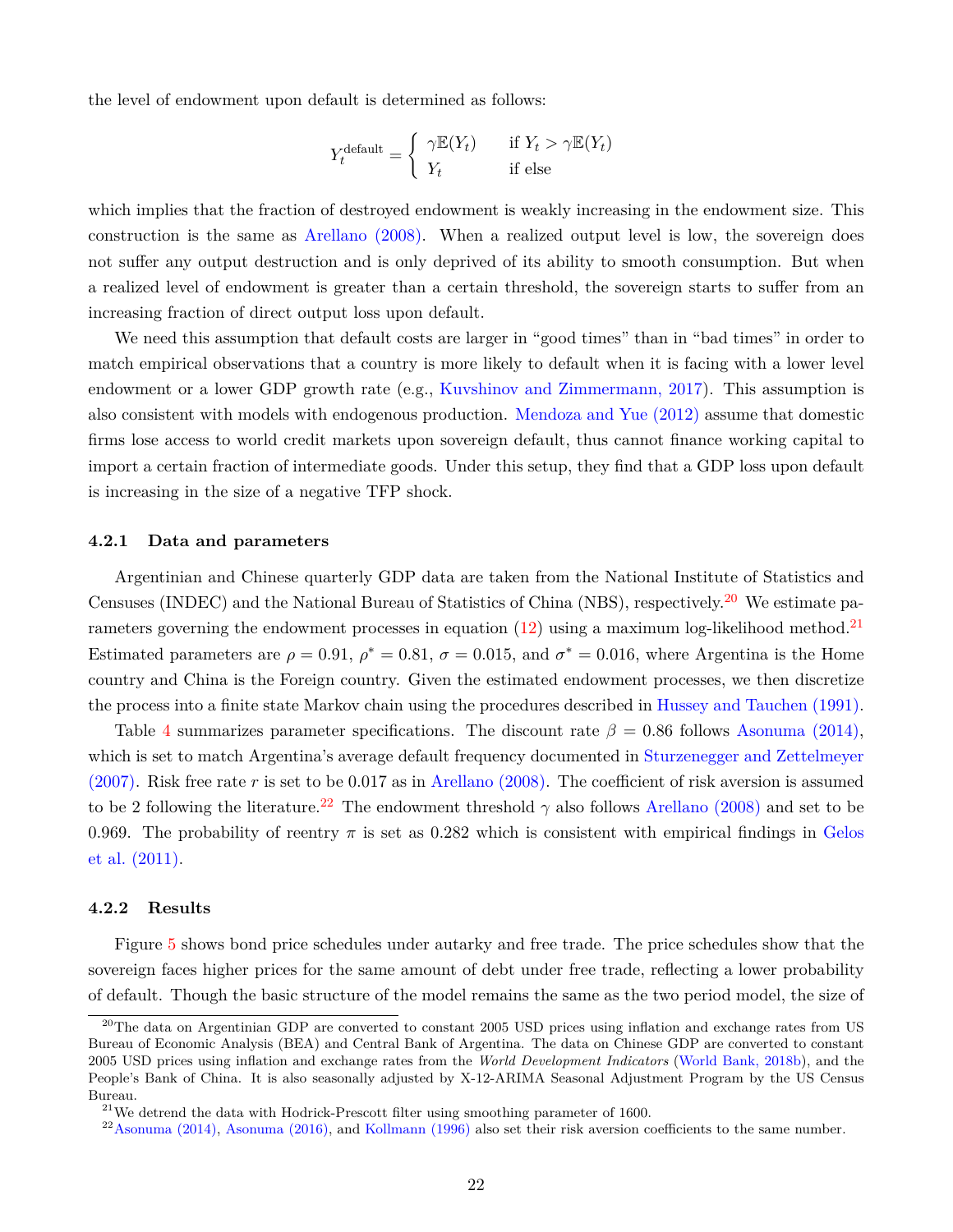| Parameter                        | Value                                | Source                      |
|----------------------------------|--------------------------------------|-----------------------------|
| Discount rate                    | $\beta = 0.86$                       | Asonuma $(2014)$            |
| Risk free rate                   | $r = 0.017$                          | Arellano (2008)             |
| Risk aversion                    | $\epsilon = 2$                       | RBC literature              |
| Weights of $x_{HH}$ and $x_{FF}$ | $\lambda = 0.5, \lambda^* = 0.5$     | Asonuma $(2014)$            |
| Elasticity of substitution       | $\sigma = 5$                         | Simonovska and Waugh (2014) |
| Endowment threshold              | $\gamma = 0.969$                     | Arellano (2008)             |
| Probability of reentry           | $\pi = 0.282$                        | Gelos et al. $(2011)$       |
| $AR(1)$ persistence              | $\rho = 0.91, \ \rho^* = 0.81$       | Estimated                   |
| $AR(1)$ standard deviation       | $\sigma = 0.016, \ \sigma^* = 0.015$ | Estimated                   |

**Table 4: Specifications of parameters**

the changes in prices due to trade seems smaller in this infinite horizon model. This comes from the fact that we make a slightly different assumption on an output loss due to default. Previously we assumed an uniform two percent reduction in endowment. In this section, however, output declines only when the level of endowment is higher than 97 percent of its mean value. Thus, for endowments in the lower half of the distribution, default costs are zero. This reduces the difference of default costs between free trade and autarky, resulting in smaller bond price differences.

## **Figure 5: Pricing schedules under autarly and free trade**



*Notes*: The figure shows pricing schedule under autarky and free trade. See Table 4 for parameter values.

There are two sources that a sovereign gains from trade. One is traditional gains from trade coming from "love of variety" features in the CES utility function. The other comes from a country's ability to smooth out consumption by issuing bonds. This second channel of consumption smoothing is affected by two forces creating incompleteness of the bond market.

The first is the fact that sovereign bonds are state non-contingent. By issuing state non-contingent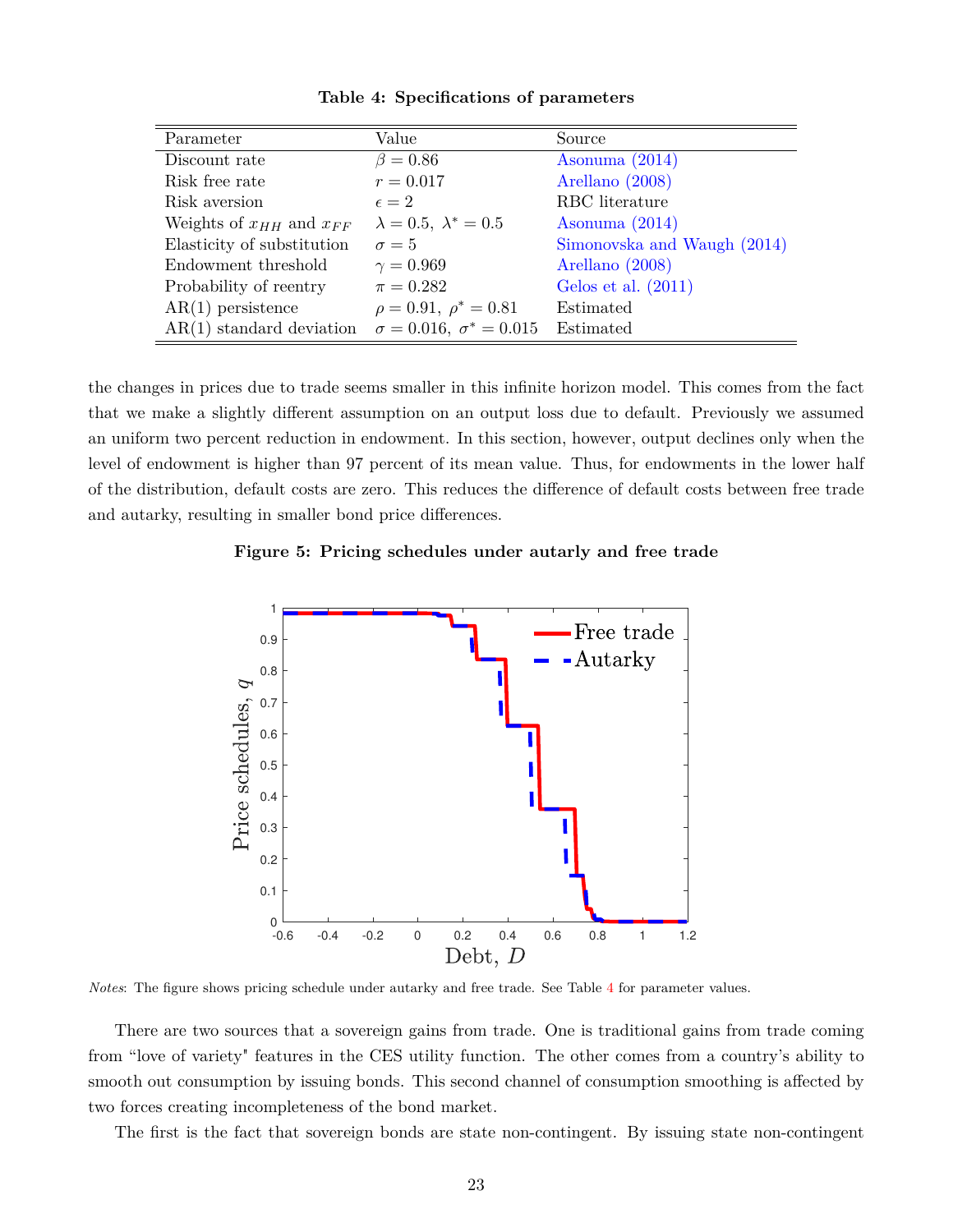bonds, the sovereign tries to smooth consumption paths as in Mendoza (1991). But since the sovereign's discount rate  $\beta$  is smaller than the world discount rate  $1/(1 + r)$ , an impatient sovereign will always borrow. Moreover, endogenous bond prices make it easier to borrow when the level of endowment is greater. This is because the probability of default is lower in such situation. As a result, the sovereign borrows more in a good time than in a bad time.

Second, bonds are defaultable. By defaulting when endowments are low and there is large outstanding debt, the sovereign mitigates the negative effects on consumption due to a low endowment shock. Since it is harder for the sovereign to borrow when the endowment is low, it defaults even with smaller outstanding debt in low endowment periods. Therefore this defaulting channel works as a consumption smoothing mechanism, which is similar to the notion explained in Zame (1993).

|                                           | Autarky | Free trade |
|-------------------------------------------|---------|------------|
| Average interest rate spread, $1/q-1$ (%) | 3.25    | 2.66       |
| Pre-default interest rate spread $(\%)$   | 3.48    | 2.85       |
| Average default probability $(\%)$        | 3.10    | 2.55       |
| Average debt-to-output ratio $(\%)$       | 4.81    | 3.96       |

**Table 5: Simulation result (in quarterly frequency)**

Given these equilibrium features, we present simulation results. To examine the effect of moving from autraky to free trade on bond prices and on welfare, we simulate the model for 1000 times, given the obtained policy functions. Each trial of the simulations is run for 2000 periods, and the last 200 periods are taken to analyze the steady state distribution. In analyzing bond prices, we exclude the periods when the sovereign is in default because bond prices are not well defined in those periods. Following the literature, we consider the 74 periods prior to default events when we analyze pre-default statistics.

Table 5 reports simulation results along with other statistics. The first column, which reports statistics where trade is not allowed, is comparable to those from Arellano (2008). By having trade with another country, the sovereign's default probability decreases, which in turn increases its sovereign bond price. It shows that the average debt-to-output ratio is smaller under free trade. The sovereign's capacity to accumulate debt expands when it moves from autarky to free trade. However, output also increases due to trade. As a result, the debt-to-output ratio declines.

Facing more favorable bond prices, the sovereign benefits from not only traditional gains from trade but also an additional intertemporal gains from trade. Table 6 reports additional percentage increase in present value welfare at steady state,  $100 \times (W^{FT} - W^{AUT})/W^{AUT}$  where  $W^{FT}$  and  $W^{AUT}$  denote the present value welfare under free trade and autarky, respectively, with and without a sovereign bond market.

An increase in welfare without bond issuance is calculated using the corresponding endowment sequences that are used in the simulation. The welfare gains from trade are around 16 percent in the baseline case where we assume  $\sigma = 5$ , and it is consistent with the present value of the static gains from trade. On the other hand, the gains from opening up to trade when the sovereign is issuing bonds become 19 percent. The difference between these two gains — around three percentage points — comes from

*Notes:* The table summarizes simulation results on various variables under the benchmark parameter assumption  $\sigma = 5$ . See Table 4 for other parameter values.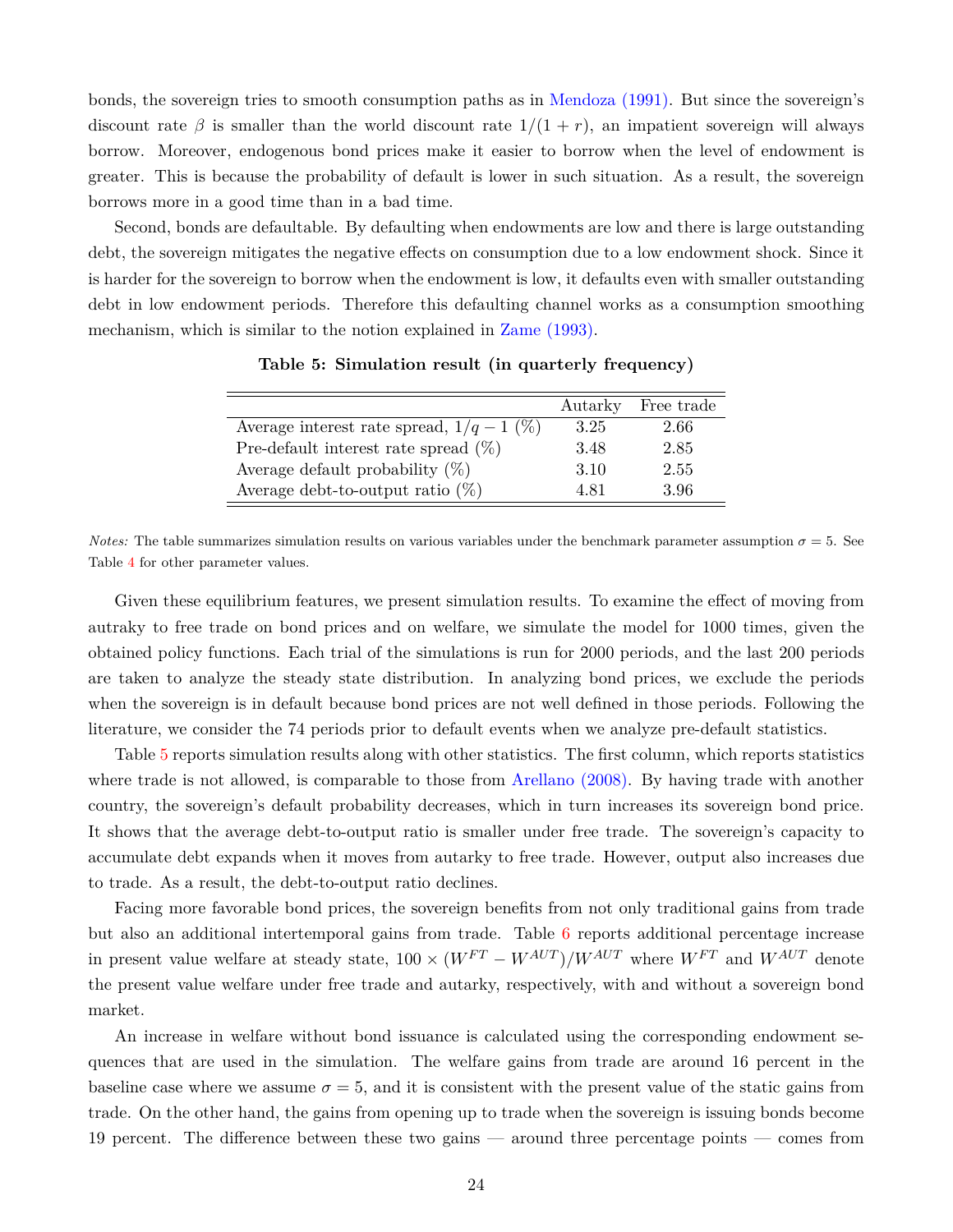|                                                                 | Benchmark Robustness checks |              |              |
|-----------------------------------------------------------------|-----------------------------|--------------|--------------|
|                                                                 | $\sigma = 5$                | $\sigma = 3$ | $\sigma = 7$ |
| $100 \times (W^{FT} - W^{AUT})/W^{AUT}$ , without bond issuance | 16.3                        | 29.3         | 10.9         |
| $100 \times (W^{FT} - W^{AUT})/W^{AUT}$ , with bond issuance    | 19.4                        | 41.5         | 12.3         |
| Additional gains from trade                                     |                             |              |              |
| Percentage point difference $(\%$ points)                       | 3.1                         | 12.2         | 14           |
| With bond issuance/without bond issuance                        | 1.19                        | 1.42         | 1.13         |

**Table 6: Gains from trade**

*Notes:* The table summarizes the home country's additional increase in welfare due to free trade relative to the welfare level under autarky,  $100 \times (W^{FT} - W^{AUT})/W^{AUT}$  where  $W^{FT}$  and  $W^{AUT}$  denote the level of welfare under free trade and autarky, respectively. Gains from trade are computed for three different values of elasticity of substitution  $\sigma$ . See Table 4 for other parameter values.

the fact that the sovereign has more capacity to borrow, and faces higher bond price. Therefore, the sovereign enjoys additional gains from trade from the sovereign bond market, which is around one fifth of the traditional gains from trade.

Results from the robustness checks show that gains from trade change by assuming different values of elasticity of substitution:  $\sigma = 3$  and  $\sigma = 7$ . As expected, a higher substitutability reduces gains from trade. But it also diminishes additional gains from an access to a sovereign bond market. Recall Figure 1 in Section 2.2.2. In the static version of the model, a higher substitutability reduces the region of the home country's endowment where default cost is higher under free trade than in autarky. In other words, a higher  $\sigma$  decreases  $\bar{Y}$ . This means that for Y that is less than  $\bar{Y}$ , the slope of the consumption schedule in free trade diminishes and becomes closer to that of the consumption schedule in autarky. Costs of default are still higher than under autarky, but the costs diminish as the elasticity of substitution increases. The difference in gains from trade between free trade and autarky becomes smaller, which works to reduce additional gains by opening up to trade. Nevertheless, we find that the additional gains that come from the sovereign bond market are substantial in magnitude.

Though the source of the additional gains from trade is different, we find that our estimates on additional gains from trade are in the same ballpark as those from other papers. Melitz and Redding (2015) perform a numerical exercise to quantify the gains from trade. They compare the gains from trade based on the welfare formula in Arkolakis et al. (2012) (hereafter the ACR formula) and the one based on their model with a truncated Pareto distribution. In their experiment of reducing the of iceberg trade costs from 3 to 1.25, the gains from trade are around three percentage points larger. Ramanarayanan (2018) finds that introducing linkages from imported inputs increases the gains from trade by around 7 percentage points. Ossa (2015) quantifies Argentina's gains from trade by using his multi-sector model of trade. He compares changes in real income moving from autarky to the year 2007 level of trade. He shows that the gains from trade are around 20 percentage points larger than those implied from the ACR formula.

Note that the results do not exactly reveal Argentina's actual gains from trade with China. Obviously, the results are limited given the stylized setup of the model. Nevertheless, they are informative in grasping the magnitude of how much a sovereign gains through the bond market by opening up to trade.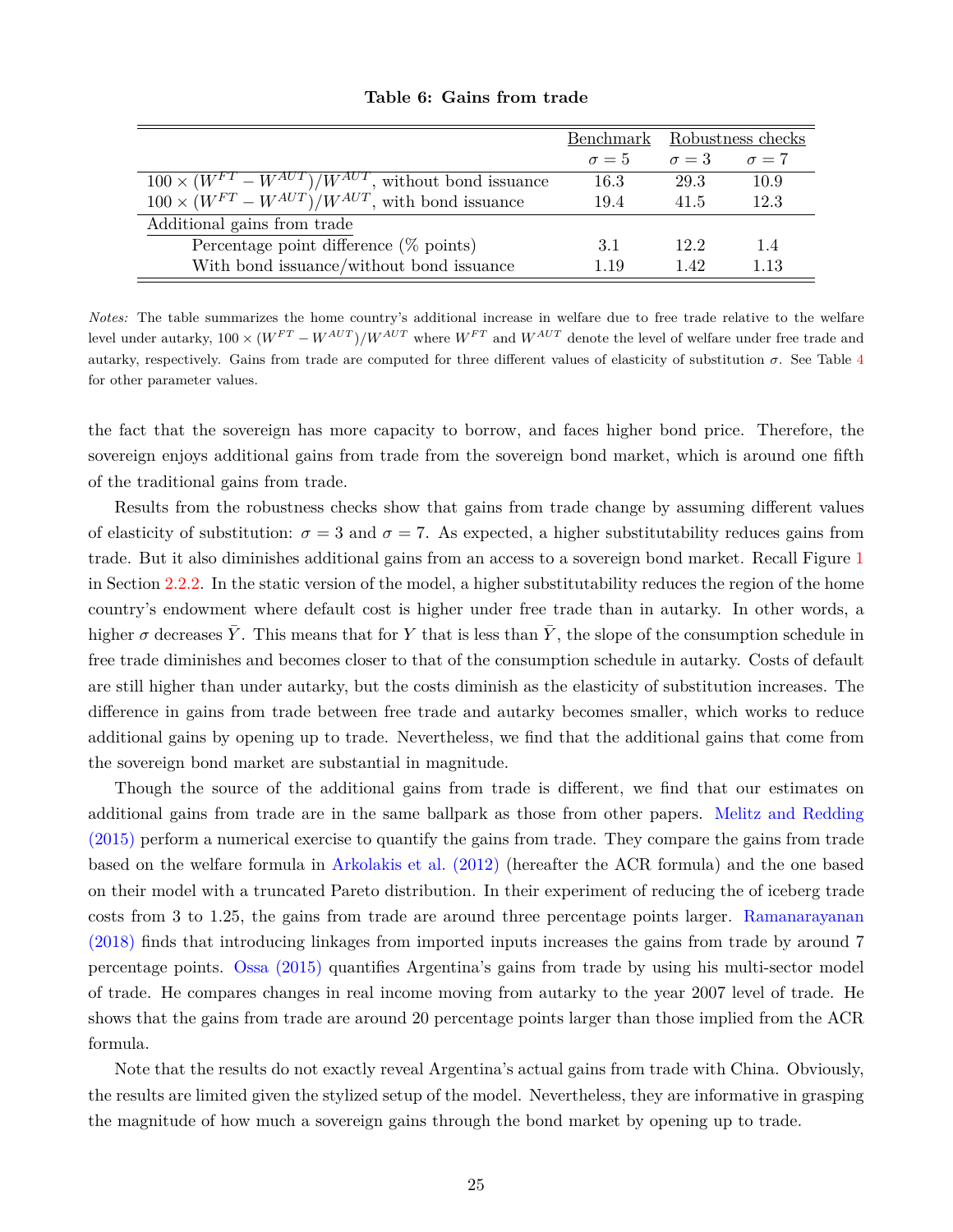# **5 Conclusion**

We have investigated how interactions between international trade and access to the sovereign bond market shape a country's gains from trade by using an Armington (1969)'s model of trade with a sovereign bond market a la Arellano (2008). As is conventional in the literature, the model assumes that a default reduces a country's output, which in turn reduces the country's imports and exports. As a result, a greater openness of a country makes a default more costly because the country loses a greater amount of consumption due to a default. Therefore, a greater openness reduces a likelihood of default, reducing the interest rate charged by foreign creditors.

These mechanisms are confirmed by a cross-sectional regression as well as a panel regression. Indeed, more open countries have a fewer defaults than less open countries and an increase in a country's openness reduces the country's bond interest rate. The regression results also imply that the effect of openness on the probability of default and the bonds' interest rate depends on its country size measured by GDP, which is consistent with the model's theoretical predictions.

These empirical results confirm that the model's underlying mechanisms leading to gains from trade are present. By opening up to trade, the country reduces the probability of default because it becomes more costly to default, leading to a lower interest rate and a higher price of its sovereign bond. This results in a greater level of consumption, therefore a higher level of welfare. As a result, an access to sovereign bond market works to magnify gains from trade. Our numerical exercise shows that gains from trade become about three parentage points greater by introducing a sovereign bond market. This suggests one reason why conventional trade models, which do not have a sovereign bond market, lead to surprisingly small gains from trade as shown by Arkolakis et al.  $(2012)$ .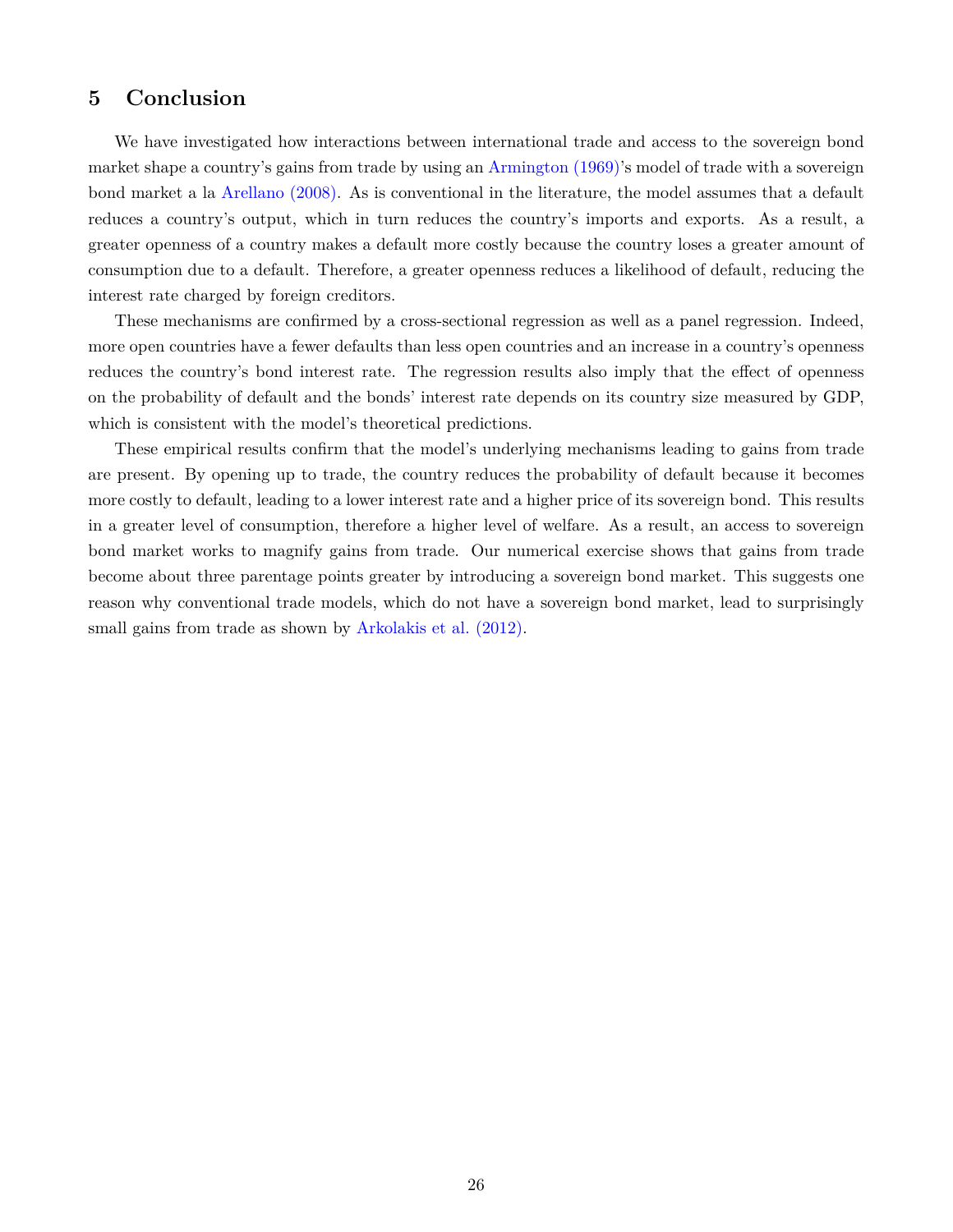# **References**

- Aguiar, Mark and Gita Gopinath (2006). "Defaultable Debt, Interest Rates and the Current Account". In: *Journal of International Economics* 69.1, pp. 64–83.
- Antrás, Pol and Ricardo J. Caballero (2009). "Trade and Capital Flows: A Financial Frictions Perspective". In: *Journal of Political Economy* 117.4, pp. 701–744.
- Arellano, Cristina (2008). "Default Risk and Income Fluctuations in Emerging Economies". In: *American Economic Review* 93.3, pp. 690–712.
- Arkolakis, Costas, Arnaud Costinot, and Andres Rodriguez-Clare (2012). "New Trade Models, Same Old Gains?" In: *American Economic Review* 102.1, pp. 94–130.
- Armington, Paul S. (1969). "A Theory of Demand for Products Distinguished by Place of Production". In: *IMF Staff Papers* 16.1, pp. 159–178.
- Asonuma, Tamon (2014). "Sovereign Defaults, External Debt and Real Exchange Rate Dynamics". IMF Working Paper WP/16/37.
- (2016). "Serial Sovereign Defaults and Debt Restructurings". IMF Working Paper WP/16/65.
- Asonuma, Tamon, Marcos Chamon, Aitor Erce, and Akira Sasahara (2018). "Costs of Sovereign Defaults: Restructuring Strategies, Bank Distress and the Capital Inflow-Credit Channel". Unpublished manuscript.
- Asonuma, Tamon, Marcos Chamon, and Akira Sasahara (2016). "Trade Costs of Sovereign Debt Restructurings: Does a Market-Friendly Approach Improve the Outcome?" IMF Working Paper WP/16/222.
- Asonuma, Tamon and Christoph Trebesch (2016). "Sovereign Debt Restructurings: Preemptive or Postdefault". In: *Journal of the European Economic Association* 14.1, pp. 175–214.
- Beck, Thorsten (2003). "Financial Dependence and International Trade". In: *Review of International Economics* 11.2, pp. 296–316.
- Bellas, Dimitri, Michael G. Papaioannou, and Iva Petrova (2010). "Determinants of Emerging Market Sovereign Bond Spreads: Fundamentals vs Financial Stress". IMF working Paper WP/10/281.
- Borensztein, Eduardo and Ugo Panizza (2009). "The Costs of Sovereign Default". In: *IMF Staff Papers* 56.4, pp. 683–741.
- Brutti, Filippo (2011). "Sovereign Defaults and Liquidity Crises". In: *Journal of International Economics* 84.1, pp. 65–72.
- Caliendo, Lorenzo and Fernando Parro (2015). "Estimates of the Trade and Welfare Effects of NAFTA". In: *Review of Economic Studies* 82.1, pp. 1–44.
- Calvo, Guillermo A. (2014). "Servicing the Public Debt: The Role of Expectations". In: *American Economic Review* 78.4, pp. 647–661.
- Chaney, Thomas (2008). "Distorted Gravity: The Intensive and Extensive Margins of International Trade". In: *American Economic Review* 98.4, pp. 1707–1721.
- Chaney, Thomas and Ralph Ossa (2013). "Market Size, Division of Labor, and Firm Productivity". In: *Journal of International Economics* 90.1, pp. 177–180.
- Cheng, Gong, Javier Diaz-Cassou, and Aitor Erce (2018). "Official Debt Restructurings and Development". In: *World Development* 111.November 2018, pp. 181–195.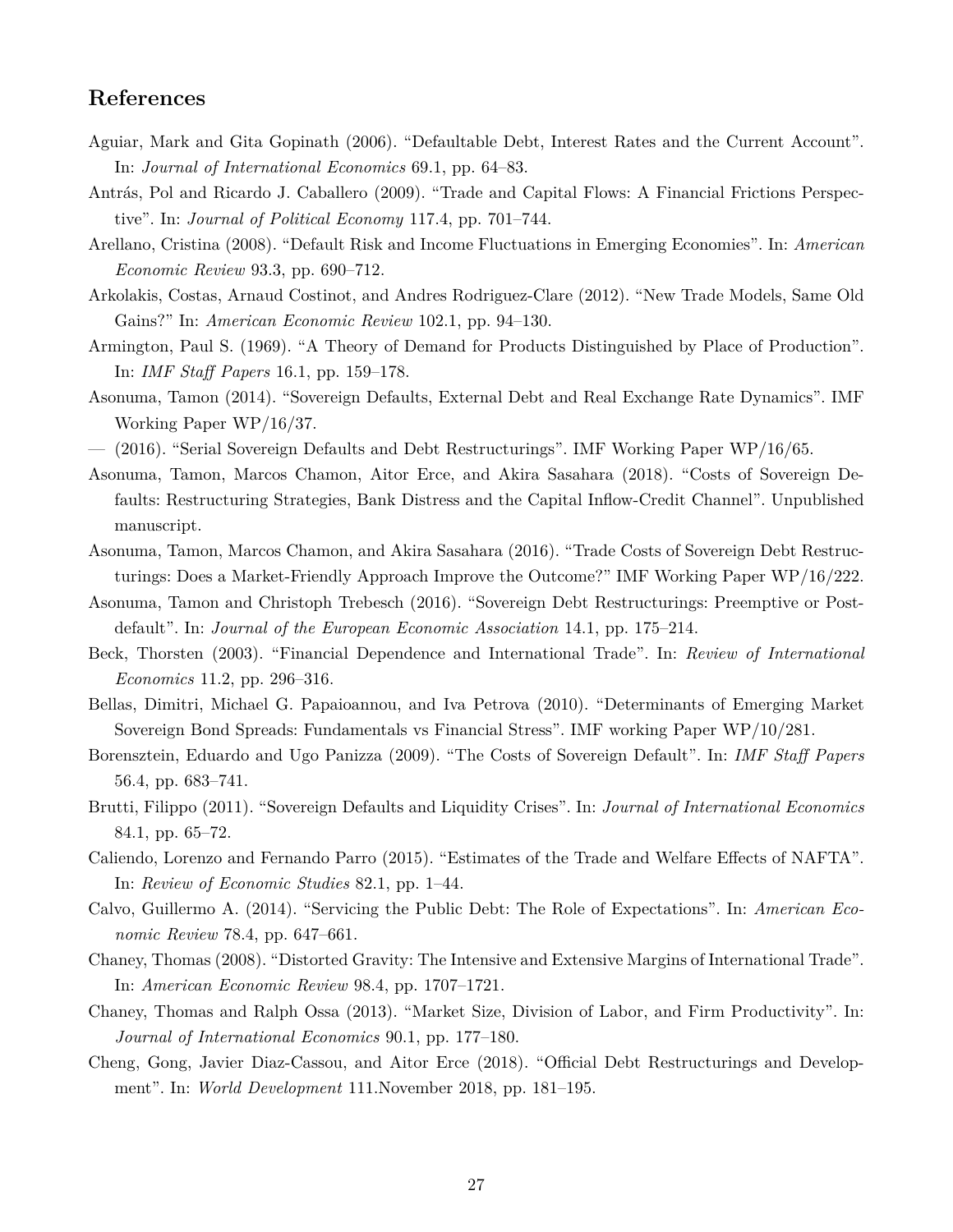- Cimadomo, Jacopo, Peter Claeys, and Marcos Poplawski-Ribeiro (2016). "How Do Experts Forecast Sovereign Spreads?" In: *European Economic Review* 87.August 2016, pp. 216–235.
- Coeurdacier, Nicolas, Hélène Rey, and Pablo Winant (2018). "Financial Integration and Growth in a Risky World". NBER Working Paper No. 21817.
- Costinot, Arnaud and Andrés Rodríguez-Clare (2014). "Trade Theory with Numbers: Quantifying the Consequences of Globalization". In: *Handbook of International Economics, Vol. 4*. Ed. by Gita Gopinath, Elhanan Helpman, and Kenneth Rogoff. New York: Elsevier.
- Cuadra, Gabriel and Horacio Sapriza (2006). "Sovereign Default, Terms of Trade and Interest Rates in Emerging Markets". Banco de Mexico Working Papers No. 2006-01.
- Das, Udaibir S., Michael G. Papaioannou, and Christoph Trebesch (2012). "Sovereign Debt Restructurings 1950–2010: Literature Survey, Data, and Stylized Facts". IMF working Paper WP/12/203.
- De Paoli, Bianca, Glenn Hoggarth, and Victoria Saporta (2006). "Costs of Sovereign Default". In: *Bank of England Quarterly Bulletin* 46.3, pp. 297–307.
- Detragiache, Enrica and Antonio Spilimbergo (2001). "Crises and Liquidity: Evidence and Interpretation". IMF Working Paper WP/01/2.
- Eaton, Jonathan and Mark Gersovitz (1981). "Debt with Potential Repudiation: Theoretical and Empirical Analysis". In: *Review of Economic Studies* 48.2, pp. 289–309.
- Eaton, Jonathan and Samuel Kortum (2003). "Technology, Geography, and Trade". In: *Econometrica* 70.5, pp. 1741–1779.
- Edwards, Sebastian (2004). "Financial Openness, Sudden Stops, and Current-Account Reversals". In: *American Economic Review Papers and Proceedings* 94.2, pp. 59–64.
- Feenstra, Robert C. (2018a). "Restoring the Product Variety and Pro-competitive Gains from Trade with Heterogeneous Firms and Bounded Productivity". In: *Journal of International Economics* 110.January 2018, pp. 16–27.
- (2018b). "Alternative Sources of the Gains from International Trade: Variety, Creative Destruction, and Markups". In: *Journal of Economic Perspectives* 32.2, pp. 25–46.
- Feenstra, Robert C., Robert Inklaar, and Marcel P. Timmer (2015). "The Next Generation of the Penn World Table". In: *American Economic Review* 105.10, pp. 3150–3182.
- Furceri, Davide and Aleksandra Zdzienicka (2012). "How Costly are Debt Crises?" In: *Journal of International Money and Finance* 4.December 2016, pp. 726–742.
- Gelos, R. Gaston, Ratna Sahay, and Guido Sandleris (2011). "Sovereign Borrowing by Developing Countries: What Determines Market Access?" In: *Journal of International Economics* 83.2, pp. 243–254.
- Gopinath, Gita and Brent Neiman (2014). "Trade Adjustment and Productivity in Large Crises". In: *American Economic Review* 104.3, pp. 793–831.
- Gu, Grace W. (2018). "Sovereign Default, Trade, and Terms of Trade". Unpublished manuscript, UC Santa Cruz.
- Hussey, Robert and George Tauchen (1991). "Quadrature-Based Methods for Obtaining Approximate Solutions to Nonlinear Asset Pricing Models". In: *Econometrica* 59.2, pp. 371–396.
- IMF (2018a). *Direction of Trade Statistics*. Washington D.C.
- (2018b). *International Financial Statistics*. Washington D.C.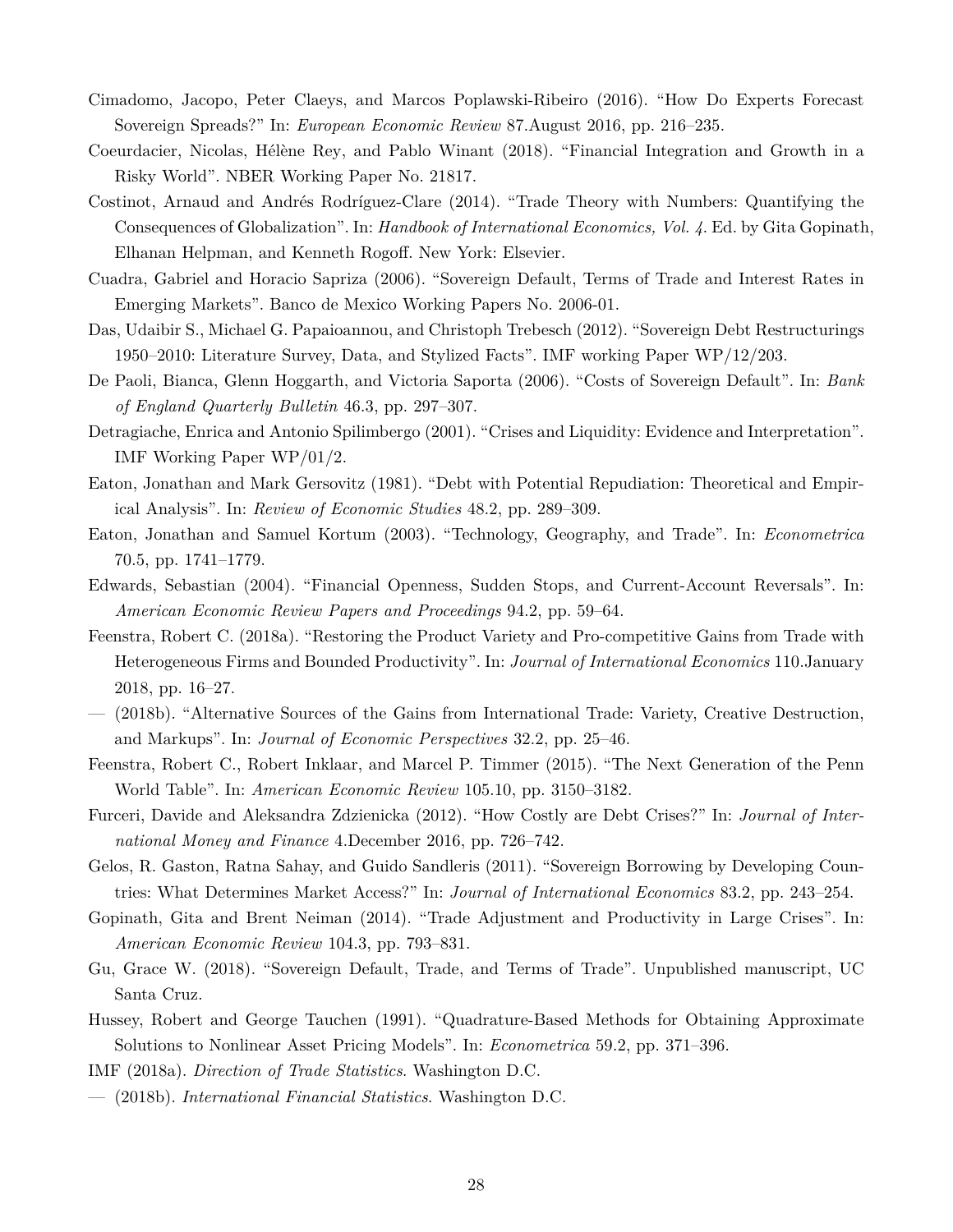- Kennan, John and Raymond Riezman (1988). "Do Big Countries Win Tariff Wars?" In: *International Economic Review* 29.1, pp. 81–85.
- Kletzer, Kenneth M. and Pranab Kumar Bardhan (1987). "Credit Markets and Patterns of International Trade". In: *Journal of Development Economics* 27.1-2, pp. 57–70.
- Kollmann, Robert (1996). "Incomplete Asset Markets and the Cross-Country Consumption Correlation Puzzle". In: *Journal of Economic Dynamics and Control* 20.5, pp. 945–961.
- Krugman, Paul R (1980). "Scale Economies, Product Differentiation, and the Pattern of Trade". In: *American Economic Review* 70.5, pp. 950–959.
- Kuvshinov, Dmitry and Kasper Zimmermann (2017). "Sovereign Going Bust: Estimating the Cost of Default". Unpublished manuscript, University of Bonn.
- Laeven, Luc and Fabian Valencia (2008). "Systematic Banking Crises: A New Database". IMF Working Paper WP/08/224.
- Levy-Yeyati, Eduardo and Ugo Panizza (2011). "The Elusive Costs of Sovereign Defaults". In: *Journal of Development Economics* 94.1, pp. 95–105.
- Manasse, Paolo and Nouriel Roubini (2009). ""Rules of Thumb" for Sovereign Debt Crises". In: *Journal of International Economics* 78.2, pp. 192–205.
- Manova, Kalina (2013). "Credit Constraints, Heterogeneous Firms, and International Trade". In: *Review of Economic Studies* 80.2, pp. 711–744.
- Martinez, Jose Vicente and Guido Sandleris (2011). "Is It Punishment? Sovereign Defaults and the Decline in Trade". In: *Journal of International Money and Finance* 30.6, pp. 909–930.
- Matsuyama, Kiminori (2005). "Credit Market Imperfections and Patterns of International Trade and Capital Flows". In: *Journal of the European Economic Association* 3.2-3, pp. 714–723.
- Melitz, Marc J. (2003). "The Impact of Trade on Intra-Industry Reallocations and Aggregate Industry Productivity". In: *Econometrica* 71.6, pp. 1695–1725.
- Melitz, Marc J. and Stephen J. Redding (2014). "Missing Gains from Trade?" In: *American Economic Review Papers and Proceedings* 104.5, pp. 317–321.
- (2015). "New Trade Models, New Weifare lmplications". In: *American Economic Review* 105.3, pp. 1105– 1146.
- Mendoza, Enrique G. (1991). "Real Business Cycles in a Small Open Economy". In: *American Economic Review* 81.4, pp. 797–818.
- Mendoza, Enrique G. and Vivian Z. Yue (2012). "A General Equilibrium Model of Sovereign Default and Business Cycles". In: *Quarterly Journal of Economics* 127.2, pp. 889–946.
- Ossa, Ralph (2015). "Why Trade Matters After All". In: *Journal of International Economics* 97.2, pp. 266– 277.
- Perez, Diego J. (2015). "Sovereign Debt, Domestic Banks and the Provision of Public Liquidity". Unpublished manuscript, NYU.
- Ramanarayanan, Ananth (2018). "Imported Inputs and the Gains from Trade". Unpublished manuscript, University of Western Ontario.
- Reinhart, Carmen M., Kenneth S. Rogoff, and Miguel A. Savastano (2003). "Debt Intolerance". In: *Brookings Papers on Economic Activity* 34.2003-1, pp. 1–74.
- Romalis, John (2007). "Market Access, Openness and Growth". NBER Working Paper No. 13048.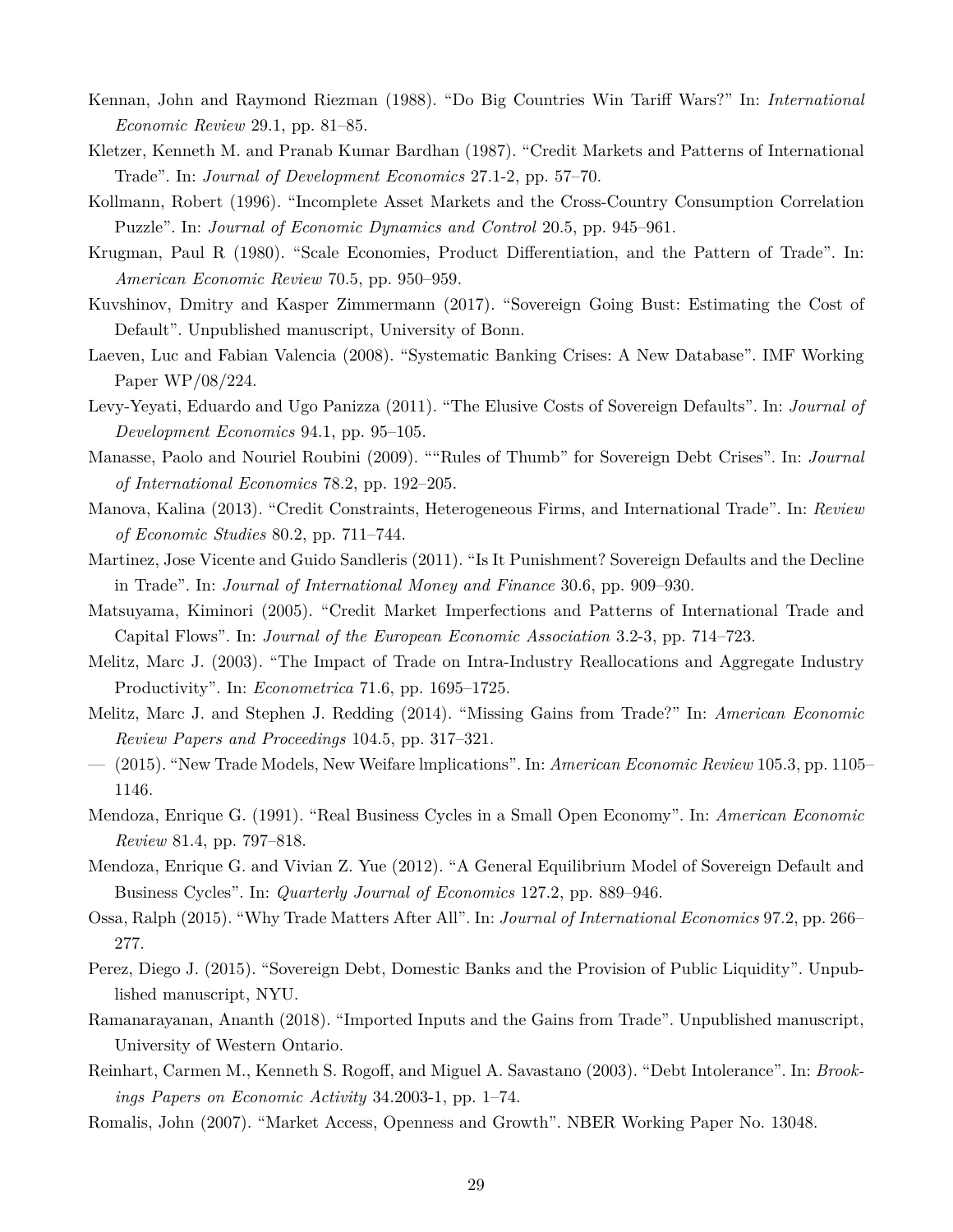- Rose, Andrew K. (2005). "One Reason Countries Pay their Debts: Renegotiation and International Trade". In: *Journal of Development Economics* 77.1, pp. 189–206.
- Rose, Andrew K. and Mark M. Spiegel (2004). "A Gravity Model of Sovereign Lending: Trade, Default, and Credit". In: *IMF Staff Papers* 51.1, pp. 50–63.
- Schularick, Moritz and Thomas M. Steger (2010). "Financial Integration, Investment, and Economic Growth: Evidence from Two Eras of Financial Globalization". In: *Review of Economics and Statistics* 92.4, pp. 756–768.
- Simonovska, Ina and Michael E. Waugh (2014). "Trade Models, Trade Elasticities, and the Gains from Trade". NBER Working Paper No. 20495.
- Singh, Kavaljit (2015). "Who Owns Greece's Debt". Available at: https://www.globalresearch.ca/whoowns-greeces-debt/5460265.
- Stangebye, Zachary R. (2016). "Lifetime-Laffer Curves and the Eurozone Crisis". Unpublished manuscript, University of Notre Dame.
- Sturzenegger, Federico and Jeromin Zettelmeyer (2007). *Debt Defaults and Lessons from a Decade of Crises*. Cambridge, MA: MIT Press.
- Trebesch, Christoph and Michael Zabel (2017). "The Output Costs of Hard and Soft Sovereign Default". In: *European Economic Review* 92.February 2017, pp. 416–432.
- U.S. Department of the Treasury (2018). "Securities (B): Portfolio Holdings of U.S. and Foreign Securities, Table A1". Available at: https://www.treasury.gov/resource-center/data-chart-center/tic/Pages/ticsec2.aspx.
- World Bank (2018a). *Global Financial Development Database*. Washington D.C.
- (2018b). *World Development Indicators*. Washington D.C.
- Yue, Vivian Z. (2010). "Sovereign Default and Debt Renegotiation". In: *Journal of International Economics* 80.2, pp. 176–187.
- Zame, William R. (1993). "Efficiency and the Role of Default When Security Markets Are Incomplete". In: *American Economic Review* 83.5, pp. 1142–1164.
- Zymek, Robert (2012). "Sovereign Default, International Lending, and Trade". In: *IMF Economic Review* 60.3, pp. 365–394.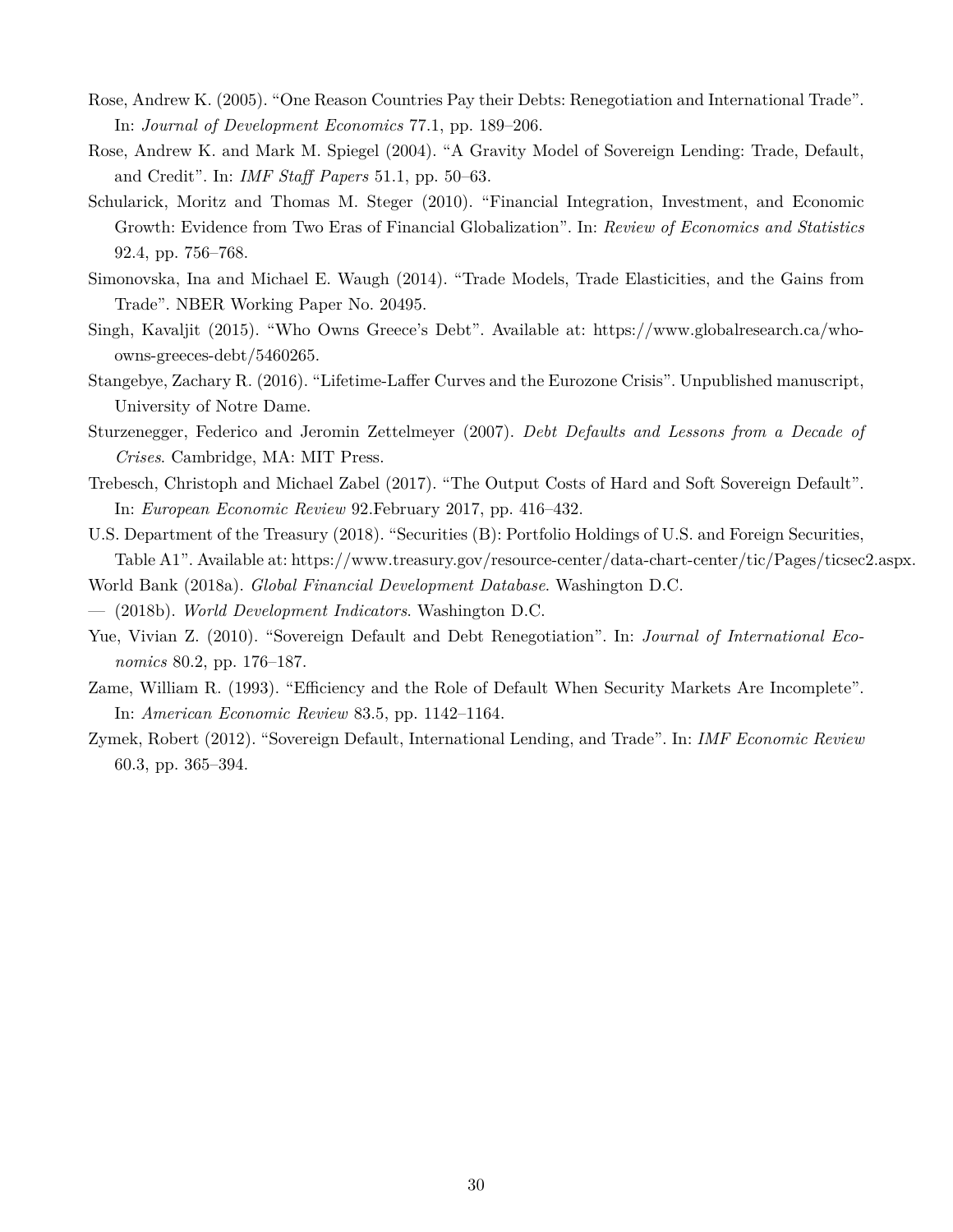# **Appendix**

# **A Pre-transfer consumption schedules in autarky and free trade**

This section shows that there is a threshold value of *Y* such that if the endowment is below that amount, costs of default would be greater under free trade than under autarky. We also show numerically that the threshold is very large under reasonable parameter values.

Figure 1 illustrates the pre-transfer consumption schedules under autarky and free trade, as functions of *Y*. It assumes that  $Y^*$  is fixed. The two schedules are as defined in equations  $(5)$  and  $(6)$ :

$$
\begin{cases}\n c^{AUT}(Y) &= Y \\
 c^{FT}(Y) &= Y \left[ 1 + \phi^{-1} p^{\sigma-1} \right]_{\sigma-1}^{\sigma} \\
 &= Y \cdot g(p) > Y.\n\end{cases}
$$

Given these schedules, the costs of default are represented by the slope of the consumption schedules. If the slope is greater, then the loss of consumption due to a default is greater.

We know that both consumptions will be zero when the endowment *Y* is zero.

$$
\begin{cases}\n c^{AUT}(0) &= 0\\ \n \lim_{Y \to 0} c^{FT}(Y) &= 0.\n\end{cases}
$$

Also, as *Y* goes to infinity, gains from trade will disappear  $(q(p) \rightarrow 1)$ , and the two consumption schedules will converge as described as follows:

$$
\lim_{Y \to \infty} (c^{FT}(Y) - c^{AUT}(Y)) = 0.
$$

In addition, positive gains from trade,  $g(p) > 1$ , assure that consumption under free trade is greater than that under autarky.

$$
c^{FT}(Y) > c^{AUT}(Y) \quad \forall Y \in (0, \infty).
$$

Therefore, using the mean value theorem, there exists at least one  $Y \in (0,\infty)$  such that the slope of the free trade consumption is equal to that under autarky.

$$
\exists \bar{Y} \in (0, \infty) \text{ s.t. } \frac{\partial c^{FT}(Y)}{\partial Y} = \frac{\partial c^{AUT}(Y)}{\partial Y} = 1.
$$
\n(A.1)

Take a sequence of  $\{\bar{Y}\}\$  that satisfies equation  $(A.1)$ , and order them as  $\{\bar{Y}^i\}, i = 1,2,...$  so that  $\bar{Y}^i < \bar{Y}^{i+1}$ for all *i*. For all values of *Y* such that  $Y \leq \overline{Y}$ , the slope of the consumption schedule is greater under free trade than autarky, meaning that default costs are also greater.

Figure A1 plots numerically determined  $\bar{Y}$ 's, relative to  $\bar{Y}^*$ . As elasticity of substitution increases, the gains from trade diminish thus the terms of trade effects dominate. This lowers the value of *Y*. Also, as foreign bias increases, the terms of trade deteriorates since the foreign country values home's good less. This pushes up the value of *Y*. Lastly, a change in the sovereign's home bias has an ambiguous effect on *Y*¯ . An increase in home bias improves its terms of trade, but at the same time the sovereign values imported goods less.

Nevertheless, one can see from these plots that, under reasonable parameters —  $\sigma \approx 5$ , and the home bias parameter is greater than  $0.5$  — the value of Y is very large. In the numerical exercise in Section  $4$ , the variable space comfortably fits into the region where  $Y < Y$ .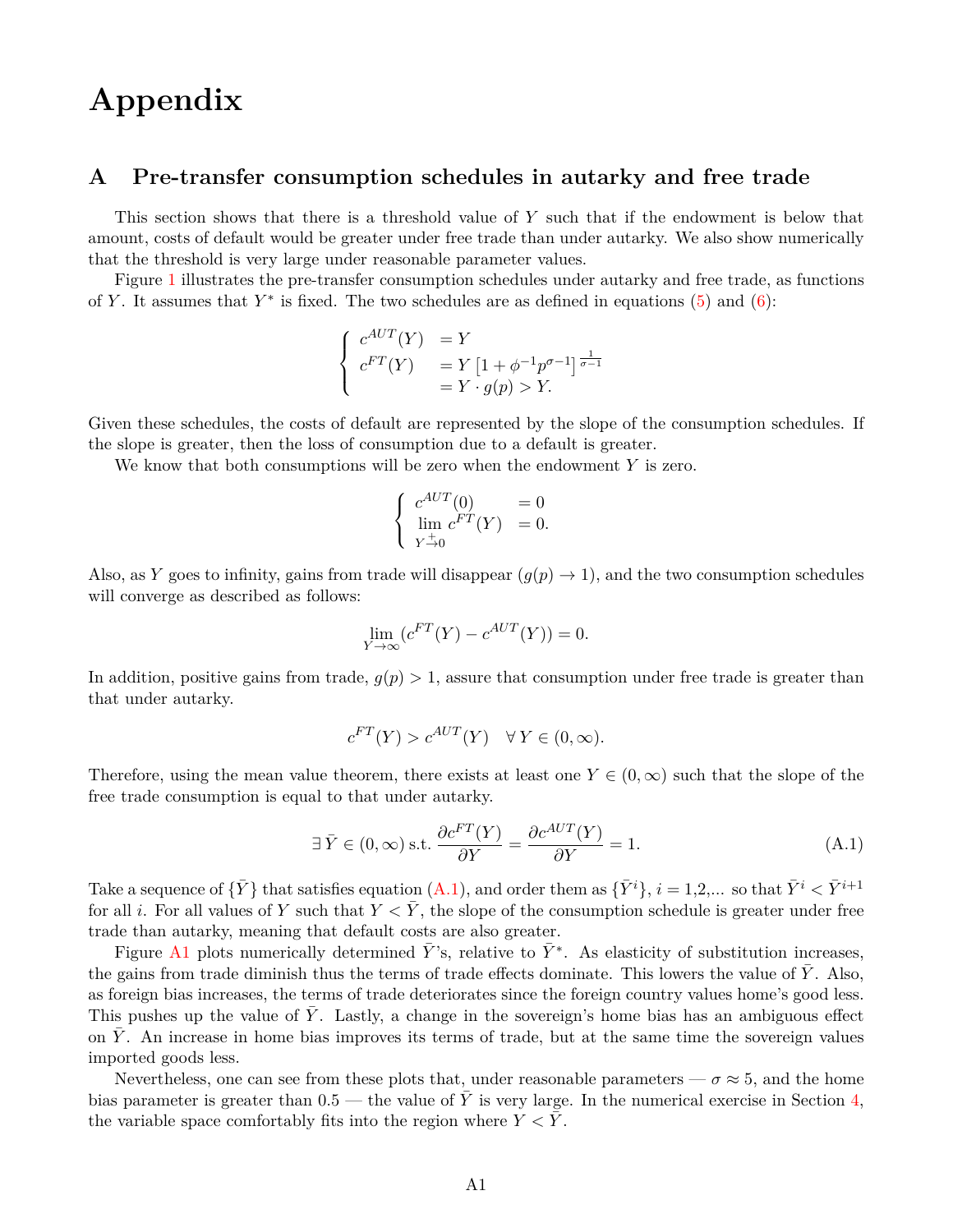Figure A1: The level of endowment  $\bar{Y}$  with different parameter values



Panel A:  $\bar{Y}$  when  $\lambda = 0.5$ 

*Notes*: The figure shows the relationship between  $\bar{Y}$ , the level of endowment with  $\partial C/\partial Y|_{AUT} = \partial C/\partial Y|_{FT}$ , and the elasticity of substitution  $\sigma$  for different values of  $\lambda$  and  $\lambda^*$ .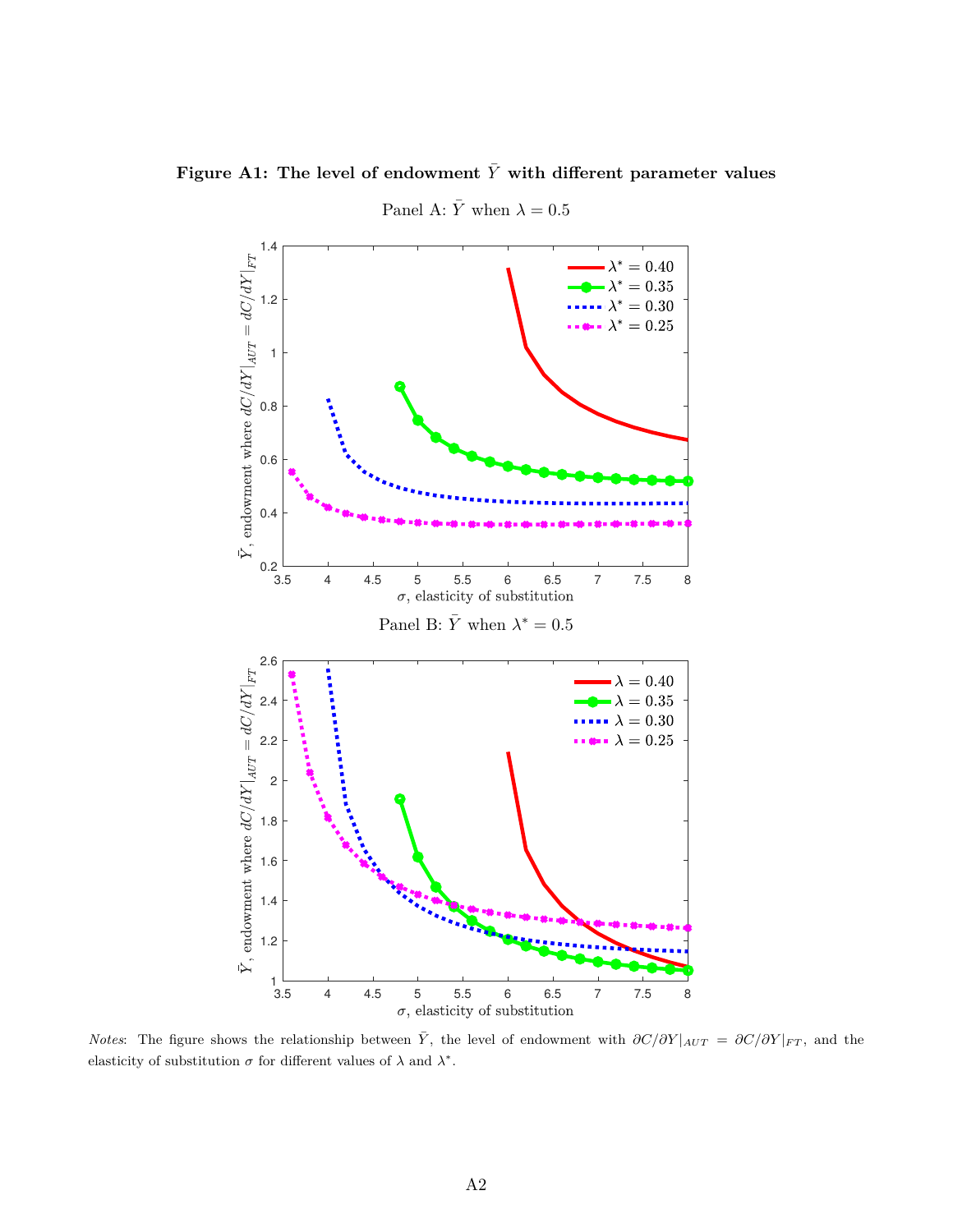# **B Data**

# **B.1 Data sources**

| Variables<br>$\bullet$ Default episodes                                                                                                                                                                                                                                                                                                                                     | Data sources<br>Asonuma and Trebesch (2016)<br>De Paoli et al. $(2006)$<br>Detragiache and Spilimbergo (2001)<br>Kuvshinov and Zimmermann (2017)<br>Furceri and Zdzienicka (2012)                                                                                                                                                                                                                                                         |
|-----------------------------------------------------------------------------------------------------------------------------------------------------------------------------------------------------------------------------------------------------------------------------------------------------------------------------------------------------------------------------|-------------------------------------------------------------------------------------------------------------------------------------------------------------------------------------------------------------------------------------------------------------------------------------------------------------------------------------------------------------------------------------------------------------------------------------------|
|                                                                                                                                                                                                                                                                                                                                                                             | Levy-Yeyati and Panizza (2011)<br>Laeven and Valencia (2008)<br>Reinhart et al. (2003)<br>Trebesch and Zabel (2017)                                                                                                                                                                                                                                                                                                                       |
| • Paris Club debt restructuring episodes                                                                                                                                                                                                                                                                                                                                    | Das et al. $(2012)$                                                                                                                                                                                                                                                                                                                                                                                                                       |
| • Interest rates on external debt (private creditors)<br>• Interest rates on external debt (official creditors)<br>$\bullet$ Openness<br>$\bullet$ GDP (constant USD)<br>$\bullet$ GDP per capita (constant USD)<br>$\bullet$ GDP growth rate (constant USD)<br>• Total interest payments-to-GDP ratio<br>$\bullet$ Public debt-to-GDP ratio<br>• Political stability index | <i>International Financial Statistics</i> (IMF, 2018b)<br>International Financial Statistics (IMF, 2018b)<br>Penn World Table (Feenstra et al., 2015)<br><i>World Development Indicators</i> (World Bank, 2018b)<br>World Development Indicators (World Bank, 2018b)<br>World Development Indicators (World Bank, 2018b)<br>GFDD (World Bank, 2018a)<br>GFDD (World Bank, 2018a)<br>International Country Risk Guide, The PRS Group, Inc. |
| • Inflation rates<br>• Tariffs applied (weighted average of all products)<br>$\bullet$ Credit ratings                                                                                                                                                                                                                                                                       | <i>World Development Indicators</i> (World Bank, 2018b)<br><i>World Development Indicators</i> (World Bank, 2018b)<br><i>Institutional Investor Magazine</i>                                                                                                                                                                                                                                                                              |

*Notes:* GFDD indicates the *Global Financial Development Database*. The data on default episodes in De Paoli et al. (2006), Detragiache and Spilimbergo (2001), Levy-Yeyati and Panizza (2011), Laeven and Valencia (2008), and Reinhart et al. (2003) are retrieved from a summary table in Furceri and Zdzienicka (2012). The political stability index is the mean of seven political stability indices including government stability, socioeconomic conditions, investment profiles, internal conflicts, external conflicts, corruption, and military in politics.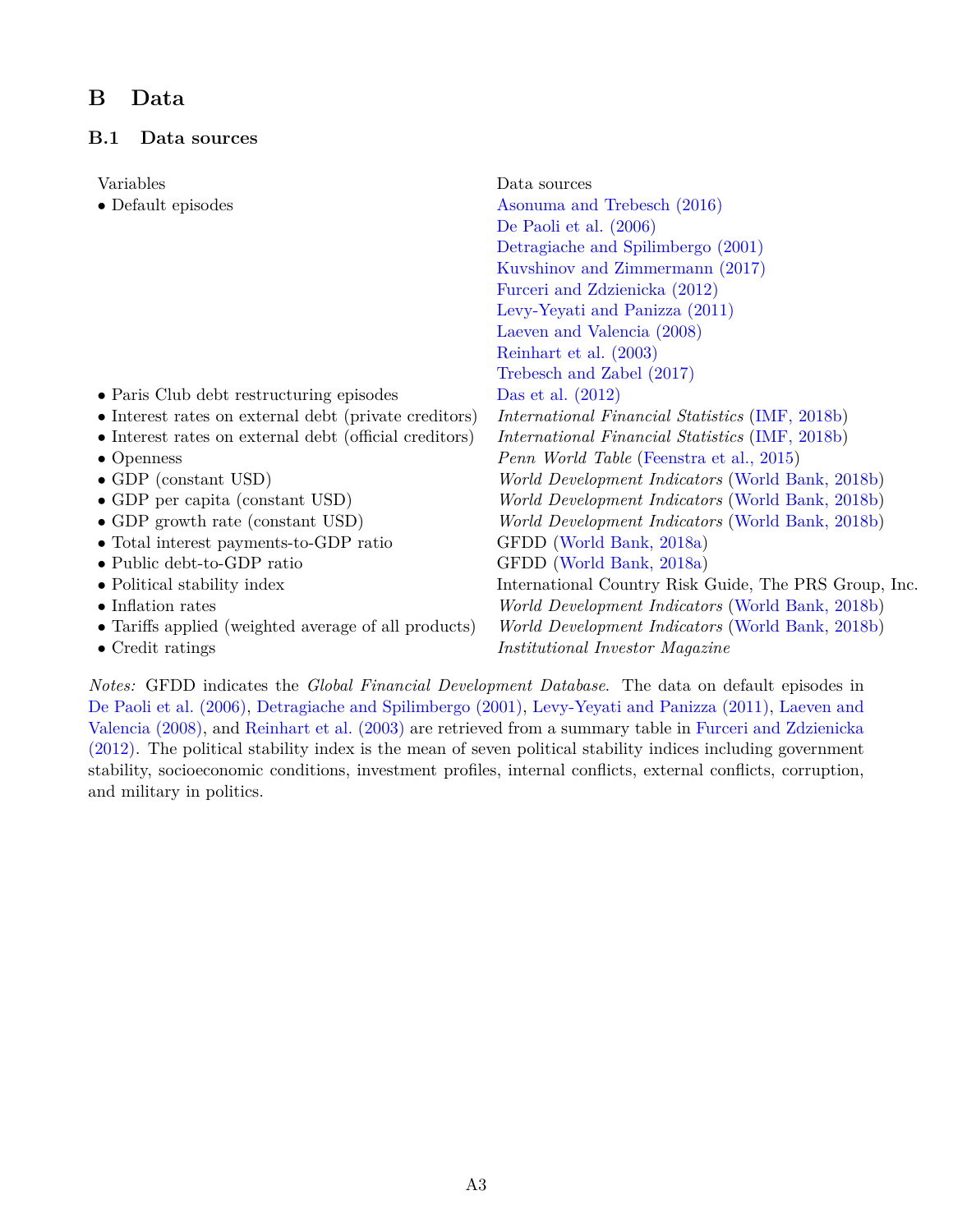# **B.2 Summary statistics**

Table A1 presents summary statistics of variables used in Table 1. Table A2 presents summary statistics of variables used in Tables 2 and 3. Summary statistics of additional variables for robustness checks in Appendix D are presented in Table A3. These summary statistics are for the sample used in column (1) of each of the regression tables. Therefore, the sample sizes are the same for some variables.

|                           | $_{\rm Obs}$ | Mean  | Std. dev. | Min              | Max    |
|---------------------------|--------------|-------|-----------|------------------|--------|
| Number of defaults        | 124          | 1.52  | 1.94      |                  |        |
| <i>Openness</i>           | 124          | 0.37  | 0.36      |                  | 1.98   |
| $ln(GDP$ per capita)      | 87           | 7.74  | 1.52      | 4.97             | 10.22  |
| ln(GDP)                   | 87           | 23.42 | 2.29      | 18.81            | 29.10  |
| Debt-to-GDP ratio         | 84           | 29.23 | 30.38     | $\theta$         | 152.05 |
| Political stability index | 102          | 3.96  | 2.34      | $\left( \right)$ | 7.75   |

**Table A1: Summary statistics for the sample in Table 1**

**Table A2: Summary statistics for the sample in Tables 2 and 3**

|                                                     | Obs   | Mean | Std. dev. | Min      | Max   |
|-----------------------------------------------------|-------|------|-----------|----------|-------|
| Interest rates on external debt (private creditors) | 2,943 | 4.02 | 4.12      | $\theta$ | 20.28 |
| <i>Openness</i>                                     | 2,943 | 0.49 | 0.44      | $\Omega$ | 2.77  |
| Medium-sized country dummy $\times$ Openness        | 2,943 | 0.24 | 0.41      | $\Omega$ | 2.44  |
| Large country dummy $\times$ Openness               | 2,943 | 0.14 | 0.31      | $\Omega$ | 2.77  |
| Short-term interest payments                        | 1,731 | 0.21 | 0.28      | $\Omega$ | 1.85  |
| GDP growth rate                                     | 2,869 | 0.04 | 0.09      | $-0.54$  | 1.09  |
| $ln(GDP$ per capita)                                | 2,622 | 8.00 | 1.61      | 4.74     | 11.36 |
| Debt-to-GDP ratio                                   | 1,584 | 0.54 | 0.43      | $\theta$ | 2.22  |
| $ln(1+Inflation rate/100)$                          | 2,681 | 0.15 | 0.39      | $-0.32$  | 4.92  |
| Arrears/GNI ratio                                   | 2,499 | 0.00 | 0.02      | $\Omega$ | 0.20  |
| Default dummy                                       | 2,943 | 0.03 | 0.16      | $\theta$ |       |

| Table A3: Summary statistics for additional variables for robustness checks |  |  |  |
|-----------------------------------------------------------------------------|--|--|--|
|-----------------------------------------------------------------------------|--|--|--|

|                                                                | $_{\rm Obs}$ | Mean  | Std. dev. | Min      | Max   |
|----------------------------------------------------------------|--------------|-------|-----------|----------|-------|
| Paris Club debt restructuring dummy                            | 1.342        | 0.03  | 0.18      | U        |       |
| Total number of Paris Club debt restructurings                 | 124          | 1.44  | 1.97      | $\theta$ |       |
| Interest rates on external debt (official creditors)           | 1,052        | 3.20  | 3.28      |          | 13.87 |
| Credit ratings $(100 = best, 0 = worst)$                       | 1,342        | 33.31 | 22.33     |          | 95.87 |
| Tariffs, $ln(1+T_c/100)$                                       | 1,342        | 0.08  | 0.08      | $^{(1)}$ | 1.65  |
| Tariffs imposed by other countries, $\ln(1 + T_c^{Other}/100)$ | 1,342        | 0.01  | 0.01      |          | 0.10  |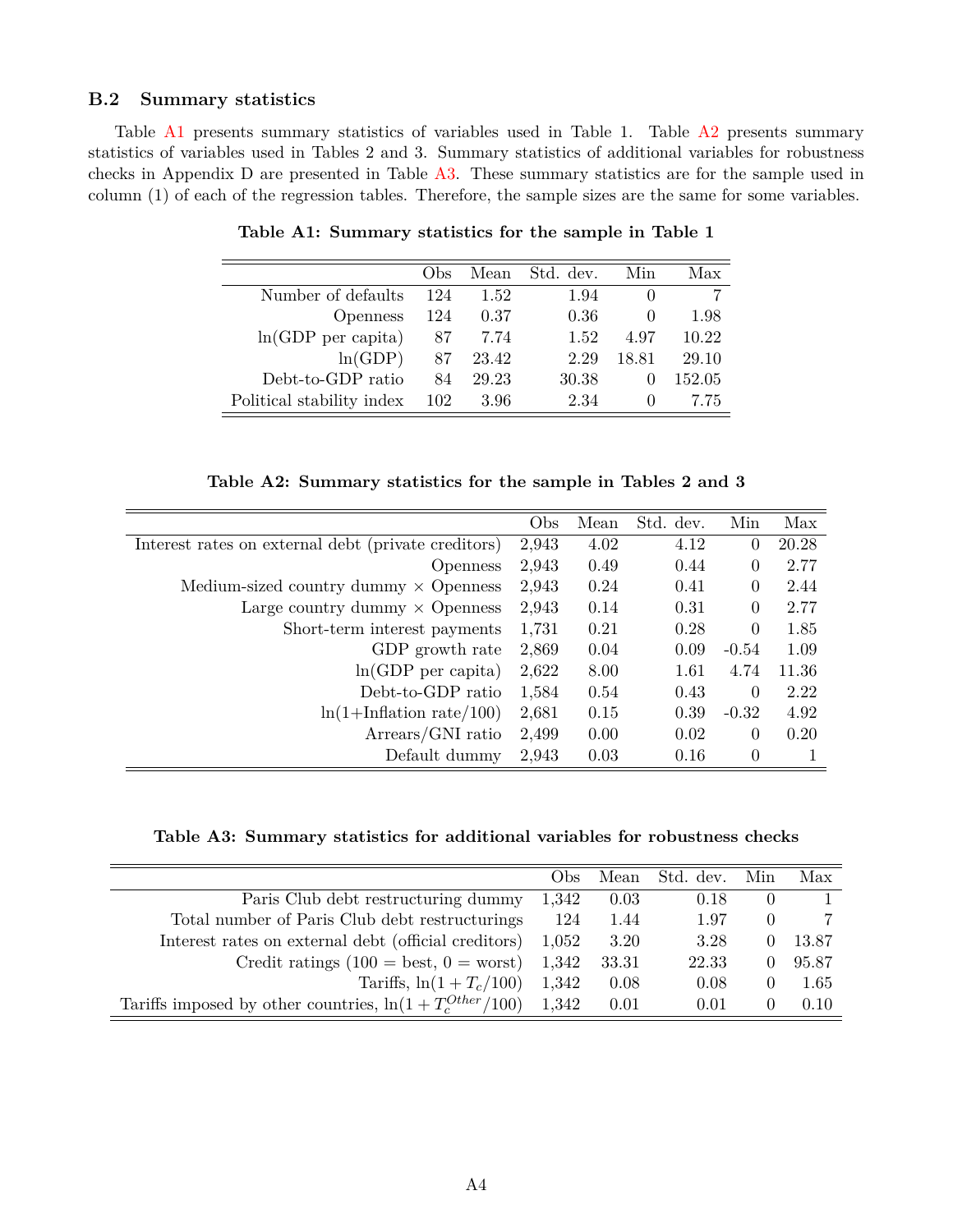# **C Sample countries**

# **C.1 Sample countries for Figures 2 and 3**

Figures 2 and 3 are based on 125 countries where openness data are available. The least open countries (openness is less than the 50th percentile) are the following 62 countries:

Albania, Angola, Argentina, Australia, Benin, Brazil, Bulgaria, Burkina Faso, Burundi, Cabo Verde, Cambodia, Central African Rep., Chile, China, Colombia, Congo, Ecuador, Egypt, Ethiopia, France, Gambia, Greece, Guinea, India, Indonesia, Iraq, Japan, Lao People's Dem. Rep., Lebanon, Malawi, Maldives, Mexico, Mongolia, Morocco, Myanmar, Nepal, Nicaragua, Niger, Nigeria, Pakistan, Paraguay, Peru, Philippines, Poland, Portugal, Rep. of Korea, Romania, Rwanda, Seychelles, South Africa, Spain, Sri Lanka, Thailand, Togo, Turkey, Uganda, United Arab Emirates, United Rep. of Tanzania, Uruguay, USA, Vietnam, and Zimbabwe.

The moderately open countries (openness is between the 50th and the 75th percentiles) are the following 31 countries:

Algeria, Austria, Bolivia, Cameroon, Canada, Macao SAR (China), Costa Rica, Côte d'Ivoire, Cyprus, Denmark, El Salvador, Finland, Germany, Guatemala , Honduras, Hungary, Israel, Italy, Jamaica, Jordan, Madagascar, Mauritania, Mauritius, Mozambique, New Zealand, Panama, Saudi Arabia, Senegal, Switzerland, Tunisia, and the United Kingdom.

The most open countries (openness is greater than the 75th percentile) are the following 32 countries:

Antigua and Barbuda, Aruba, Bahamas, Bahrain, Barbados, Belgium, Belize, Bermuda, Botswana, Brunei Darussalam, Hong Kong SAR (China), Dominican Rep., Fiji, Iceland, Ireland, Kuwait, Luxembourg, Malaysia, Malta, Namibia, Netherlands, Norway, Oman, Qatar, Saint Kitts and Nevis, Saint Lucia, Sierra Leone, Singapore, Suriname, Sweden, Trinidad and Tobago, and Zambia.

# **C.2 Sample countries for Table 2**

Regressions in Table 2 are based on 70 countries and introduce dummy variables for large countries and medium-sized countries based on GDP data from 1995. The large countries (GDP is greater than the 75th percentile) are the following 21 countries:

Brazil, Canada, Hong Kong SAR (China), Colombia, France, India, Jamaica, Japan, Maldives, Mexico, Myanmar, Netherlands, Norway, Poland, Portugal, Russia, South Africa, Spain, Switzerland, Thailand, and Turkey

The medium-sized countries (GDP is between the 25th and the 75th percentiles) are the following 32 countries:

Angola, Azerbaijan, Bahamas, Bahrain, Bolivia, Botswana, Cameroon, Chile, Costa Rica, Cyprus, Egypt, Estonia, Ethiopia, Guatemala, Ireland, Kazakhstan, Kuwait, Luxembourg, Malta, Morocco, Pakistan, Peru, Philippines, Serbia, Sri Lanka, Tunisia, Uganda, Ukraine, Uruguay, Yemen, Zambia, and Zimbabwe

The small countries (GDP is less than the 25th percentile) are the following 17 countries:

Armenia, Aruba, Belize, Bermuda, Central African Rep., Gambia, Guinea, Madagascar, Malawi, Mauritius, Mongolia, Nicaragua, Niger, Rep. of Moldova, Rwanda, Saint Kitts and Nevis, and Suriname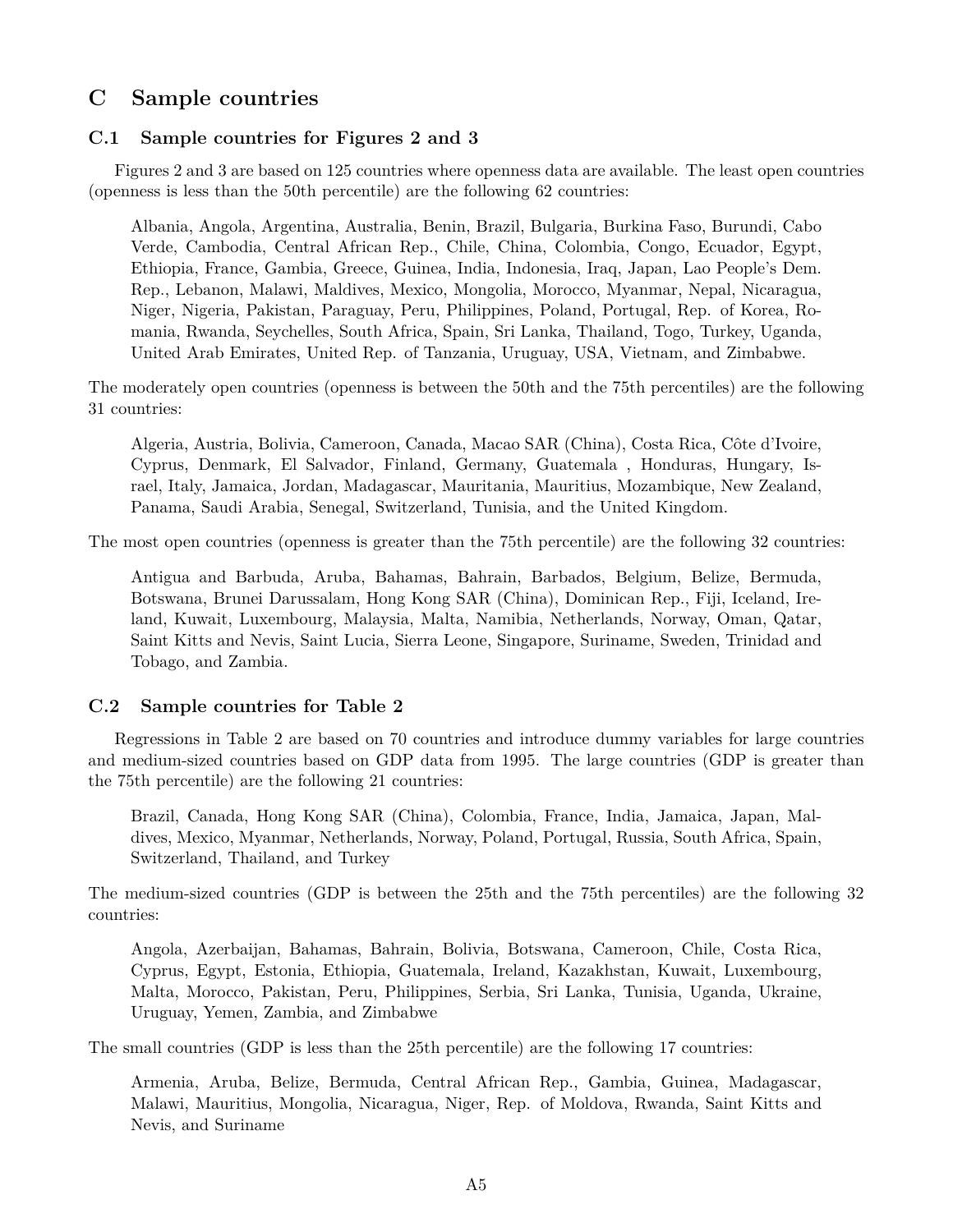# **C.3 Sample countries for Table 3**

Regressions in Table 3 are based on 144 countries and introduce dummy variables for large countries and medium-sized countries based on GDP data from 1995. The large countries (GDP is greater than the 75th percentile) are the following 35 countries:

Antigua and Barbuda, Armenia, Aruba, Barbados, Belize, Benin, Bermuda, Bosnia Herzegovina, Burkina Faso, Burundi, Cabo Verde, Cambodia, Central African Rep., Fiji, Gambia, Georgia, Guinea, Lao People's Dem. Rep., Madagascar, Malawi, Mauritania, Mauritius, Mongolia, Mozambique, Nicaragua, Niger, Rep. of Moldova, Rwanda, Saint Kitts and Nevis, Saint Lucia, Seychelles, Sierra Leone, Suriname, Togo, and United Arab Emirates

The medium-sized countries (GDP is between the 25th and the 75th percentiles) are the following 69 countries:

Albania, Algeria, Angola, Azerbaijan, Bahamas, Bahrain, Belarus, Bolivia, Botswana, Brunei Darussalam, Bulgaria, Cameroon, Chile, Macao SAR (China), Congo, Costa Rica, Côte d'Ivoire, Croatia, Cyprus, Czechia, Dominican Rep., Ecuador, Egypt, El Salvador, Estonia, Ethiopia, Guatemala, Honduras, Hungary, Iceland, Iraq, Ireland, Israel, Jordan, Kazakhstan, Kuwait, Latvia, Lebanon, Luxembourg, Malaysia, Malta, Morocco, Namibia, Nepal, New Zealand, Nigeria, Oman, Pakistan, Panama, Paraguay, Peru, Philippines, Romania, Senegal, Serbia, Slovakia, Slovenia, Sri Lanka, Macedonia, Trinidad and Tobago, Tunisia, Uganda, Ukraine, United Rep. of Tanzania, Uruguay, Viet Nam, Yemen, Zambia, and Zimbabwe

The small countries (GDP is less than the 25th percentile) are the following 40 countries:

Argentina, Australia, Austria, Belgium, Brazil, Canada, China, Hong Kong SAR (China), Colombia, Denmark, Finland, France, Germany, Greece, India, Indonesia, Italy, Jamaica, Japan, Lithuania, Maldives, Mexico, Montenegro, Myanmar, Netherlands, Norway, Poland, Portugal, Qatar, Rep. of Korea, Russia, Saudi Arabia, South Africa, Spain, Sweden, Switzerland, Thailand, Turkey, United Kingdom, and USA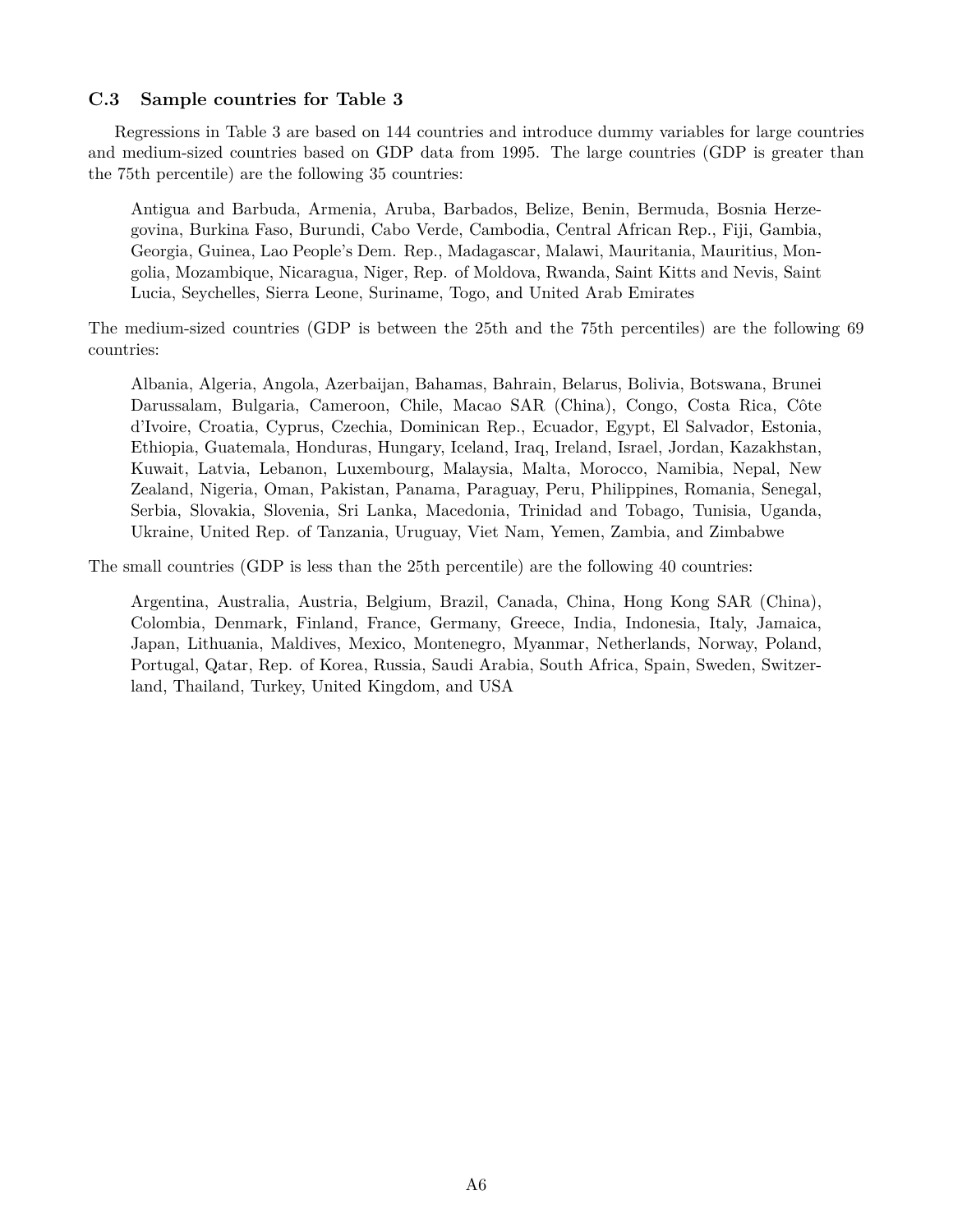# **D Robustness checks**

## **D.1 Paris Club debt restructurings**

Section 3 in the main text examines the openness effects on countries' defaults on their debt owned by, and the bond interest rates for, private creditors. This is because our theoretical model implicitly assumes that a country's debt is owned by private creditors — due to the assumption that there are many and animistic creditors. However, it is important to consider debt restructurings with official creditors in the empirical context because official creditors have played a critical role in debt restructurings (Cheng et al., 2018). As explained in Das et al. (2012) and Cheng et al. (2018), since 1956 the Paris Club has conducted debt rescheduling negotiation with creditors in an organized manner.

The purpose of this section is to show our empirical results presented in the main text also hold true even if we consider creditors in the public sector. We examine the effect of openness on Paris Club debt restructurings, which are debt negotiations with creditors from the public sector, and the bond interest rate for official public sector creditors.





*Notes*: The figure shows the average number of defaults for countries in each group. The default episodes come from Das et al. (2012). The most open countries are defined as countries where their openness measures are greater than the 75th percentile of distribution in 1970. The moderately open countries are those between the 50th percentile and the 75th percentile. The least open countries are those less than the 50th percentile. Because there are serial Paris Club debt restructurings that should be considered as one episode, the figure drops episodes occurred in the following years of another Paris Club debt restructurings in the same country. See Appendix C for a list of these groups of countries.

We employ the data on Paris Club debt restructurings from Das et al. (2012), covering episodes during 1950-2010. We only use the data after 1970, covering 411 episodes. See Das et al. (2012) for a list of debt restructuring episodes. Figure  $A2$  shows the average number of Paris Club debt restructurings between 1970 and 2010 for three groups of countries — most open countries (openness is greater than the 75th percentile), moderately open countries (between the 50th and the 75th percentiles), and least open countries (less than the 50th percentile) based on the openness data in 1970. It indicates that the least open countries experienced, on average, almost two Paris Club debt restructurings during the period. On the other hand, the most open countries had only 0.5 debt restructurings on average. The moderately open countries are in the middle of the two groups of countries in terms of its average number of debt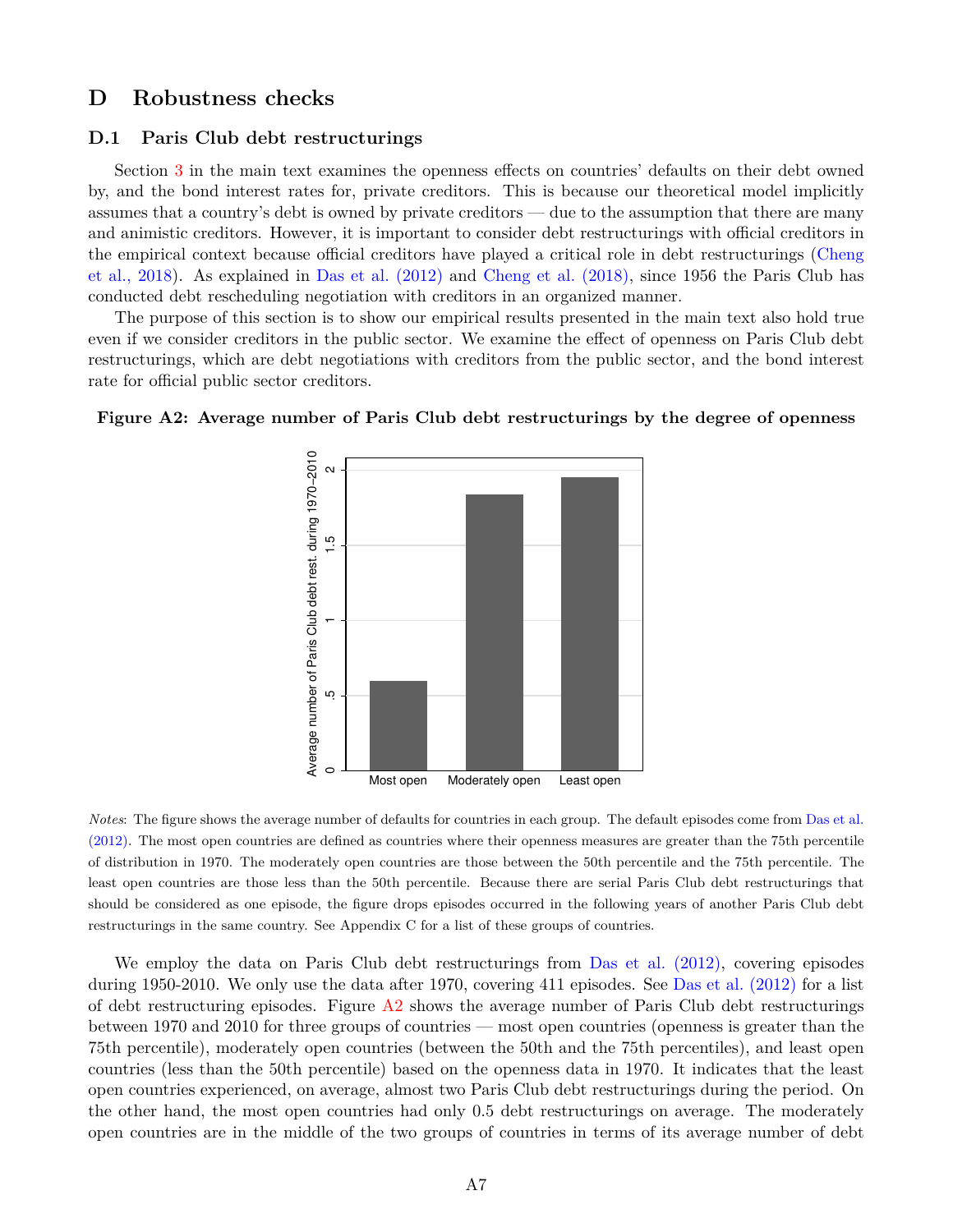restructurings. These results suggest that Paris Club debt restructurings are mainly conducted in less open countries.

We also use a panel dataset to investigate the relationship between openness and the bond's interest rate charged by official creditors and to examine if the openness effects vary by country size. Table A4 summarizes results from estimating equations (9) and (10) by employing the bonds' interest rate for official creditors as the dependent variable. Column (5), introducing the largest number of control variables, shows that a 100 percentage points increase in openness reduces the bonds' interest rate by 2.18 percent in small countries. Estimated marginal effects of openness, reported in the bottom of the table, are insignificant for middle-sized countries and large countries. However, the size of the coefficients are consistent with the theory — the openness effects are smaller for larger countries. The results are qualitatively similar to the ones presented in Table 2.

| Dependent variable $=$ the bonds' interest rates for official creditors |           |                   |                   |                  |              |
|-------------------------------------------------------------------------|-----------|-------------------|-------------------|------------------|--------------|
|                                                                         | (1)       | $\left( 2\right)$ | $\left( 3\right)$ | $\left(4\right)$ | (5)          |
| Openness                                                                | $-1.101*$ | $-1.411***$       | $-4.439***$       | $-4.001***$      | $-2.180*$    |
|                                                                         | (0.568)   | (0.695)           | (0.907)           | (1.026)          | (1.291)      |
| $D^{Median}\times$ Openness                                             |           | $-0.302$          | $-0.464$          | $-0.274$         | 1.033        |
|                                                                         |           | (1.086)           | (1.417)           | (1.485)          | (1.330)      |
| $D^{Large} \times$ Openness                                             |           | $3.628***$        | 4.219             | 3.604            | 4.652        |
|                                                                         |           | (1.126)           | (3.508)           | (3.940)          | (4.041)      |
| $D^{Median} \times f_t$ and $D^{Large} \times f_t$                      |           | $\checkmark$      | ✓                 | $\checkmark$     | $\checkmark$ |
| $R$ -squared                                                            | 0.107     | 0.111             | 0.198             | 0.199            | 0.214        |
| Observations                                                            | 2,943     | 2,943             | 1,701             | 1,613            | 1,100        |
| Countries                                                               | 70        | 70                | 57                | 57               | 55           |
| Controls                                                                |           |                   |                   |                  |              |
| Interest payments-to-GDP ratio                                          |           |                   | X                 | X                | X            |
| GDP growth rate                                                         |           |                   |                   | X                | X            |
| $ln(GDP$ per capita)                                                    |           |                   |                   | X                | X            |
| Debt-to-GDP ratio                                                       |           |                   |                   |                  | X            |
| Inflation rate                                                          |           |                   |                   |                  | X            |
| Default dummy                                                           |           |                   |                   |                  | X            |
| Linear combination of coefficients                                      |           |                   |                   |                  |              |
| Medium-sized countries                                                  |           | $-1.713$          | $-4.903***$       | $-4.275***$      | $-1.147$     |
|                                                                         |           | (0.835)           | (1.055)           | (1.046)          | (1.498)      |
| Large countries                                                         |           | $2.216**$         | $-0.220$          | $-0.398$         | 2.472        |
|                                                                         |           | (0.886)           | (3.369)           | (3.759)          | (4.038)      |

**Table A4: Openness effects on the bonds' interest rates for official creditors**

*Notes:* The dependent variable is the bonds' interest rates. \*\*\*, \*\*, and \* indicate statistical significance at the 1%, 5%, and 10% level, respectively. Standard errors, clustered at the country-level, are in parentheses. All regressions include a constant term and country fixed effects. Columns (2)-(5) introduce interaction terms year fixed effects *f<sup>t</sup>* and *D Medium* (or *D Large*) in order to identify the openness effects in medium-sized countries (or large countries). See Appendix C for a list of these groups of countries.

Table A5 shows results from estimating equation (11) by replacing the private-sector default dummy with the Paris Club debt restructuring dummy. The table is presented in the same manner as for Table 3. Column (5) shows that a 100 percentage increase in openness reduces the probability of Paris Club debt restructuring by 40.7 percent in small countries. The same change in openness reduces the probability of debt restructuring by 16.4 percent and 11.9 percent in medium-sized and large countries, respectively.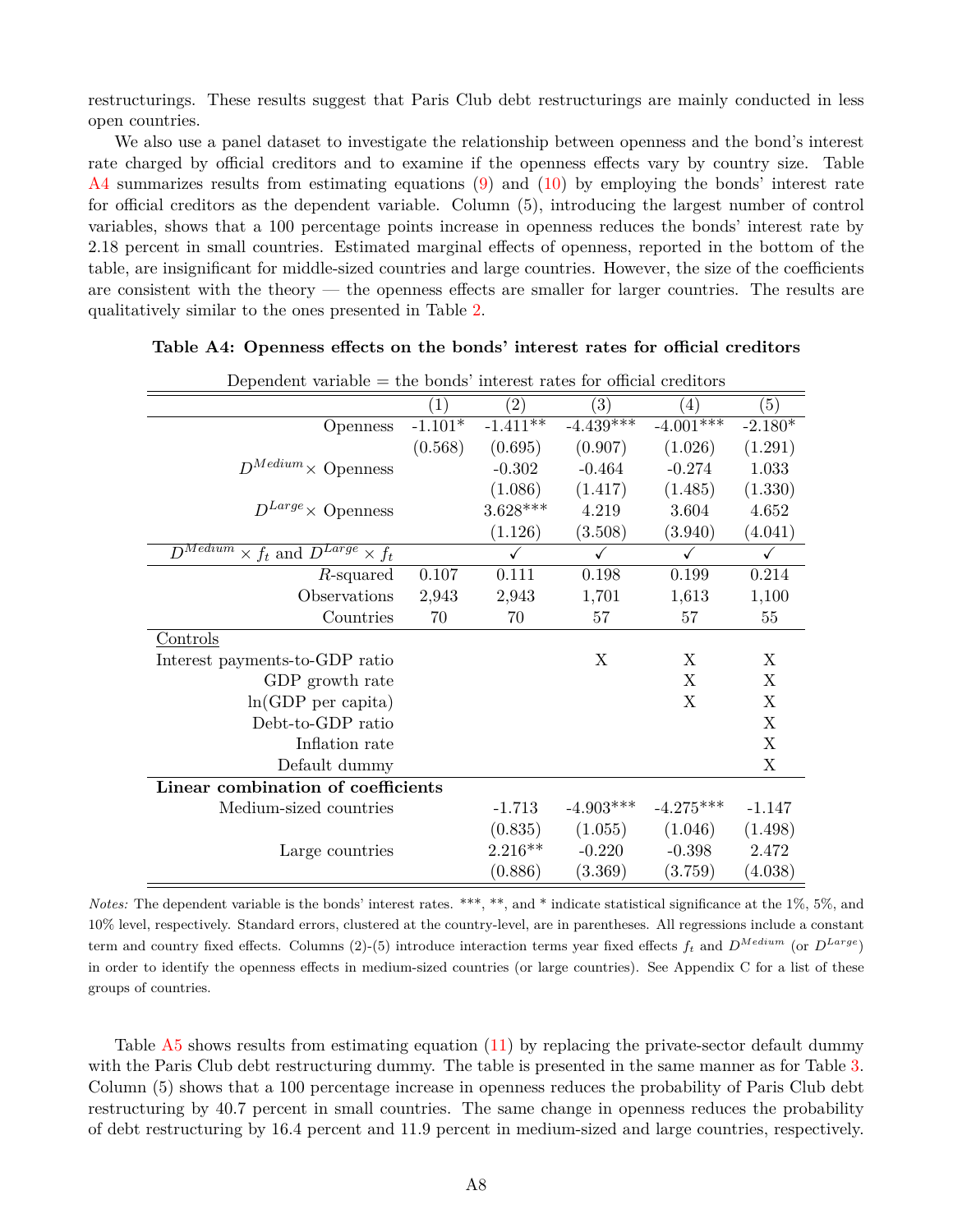Again, the results summarized in Table A5 are essentially the same as the ones in Table 3.

Overall, the empirical analyses presented in this section show that the model's theoretical predictions are consistent with the data even if we consider countries' debt restructurings with official creditors — Paris Club debt restructurings — and the interest rates on external debt for creditors from the public sector. To summarize, a greater openness reduces the probability of debt restructurings and the bonds' interest rate. Also, these openness effects are greater for small countries than larger countries.

| Dependent variable $=$ the Paris Club debt restructuring dummy |                  |                   |                   |                  |            |  |  |  |  |
|----------------------------------------------------------------|------------------|-------------------|-------------------|------------------|------------|--|--|--|--|
|                                                                | $\left(1\right)$ | $\left( 2\right)$ | $\left( 3\right)$ | $\left(4\right)$ | (5)        |  |  |  |  |
| Openness, small countries                                      | $-0.068***$      | $-0.136***$       | $-0.128***$       | $-0.130***$      | $-0.407**$ |  |  |  |  |
|                                                                | (0.022)          | (0.044)           | (0.044)           | (0.050)          | (0.197)    |  |  |  |  |
| Observations                                                   | 1,446            | 959               | 944               | 944              | 295        |  |  |  |  |
| Countries                                                      | 35               | 29                | 29                | 29               | 14         |  |  |  |  |
| Openness, medium-sized countries                               | $-0.098***$      | $-0.090***$       | $-0.081***$       | $-0.088***$      | $-0.164*$  |  |  |  |  |
|                                                                | (0.018)          | (0.028)           | (0.028)           | (0.031)          | (0.091)    |  |  |  |  |
| Observations                                                   | 2,787            | 1,621             | 1,592             | 1,575            | 548        |  |  |  |  |
| Countries                                                      | 69               | 59                | 59                | 58               | 27         |  |  |  |  |
| Openness, large countries                                      | $-0.077***$      | $-0.061$          | $-0.066$          | $-0.199**$       | $-0.119$   |  |  |  |  |
|                                                                | (0.022)          | (0.057)           | (0.056)           | (0.095)          | (0.135)    |  |  |  |  |
| Observations                                                   | 1,674            | 535               | 526               | 451              | 184        |  |  |  |  |
| Countries                                                      | 40               | 26                | 26                | 26               | 14         |  |  |  |  |
| Controls                                                       |                  |                   |                   |                  |            |  |  |  |  |
| Interest payments-to-GDP ratio                                 |                  | X                 | X                 | X                | X          |  |  |  |  |
| GDP growth rate                                                |                  |                   | X                 | X                | X          |  |  |  |  |
| $ln(GDP$ per capita)                                           |                  |                   |                   | X                | X          |  |  |  |  |
| Debt-to-GDP ratio                                              |                  |                   |                   |                  | X          |  |  |  |  |
| Inflation rate                                                 |                  |                   |                   |                  | X          |  |  |  |  |
| Arrears-to-GNI ratio                                           |                  |                   |                   |                  | X          |  |  |  |  |

*Notes:* The table reports marginal effects of a 100 percentage point increase in openness. Delta-method standard errors are in parentheses. \*\*\*, \*\*, and \* indicate statistical significance at the 1%, 5%, and 10% level, respectively. See Appendix C for a list of these groups of countries.

# **D.2 Addressing potential endogeneity of openness**

Openness is potentially subject to endogeneity. A sovereign default reduces imports and exports as documented in a number of articles (e.g., Rose, 2005; Martinez and Sandleris, 2011; Zymek, 2012; and Asonuma et al., 2016). Therefore, countries that experienced a default in the past may have a lower degree of openness. Moreover, as shown in Asonuma (2016), a previously defaulted country is more likely to have a default in the following years for the same value of debt-to-GDP ratio. As a result, a combination of these facts results in a spurious negative relationship between openness and the default likelihood therefore the bonds' interest rate — because a smaller openness caused by a previous default would seem to be related with the next default that is actually caused by serial defaulters' other characteristics. This section addresses this potential issue by using a 2SLS.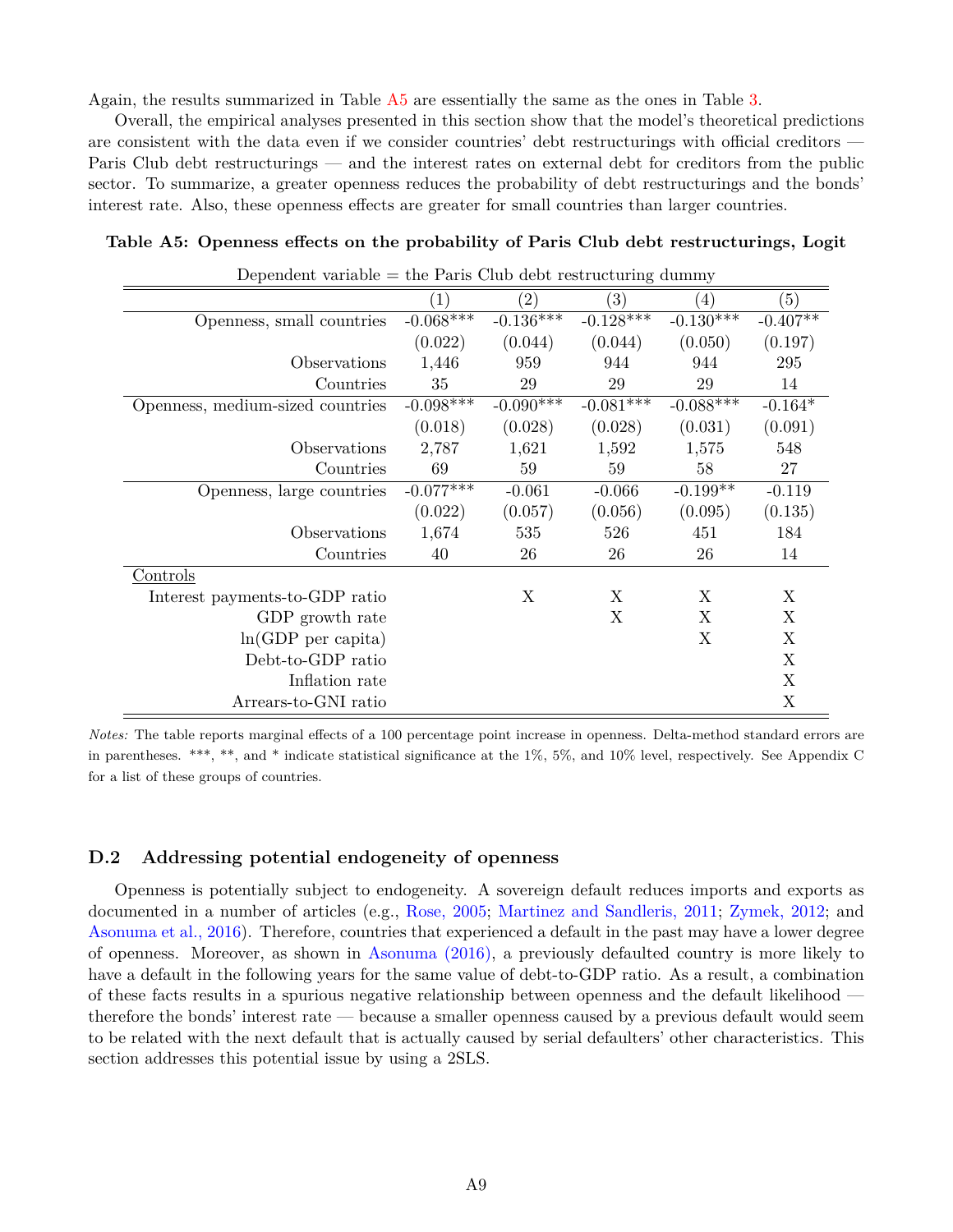#### **D.2.1 Identification strategy**

Our identification strategy is similar to Romalis (2007) where he examines the effect of trade openness on countries' GDP growth rates by instrumenting openness by tariffs. A reduction of tariffs increases imports of the country, which increases its openness. One may argue that tariffs do not satisfy the exclusion restriction because it directly affects the likelihood of default by changing the country's tariff revenue, therefore its overall fiscal revenue. However, countries' tariff revenue accounts for a small share of the overall fiscal revenue. As of 1970, for example, the medium share of tariff revenue in total fiscal revenue is eight percent according to the *World Development Indicators* (World Bank, 2018b). Therefore, we argue that tariffs do not have a statistically significant direct effect on our dependent variables. Also, statistical tests suggest that tariffs are indeed a valid instrument (see Sargan statistics in Tables A6 and A7).

We also employ the average tariff rate applied by all other countries besides the country as instrument. The variable is defined as follows:  $T_c^{Other} = \sum_{k \neq c}^{N} T_k/(N-1)$  where  $T_c$  denotes tariff rates applied by country *c* and *N* is the number of countries that tariff data are available. A reduction of tariffs applied by all other countries increases exports from the country, which increases openness. However, changes in tariffs applied by all other countries do not affect the country's default likelihood and the bond interest rate other than through openness. Therefore, this variable is a valid instrument. These tariffs variables are introduced to regression as  $\ln(1 + T_c/100)$  and  $\ln(1 + T_c^{Other}/100)$ , respectively.

Regressions in the main text introduce interaction terms between openness and country size dummy variables in order to investigate if the openness effects vary across countries. However, instead of introducing interaction terms, in this section we split the sample into two groups — small countries and larger countries (medium-sized and large countries) — because it is hard to instrument both openness and its interaction terms. We divide the sample to two groups (instead of three groups) in order to keep the sample size as great as possible because IV estimates lose consistency for a small sample. Small countries are classified as one group because we are particularly interested in openness effects in small countries.

#### **D.2.2 The bonds' interest rate**

Table A6 shows results from estimating the openness effects on the bonds' interest rates. It uses the same sets of controls as for Table 2. Panel A shows results with a full sample, suggesting that a 1 percentage point increase in openness reduces the bonds' interest rates by 0.11 to 0.21 percent. The openness effects are statistically significant at the 1 percent level in all columns. Results from small countries and medium-sized & large countries are presented in Panels B and C, respectively. These show that small countries have greater openness effects than larger countries. A 1 percentage point increase in openness reduces the bonds' interest rates by 0.16 to 0.40 percent in small countries. On the other hand, the same increase in openness reduces the bond interest rates by 0.10 to 0.14 percent only in larger countries. These results are qualitatively similar to the ones in Table 2.

## **D.2.3 Countries' credit ratings**

We are also interested in the effect of openness on the default likelihood. However, it is hard find the instrumented effect of openness on the default probability because the dependent variable is a default dummy, which takes either 0 or 1, and it is not a continuous variable. Note that the instrumented openness effects are the local average treatment effect of changes in openness caused by changes in tariffs. If the dependent variable were a dummy taking 1 only if there is a default, we observe an event of default at an extreme situation that a country cannot repay its debt. A change in tariffs alters openness, which in turn affects the default probability but we do not observe a default event unless the change in the default probability is extreme. As a result, the local average treatment effect of changes in openness caused by tariffs would be seriously biased. Therefore, we employ countries' credit ratings as a proxy of default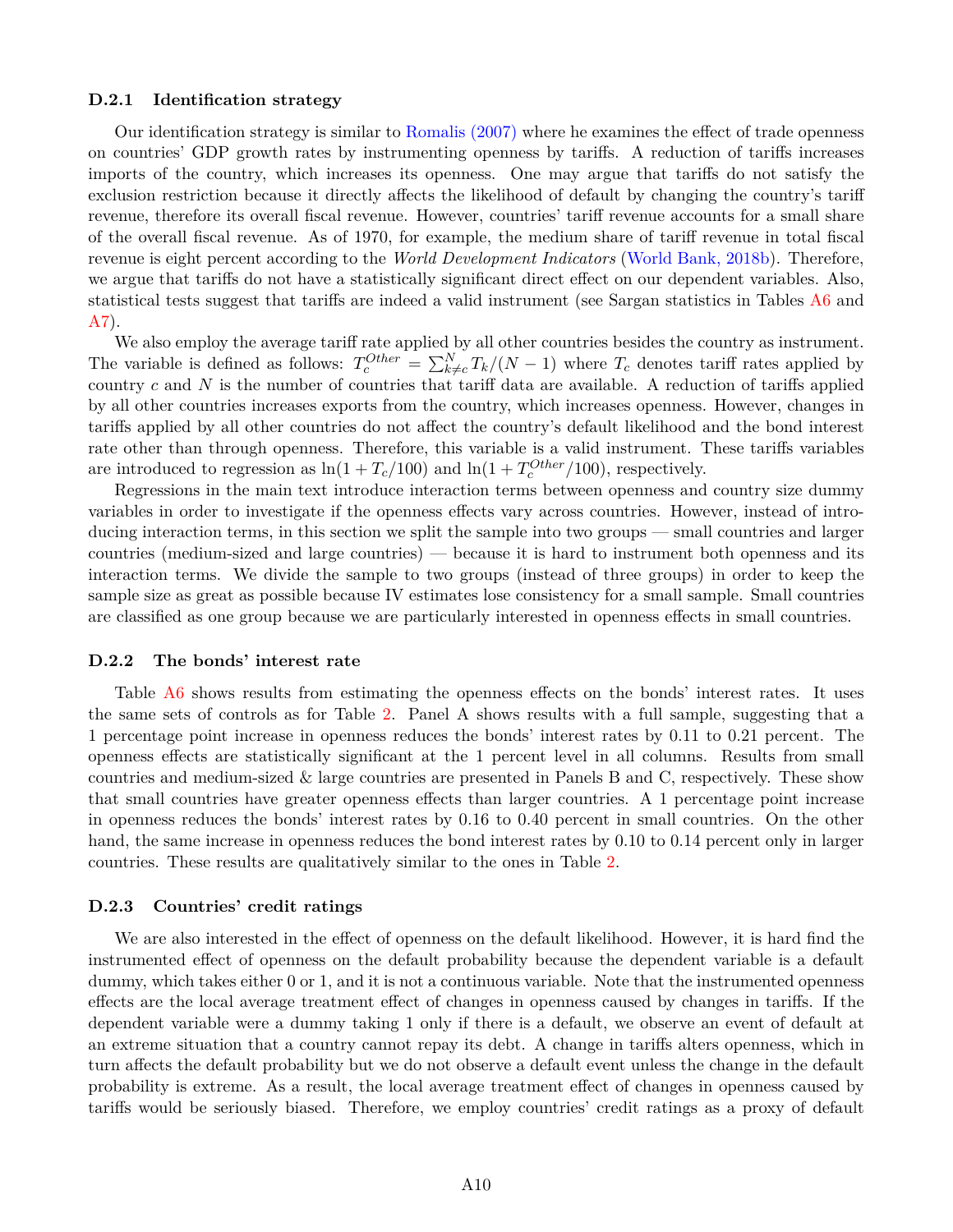probability. Data on credit ratings are retrieved from the *Institutional Investor Magazine*. It takes a value between 0 and 100 and a greater value means that its credit rating is better.

|                                    | (1)         | $\rm(2)$                                  | (3)                  | $\left( 4\right)$         |
|------------------------------------|-------------|-------------------------------------------|----------------------|---------------------------|
|                                    |             |                                           | Panel A: Full sample |                           |
| Openness                           | $-0.113***$ | $-0.133***$                               | $-0.142***$          | $-0.213***$               |
|                                    | (0.021)     | (0.027)                                   | (0.033)              | (0.064)                   |
| Observations                       | 1,051       | 698                                       | 668                  | 472                       |
| Countries                          | 69          | 46                                        | 44                   | 43                        |
| Cragg-Donald Wald F-stat.          | 10.58       | 15.76                                     | 13.14                | 2.71                      |
| Sargan stat.                       | 0.407       | 0.241                                     | 0.278                | 0.001                     |
| p-value of Sargan stat.            | 0.524       | 0.623                                     | 0.598                | 0.980                     |
|                                    |             | Panel B: Small countries                  |                      |                           |
| Openness                           | $-0.166***$ | $-0.160***$                               | $-0.157***$          | $-0.402**$                |
|                                    | (0.053)     | (0.051)                                   | (0.056)              | (0.188)                   |
| Observations                       | 255         | 202                                       | 201                  | 136                       |
| Countries                          | 17          | 13                                        | 13                   | 13                        |
| Cragg-Donald Wald $F\text{-stat.}$ | 48.87       | 33.32                                     | 21.89                | 9.15                      |
| Sargan stat.                       | 0.446       | 2.181                                     | 2.481                | 1.023                     |
| $p$ -value of Sargan stat.         | 0.504       | 0.140                                     | 0.115                | 0.312                     |
|                                    |             | Panel C: Medium-sized and large countries |                      |                           |
| Openness                           | $-0.094***$ | $-0.122***$                               | $-0.139***$          | $-0.128**$                |
|                                    | (0.021)     | (0.033)                                   | (0.041)              | (0.065)                   |
| Observations                       | 796         | 496                                       | 467                  | 336                       |
| Countries                          | 52          | 33                                        | 31                   | 30                        |
| Cragg-Donald Wald F-stat.          | 52.27       | 49.49                                     | 33.77                | 11.39                     |
| Sargan stat.                       | 0.153       | 0.000                                     | 0.005                | 0.060                     |
| p-value of Sargan stat.            | 0.695       | 0.988                                     | 0.942                | 0.806                     |
| Controls                           |             |                                           |                      |                           |
| Interest payments-to-GDP ratio     |             | X                                         | X                    | X                         |
| GDP growth rate                    |             |                                           | X                    | X                         |
| $ln(GDP$ per capita)               |             |                                           | X                    | $\boldsymbol{\mathrm{X}}$ |
| Debt-to-GDP ratio                  |             |                                           |                      | X                         |
| Inflation rate                     |             |                                           |                      | $\mathbf X$               |
| Default dummy                      |             |                                           |                      | X                         |

**Table A6: Openness effects on the bonds' interest rate for private creditors, 2SLS**

*Notes:* The table shows the effect of a 1 percentage point increase in openness on the bonds' interest rate for private creditors. Openness is instrumented by the tariff rate applied by a country and the average tariff rate applied by all other countries besides that country. All regressions include a constant term and country fixed effects. \*\*\*, \*\*, and \* indicate statistical significance at the 1%, 5%, and 10% level, respectively. Standard errors are in parentheses. See Appendix C for a list of these groups of countries.

Dependent variable  $=$  the bonds' interest rate for private creditors

Table A7 shows results from estimating regressions employing countries' credit ratings as the dependent variable. A greater openness raises the country's credit rating. Therefore, we expect positive coefficients for openness. Panel A describes results from using a full sample. It shows that a 1 percentage point increase in openness raises credit ratings by 0.74 to 0.95. The openness effects are statistically significant at the 1 percent level in all columns.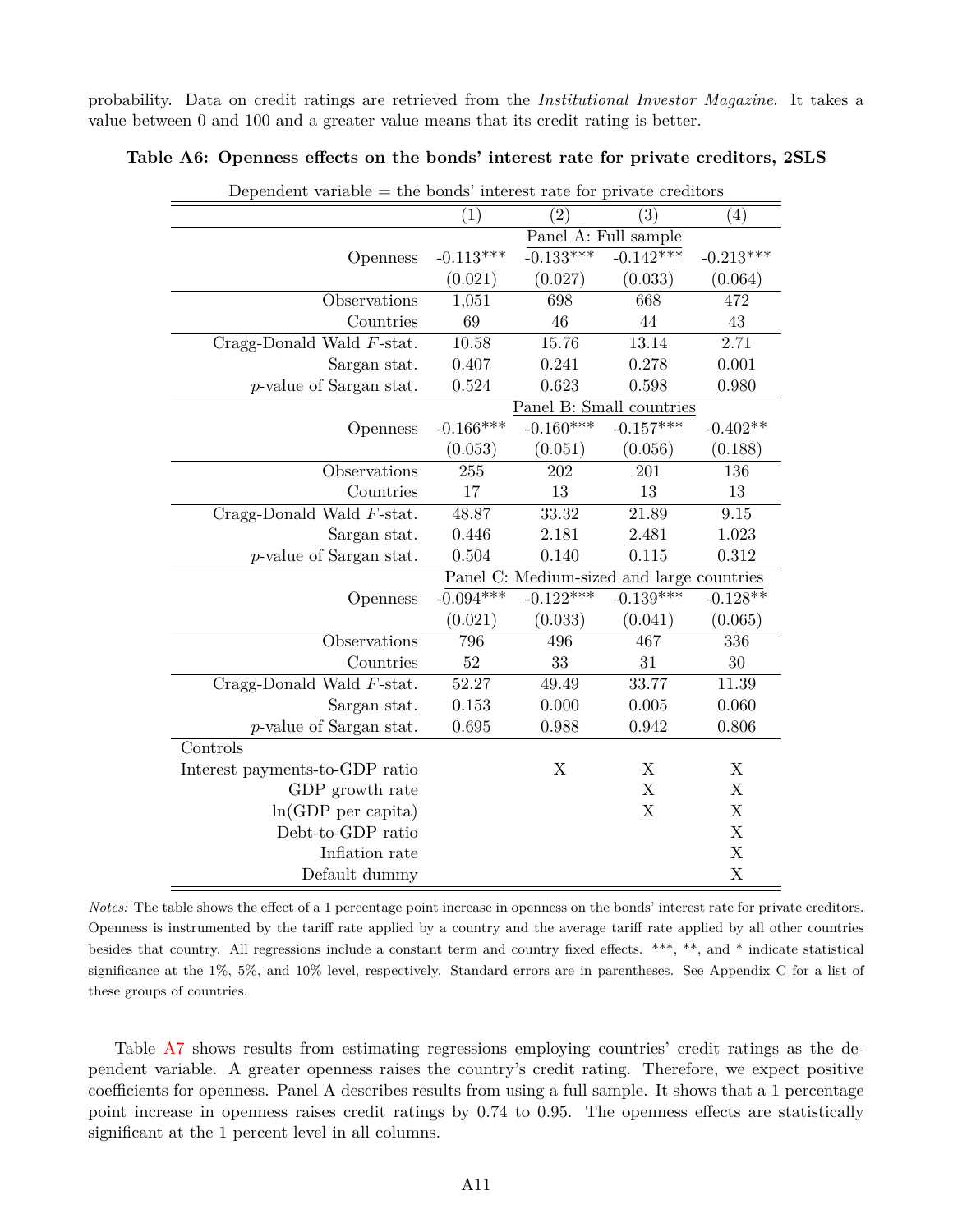Results from using small countries and medium-sized & large countries are presented in Panels B and C, respectively. These show that the openness effects are greater for small countries than larger countries. A 1 percentage point increase in openness raises credit ratings by 0.9 to 1.1 in small countries. On the other hand, the same increase in openness raises credit ratings by 0.56 to 0.89 only in larger countries. Overall, these results suggest the estimated effects of openness are consistent with the model's theoretical predictions.

| Dependent variable = credit ratings $(100 = \text{best}, \text{ and } 0 = \text{worst})$ |            |            |                                           |                           |
|------------------------------------------------------------------------------------------|------------|------------|-------------------------------------------|---------------------------|
|                                                                                          | (1)        | (2)        | (3)                                       | (4)                       |
|                                                                                          |            |            | Panel A: Full sample                      |                           |
| Openness                                                                                 | $0.737***$ | $0.954***$ | $0.800***$                                | $0.820***$                |
|                                                                                          | (0.063)    | (0.102)    | (0.111)                                   | (0.140)                   |
| Observations                                                                             | 1,327      | 943        | 922                                       | 905                       |
| Countries                                                                                | 107        | 77         | 74                                        | 74                        |
| Cragg-Donald Wald $F\text{-stat.}$                                                       | 85.30      | 53.37      | $35.\overline{21}$                        | 23.77                     |
| Sargan stat.                                                                             | 0.007      | 0.015      | 0.063                                     | 0.030                     |
| $p$ -value of Sargan stat.                                                               | 0.932      | 0.903      | 0.802                                     | 0.862                     |
|                                                                                          |            |            | Panel B: Small countries                  |                           |
| Openness                                                                                 | $0.906***$ | $1.145***$ | $1.047***$                                | $1.129***$                |
|                                                                                          | (0.204)    | (0.255)    | (0.275)                                   | (0.367)                   |
| Observations                                                                             | 363        | 299        | 299                                       | 289                       |
| Countries                                                                                | 29         | 24         | 24                                        | 24                        |
| Cragg-Donald Wald F-stat.                                                                | 12.58      | 10.08      | 7.68                                      | 4.94                      |
| Sargan stat.                                                                             | 0.003      | 0.042      | 0.026                                     | 0.045                     |
| p-value of Sargan stat.                                                                  | 0.955      | 0.838      | 0.871                                     | 0.833                     |
|                                                                                          |            |            | Panel C: Medium-sized and large countries |                           |
| Openness                                                                                 | $0.686***$ | $0.885***$ | $0.632***$                                | $0.560***$                |
|                                                                                          | (0.059)    | (0.103)    | (0.105)                                   | (0.116)                   |
| Observations                                                                             | 964        | 644        | 623                                       | 616                       |
| Countries                                                                                | 78         | 53         | 50                                        | $50\,$                    |
| Cragg-Donald Wald $F\text{-stat.}$                                                       | 85.98      | 49.73      | 30.62                                     | 22.67                     |
| Sargan stat.                                                                             | 0.048      | 0.492      | 0.405                                     | 0.471                     |
| p-value of Sargan stat.                                                                  | 0.827      | 0.483      | 0.524                                     | 0.493                     |
| Controls                                                                                 |            |            |                                           |                           |
| Interest payments-to-GDP ratio                                                           |            | X          | X                                         | X                         |
| GDP growth rate                                                                          |            |            | X                                         | $\boldsymbol{\mathrm{X}}$ |
| $ln(GDP$ per capita)                                                                     |            |            | X                                         | X                         |
| Debt-to-GDP ratio                                                                        |            |            |                                           | $\mathbf X$               |
| Inflation rate                                                                           |            |            |                                           | $\boldsymbol{\mathrm{X}}$ |
| Default dummy                                                                            |            |            |                                           | $\mathbf X$               |

## **Table A7: Openness effects on countries' credit ratings, 2SLS**

*Notes:* The table shows the effect of a 1 percentage point increase in openness on countries' credit ratings (100 = best, and  $0 =$  worst). Openness is instrumented by the tariff rate applied by a country and the average tariff rate applied by all other countries besides that country. All regressions include a constant term and country fixed effects. \*\*\*, \*\*, and \* indicate statistical significance at the 1%, 5%, and 10% level, respectively. Standard errors are in parentheses. See Appendix C for a list of these groups of countries.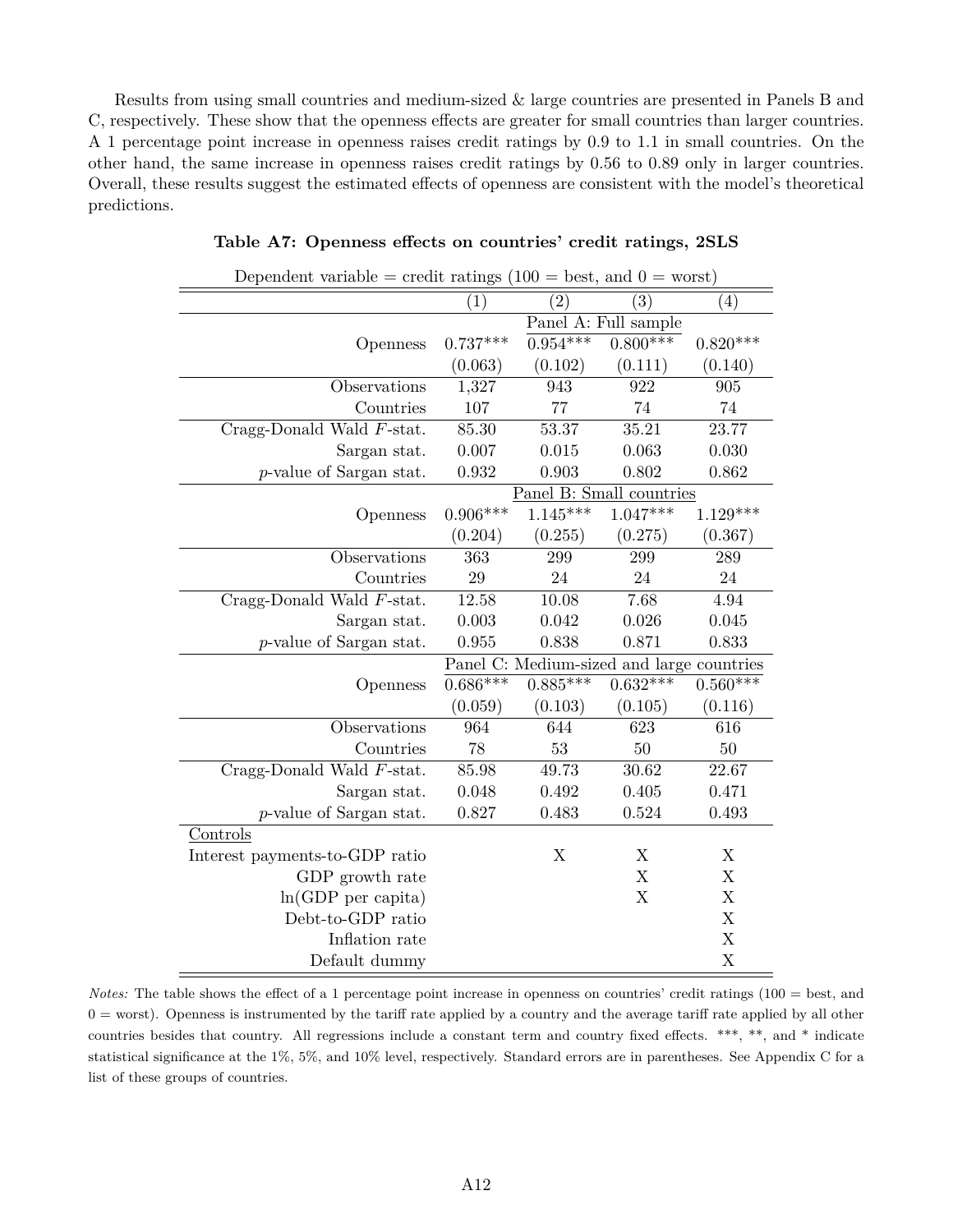# **E Default episodes**

| $\overline{\text{No}}$ .    | Country name (ISO)   | $\overline{\text{Year}}$ | No.              | Country name (ISO)  | Year            | $\overline{\text{No}}$ . | Country name (ISO)     | Year |
|-----------------------------|----------------------|--------------------------|------------------|---------------------|-----------------|--------------------------|------------------------|------|
| Asonuma and Trebesch (2016) |                      | $\overline{41}$          | Madagascar (MDG) | 1981                | $\overline{82}$ | Tanzania (TZA)           | 1981                   |      |
| $\,1$                       | Albania (ALB)        | 1991                     | 42               | Madagascar (MDG)    | 1982            | 83                       | Togo (TGO)             | 1987 |
| $\overline{2}$              | Algeria (DZA)        | 1993                     | 43               | Madagascar (MDG)    | 1985            | 84                       | Togo $(TGO)$           | 1991 |
| 3                           | Argentina (ARG)      | 1982                     | 44               | Madagascar (MDG)    | 1987            | 85                       | Turkey (TUR)           | 1976 |
| $\overline{4}$              | Argentina (ARG)      | 1988                     | $45\,$           | Malawi (MWI)        | 1987            | 86                       | Uganda (UGA)           | 1979 |
| $\bf 5$                     | Argentina (ARG)      | $2001\,$                 | 46               | Mauritania (MRT)    | 1992            | 87                       | Venezuela, RB (VEN)    | 1983 |
| 6                           | Bolivia (BOL)        | 1980                     | 47               | Moldova (MDA)       | 2001            | 88                       | Venezuela, RB (VEN)    | 1989 |
| 7                           | Bolivia (BOL)        | 1988                     | 48               | Morocco (MAR)       | 1983            | 89                       | Vietnam (VNM)          | 1982 |
| 8                           | Bosnia and H. (BIH)  | 1992                     | 49               | Mozambique (MOZ)    | 1983            | 90                       | Yemen, Rep. (YEM)      | 1983 |
| 9                           | Brazil (BRA)         | 1986                     | 50               | Nicaragua (NIC)     | 1978            | 91                       | Zaire (COD)            | 1975 |
| $10\,$                      | Brazil (BRA)         | 1989                     | $51\,$           | Nicaragua (NIC)     | 1983            | 92                       | Zaire (COD)            | 1982 |
| 11                          | Bulgaria (BGR)       | 1990                     | 52               | Nicaragua (NIC)     | 1985            | $\boldsymbol{93}$        | Zaire (COD)            | 1983 |
| 12                          | Cameroon (CMR)       | 1985                     | 53               | Niger (NER)         | 1986            | 94                       | Zaire (COD)            | 1984 |
| $13\,$                      | Congo, Rep. (COG)    | 1983                     | 54               | Nigeria (NGA)       | 1982            | $\rm 95$                 | Zaire (COD)            | 1985 |
| 14                          | Congo, Rep. (COG)    | 1988                     | $55\,$           | Nigeria (NGA)       | 1983            | 96                       | Zaire (COD)            | 1986 |
| $15\,$                      | Costa Rica (CRI)     | $1981\,$                 | 56               | Nigeria (NGA)       | 1986            | 97                       | Zaire (COD)            | 1987 |
| 16                          | Costa Rica (CRI)     | 1984                     | 57               | Nigeria (NGA)       | 1987            | $98\,$                   | Zambia (ZMB)           | 1983 |
| 17                          | Costa Rica (CRI)     | 1986                     | $58\,$           | Nigeria (NGA)       | 1989            |                          | De Paoli et al. (2006) |      |
| 18                          | Cote d'Ivoire (CIV)  | 1983                     | $59\,$           | Pakistan (PAK)      | 1998            | $\mathbf{1}$             | Albania (ALB)          | 1991 |
| 19                          | Cote d'Ivoire (CIV)  | $2000\,$                 | 60               | Panama (PAN)        | 1987            | $\sqrt{2}$               | Argentina (ARG)        | 1983 |
| $20\,$                      | Croatia (HRV)        | 1992                     | $61\,$           | Paraguay (PRY)      | 1986            | $\sqrt{3}$               | Bulgaria (BGR)         | 1991 |
| 21                          | Dominican Rep. (DOM) | 1982                     | 62               | Peru (PER)          | 1984            | $\,4\,$                  | Bolivia (BOL)          | 1982 |
| 22                          | Dominican Rep. (DOM) | 1987                     | 63               | Philippines (PHL)   | 1983            | $\bf 5$                  | Brazil (BRA)           | 1983 |
| 23                          | Dominican Rep. (DOM) | 2004                     | 64               | Poland (POL)        | 1981            | $\,6$                    | Chile (CHL)            | 1983 |
| 24                          | Ecuador (ECU)        | 1986                     | 65               | Poland (POL)        | 1982            | $\overline{7}$           | Cote d'Ivoire (CIV)    | 1987 |
| $25\,$                      | Ecuador (ECU)        | 1999                     | 66               | Poland (POL)        | 1983            | $8\,$                    | Congo, D.R. (COD)      | 1970 |
| 26                          | Ecuador (ECU)        | 2008                     | 67               | Poland (POL)        | 1986            | $\boldsymbol{9}$         | Congo, D.R. (COD)      | 1983 |
| 27                          | Ethopia (ETH)        | 1990                     | 68               | Poland (POL)        | 1988            | $10\,$                   | Costa Rica (CRI)       | 1985 |
| 28                          | Gabon (GAB)          | 1986                     | 69               | Poland (POL)        | 1989            | 11                       | Dominican R. (DOM)     | 1984 |
| $\,29$                      | Gabon (GAB)          | 1989                     | 70               | Romania (ROU)       | 1981            | 12                       | Algeria (DZA)          | 1994 |
| $30\,$                      | Gambia, The (GMB)    | 1984                     | $71\,$           | Russia (RUS)        | 1991            | 13                       | Ecuador (ECU)          | 1987 |
| $31\,$                      | Guinea (GIN)         | 1985                     | 72               | Russia (RUS)        | 1998            | 14                       | Georgia (GEO)          | 1994 |
| 32                          | Guinea (GIN)         | $1991\,$                 | 73               | Russia (RUS)        | 1999            | 15                       | Grenada (GRD)          | 1987 |
| $33\,$                      | Honduras (HND)       | 1981                     | 74               | Sao Tome & P. (STP) | 1984            | 16                       | Guatemala (GTM)        | 1985 |
| 34                          | Honduras (HND)       | 1990                     | 75               | Senegal (SEN)       | 1981            | 17                       | Guyana (GUY)           | 1979 |
| 35                          | Iraq $(IRQ)$         | 1986                     | 76               | Senegal (SEN)       | 1992            | $18\,$                   | Haiti (HTI)            | 1983 |
| 36                          | Jamaica (JAM)        | 1990                     | $77\,$           | Serbia and M. (SRB) | 1992            | $19\,$                   | Indonesia (IDN)        | 1998 |
| 37                          | Jordan (JOR)         | 1989                     | 78               | Seychelles (SYC)    | 2008            | $20\,$                   | Jordan (JOR)           | 1989 |
| 38                          | Kenya (KEN)          | 1992                     | 79               | Sierra Leone (SLE)  | 1980            | 21                       | Sri Lanka (LKA)        | 1990 |
| 39                          | Liberia (LBR)        | 1980                     | 80               | Slovenia (SVN)      | 1992            | 22                       | Morocco (MAR)          | 1983 |
| 40                          | Macedonia (MKD)      | 1992                     | $81\,$           | Sudan (SDN)         | 1975            | 23                       | Mexico (MEX)           | 1982 |

**Table A8: Default episodes**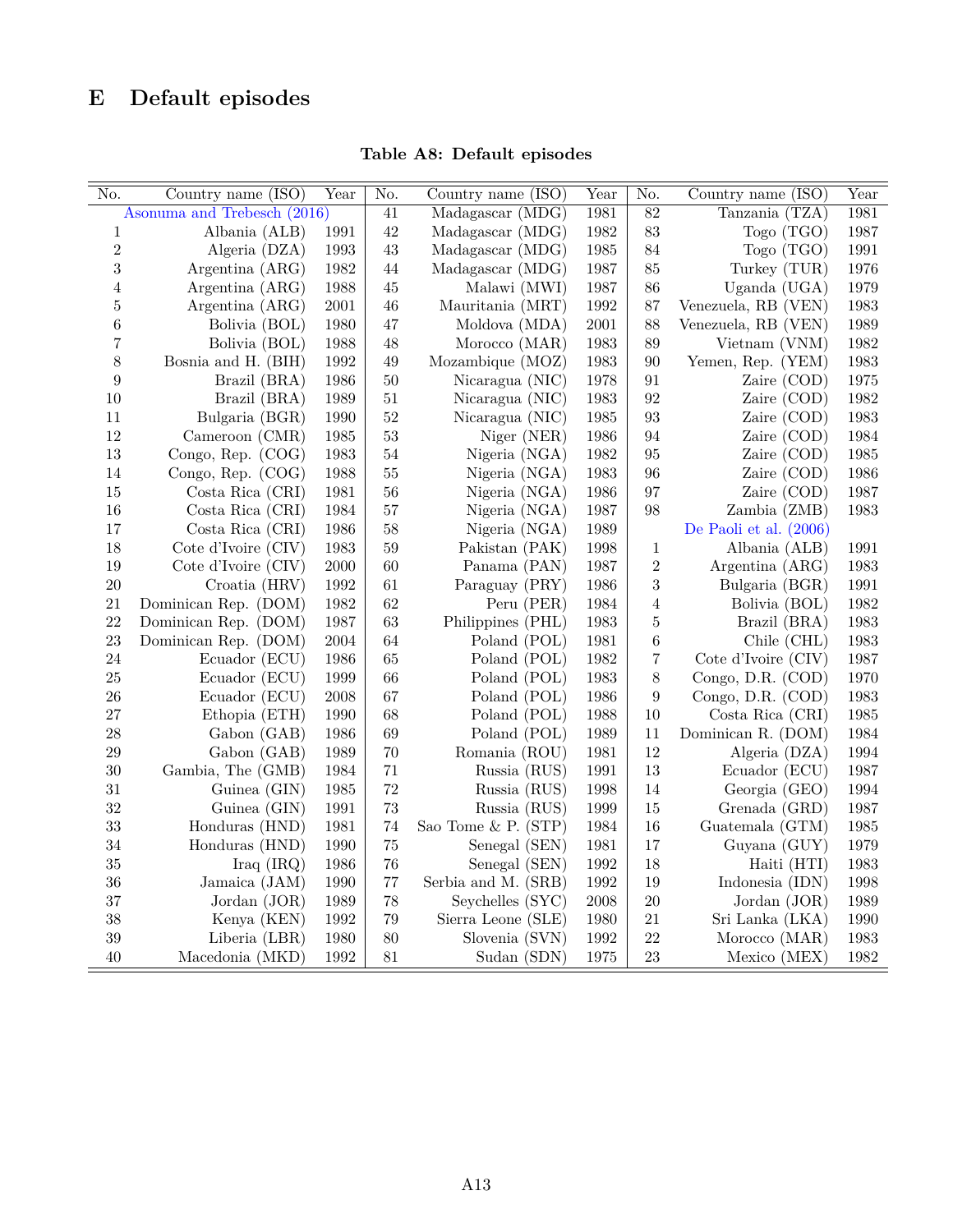| $\overline{\text{No}}$ . | Country name $(ISO)$               | Year | $\overline{\text{No}}$ . | Country name $(\overline{\text{ISO}})$ | Year     | $\overline{\text{No}}$ . | Country name (ISO)  | Year     |
|--------------------------|------------------------------------|------|--------------------------|----------------------------------------|----------|--------------------------|---------------------|----------|
| $\overline{24}$          | Nigeria (NGA)                      | 1987 | $\overline{27}$          | Kenya (KEN)                            | 1990     | $\overline{13}$          | Cote d'Ivoire (CIV) | 1983     |
| $25\,$                   | Nicaragua (NIC)                    | 1978 | 28                       | Korea, Rep. (KOR)                      | 1998     | 14                       | Cote d'Ivoire (CIV) | $2000\,$ |
| $26\,$                   | Nicaragua (NIC)                    | 1985 | 29                       | Sri Lanka (LKA)                        | 1992     | $15\,$                   | Cameroon CMR)       | 1985     |
| 27                       | Panama (PAN)                       | 1987 | 30                       | Lesotho $(LSO)$                        | 1990     | 16                       | Congo, D.R. (COD)   | 1976     |
| $\sqrt{28}$              | Peru (PER)                         | 1983 | $31\,$                   | Morocco (MAR                           | 1985     | 17                       | Congo, Rep. (COG)   | 1983     |
| $\,29$                   | Philippines (PHL)                  | 1984 | $32\,$                   | Madagascar (MDG)                       | 1990     | 18                       | Costa Rica (CRI)    | 1981     |
| $30\,$                   | Paraguay (PRY)                     | 1983 | 33                       | Mexico (MEX)                           | 1982     | 19                       | Dominican R. (DOM)  | 1982     |
| 31                       | Russia (RUS)                       | 1990 | $34\,$                   | Malawi (MWI)                           | 1982     | 20                       | Algeria (DZA)       | 1991     |
| 32                       | Syria (SYR)                        | 1986 | 35                       | Malawi (MWI)                           | 1987     | 21                       | Ecuador (ECU)       | 1982     |
| 33                       | Togo(TGO)                          | 1978 | 36                       | Niger (NER)                            | 1984     | 22                       | Ecuador (ECU)       | 1999     |
| $34\,$                   | Togo (TGO)                         | 1991 | 37                       | Nigeria (NGA)                          | 1972     | 23                       | Gabon (GAB)         | 1986     |
| $35\,$                   | Trinidad and T. (TTO)              | 1989 | 38                       | Nigeria (NGA)                          | 1986     | 24                       | Gabon (GAB)         | 1999     |
| $36\,$                   | Venezuela (VEN)                    | 1984 | $39\,$                   | Nicaragua (NIC)                        | 1978     | 25                       | Ghana (GHA)         | 1987     |
| 37                       | Zambia (ZMB)                       | 1981 | $40\,$                   | Panama (PAN)                           | 1987     | ${\bf 26}$               | Guinea (GIN)        | 1986     |
|                          | Detragiache and Spilimbergo (2001) |      | $41\,$                   | Peru (PER)                             | 1983     | 27                       | Guinea (GIN)        | 1991     |
| 1                        | Argentina (ARG)                    | 1983 | $42\,$                   | Philippines (PHL)                      | 1984     | 28                       | Gambia, The (GMB)   | 1986     |
| $\,2$                    | Burundi (BDI)                      | 1986 | $43\,$                   | Paraguay (PRY)                         | 1984     | 29                       | Guinea-Bissau (GNB) | 1983     |
| $\sqrt{3}$               | Burkina Faso (BFA)                 | 1986 | $44\,$                   | Sudan (SDN)                            | 1976     | 30                       | Guatemala (GTM)     | 1986     |
| 4                        | Bangladesh (BGD)                   | 1978 | $45\,$                   | Senegal (SEN)                          | 1984     | 31                       | Guatemala (GTM)     | 1989     |
| $\overline{5}$           | Bangladesh (BGD)                   | 1991 | $46\,$                   | Senegal (SEN)                          | 1989     | 32                       | Guyana (GUY)        | 1979     |
| 6                        | Brazil (BRA)                       | 1983 | 47                       | Sierra Leone (SLE)                     | 1972     | 33                       | Guyana (GUY)        | 1982     |
| $\overline{7}$           | Chile (CHL)                        | 1973 | $48\,$                   | El Salvador (SLV)                      | 1984     | 34                       | Honduras (HND)      | 1981     |
| $8\,$                    | Chile (CHL)                        | 1983 | $49\,$                   | El Salvador (SLV)                      | 1995     | $35\,$                   | Haiti (HTI)         | 1982     |
| $\boldsymbol{9}$         | Cote d'Ivoire (CIV)                | 1987 | $50\,$                   | Thailand (THA)                         | 1998     | 36                       | Indonesia (IDN)     | 1998     |
| 10                       | Cameroon (CMR)                     | 1979 | $51\,$                   | Trinidad and T. (TTO)                  | 1988     | 37                       | Jamaica (JAM)       | 1978     |
| 11                       | Cameroon (CMR)                     | 1985 | $52\,$                   | Tunisia (TUN)                          | 1991     | 38                       | Jamaica (JAM)       | 1981     |
| $12\,$                   | Congo, D.R. (COD)                  | 1975 | $53\,$                   | Venezuela (VEN)                        | 1984     | 39                       | Jamaica (JAM)       | 1987     |
| 13                       | Colombia (COL)                     | 1985 | 54                       | Zambia (ZMB)                           | 1978     | 40                       | Jordan (JOR)        | 1989     |
| $14\,$                   | Costa Rica (CRI)                   | 1981 |                          | Kuvshinov and Zimmermann (2017)        |          | $41\,$                   | Kenya (KEN)         | 1994     |
| $15\,$                   | Dominican R. (DOM)                 | 1976 | $\mathbf 1$              | Argentina (ARG)                        | 1982     | 42                       | Kenya (KEN)         | $2000\,$ |
| $16\,$                   | Dominican R. (DOM)                 | 1982 | $\,2$                    | Argentina (ARG)                        | 1989     | 43                       | Liberia (LBR)       | 1981     |
| $17\,$                   | Algeria (DZA)                      | 1991 | $\sqrt{3}$               | Argentina (ARG)                        | $2001\,$ | 44                       | Morocco (MAR)       | 1983     |
| $18\,$                   | Ecuador (ECU)                      | 1983 | $\overline{4}$           | Burkina Faso (BFA)                     | 1983     | $45\,$                   | Morocco (MAR)       | 1986     |
| 19                       | Egypt (EGY)                        | 1986 | $\bf 5$                  | Bulgaria (BGR)                         | 1990     | 46                       | Moldova (MDA)       | 1998     |
| $20\,$                   | Ethiopia (ETH)                     | 1987 | $\,6$                    | Bolivia (BOL)                          | 1980     | 47                       | Madagascar (MDG)    | 1981     |
| 21                       | Guatemala (GTM)                    | 1985 | $\overline{7}$           | Bolivia (BOL)                          | 1986     | 48                       | Mexico (MEX)        | 1982     |
| 22                       | Honduras (HND)                     | 1976 | 8                        | Bolivia (BOL)                          | 1989     | 49                       | Myanmar (MMR)       | 1997     |
| $23\,$                   | Honduras (HND)                     | 1983 | 9                        | Brazil (BRA)                           | 1983     | $50\,$                   | Mauritania (MRT)    | 1992     |
| 24                       | Haiti (HTI)                        | 1983 | $10\,$                   | Central Af. Rep. (CAF)                 | 1981     | $51\,$                   | Malawi (MWI)        | 1982     |
| $25\,$                   | Indonesia (IDN)                    | 1998 | 11                       | Central Af. Rep. (CAF)                 | 1983     | $52\,$                   | Malawi (MWI)        | 1988     |
| 26                       | Jordan (JOR)                       | 1989 | 12                       | Chile (CHL)                            | 1983     | 53                       | Niger (NER)         | 1983     |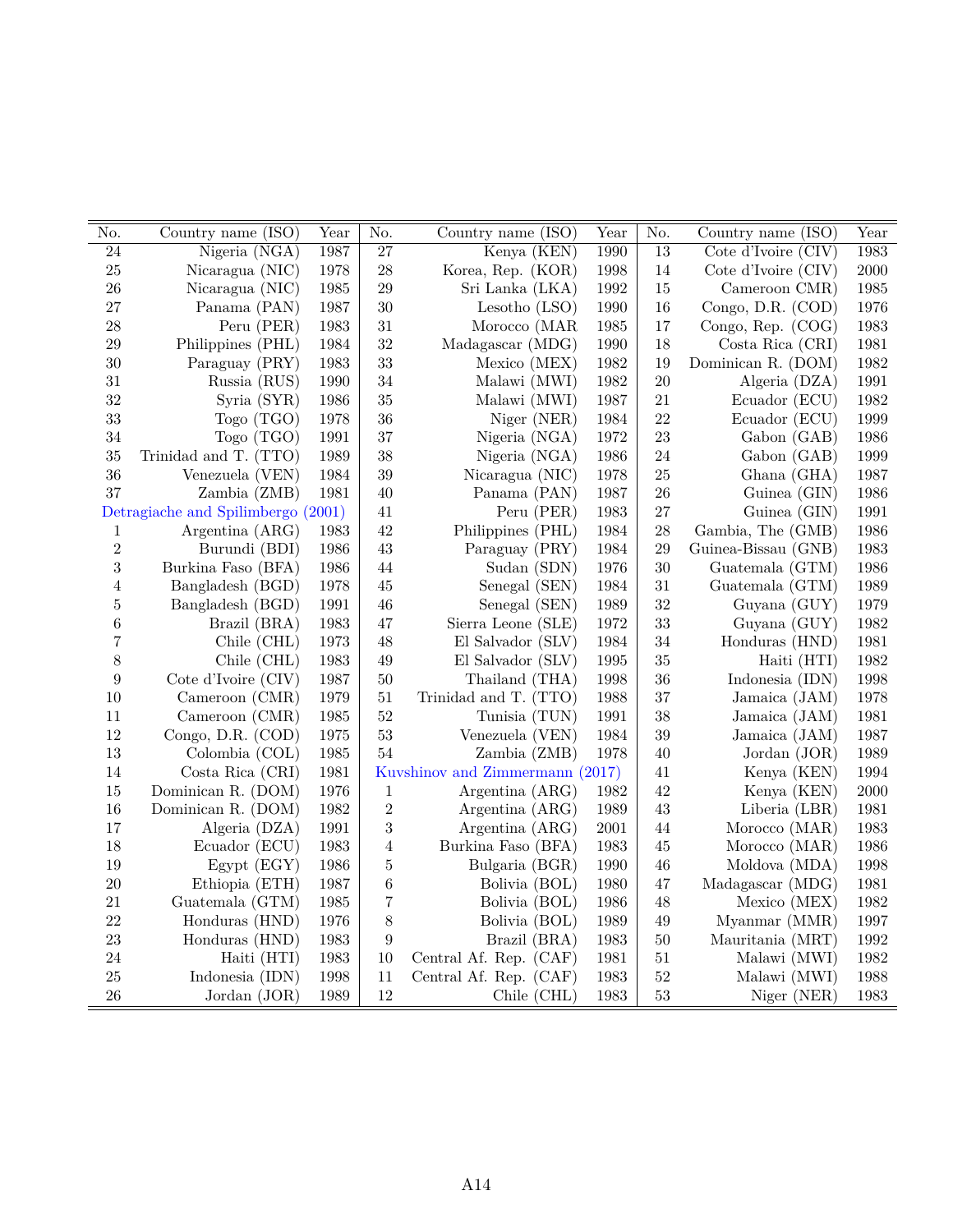| No.              | Country name $(\overline{\text{ISO}})$ | Year     | No.              | Country name $(\overline{\mathrm{ISO}})$ | Year       | No.             | Country name $(\overline{\mathrm{ISO}})$ | Year       |
|------------------|----------------------------------------|----------|------------------|------------------------------------------|------------|-----------------|------------------------------------------|------------|
| $\overline{54}$  | Nigeria (NGA)                          | 1982     | $\overline{4}$   | Dominican R. (DOM)                       | 1982       | $\overline{23}$ | Guinea $(GIN)$                           | 1985       |
| $55\,$           | Nigeria (NGA)                          | $2001\,$ | $\bf 5$          | Dominican R. (DOM)                       | 1999       | 24              | Gambia, The (GMB)                        | 1986       |
| $56\,$           | Nicaragua (NIC)                        | 1979     | $\,6\,$          | Ecuador (ECU)                            | 1999       | 25              | Grenada (GRD)                            | 2004       |
| $57\,$           | Pakistan (PAK)                         | 1998     | $\overline{7}$   | Indonesia (IDN)                          | 1998       | 26              | Guyana (GUY)                             | 1982       |
| $58\,$           | Panama (PAN)                           | 1983     | $8\,$            | Mexico (MEX)                             | 1982       | 27              | Honduras (HND)                           | 1981       |
| $59\,$           | Panama (PAN)                           | 1987     | $\boldsymbol{9}$ | Nigeria (NGA)                            | 1983       | 28              | Indonesia (IDN)                          | 1999       |
| 60               | Peru (PER)                             | 1976     | 10               | Nigeria (NGA)                            | 1986       | 29              | Iran $(IRN)$                             | 1992       |
| 61               | Peru (PER)                             | 1978     | $11\,$           | Pakistan (PAK)                           | 1997       | $30\,$          | Jamaica (JAM)                            | 1978       |
| 62               | Peru (PER)                             | 1980     | 12               | Peru (PER)                               | 1980       | $31\,$          | Jordan (JOR)                             | 1989       |
| 63               | Peru (PER)                             | 1984     | $13\,$           | Peru (PER)                               | 1983       | 32              | Liberia (LBR)                            | 1980       |
| $64\,$           | Philippines (PHL)                      | 1983     | $14\,$           | Philippines (PHL)                        | 1983       | $33\,$          | Morocco (MAR)                            | 1983       |
| 65               | Paraguay (PRY)                         | 1986     | 15               | Russia (RUS)                             | 1991       | $34\,$          | Moldova (MDA)                            | $\,2002\,$ |
| 66               | Romania (ROU)                          | 1981     | $16\,$           | Russia (RUS)                             | 1998       | $35\,$          | Madagascar (MDG)                         | 1981       |
| 67               | Romania (ROU)                          | 1986     | 17               | Ukraine (UKR)                            | 1998       | 36              | Mexico (MEX)                             | 1982       |
| 68               | Russia (RUS)                           | 1998     | $18\,$           | Uruguay (URY)                            | 1990       | 37              | Mozambique (MOZ)                         | 1984       |
| 69               | Sudan (SDN)                            | 1979     | 19               | Uruguay (URY)                            | $\,2003\,$ | 38              | Malawi (MWI)                             | 1982       |
| 70               | Senegal (SEN)                          | 1981     | $20\,$           | South Africa (ZAF)                       | 1985       | 39              | Nicaragua (NIC)                          | 1980       |
| $71\,$           | Senegal (SEN)                          | 1990     | 21               | South Africa (ZAF)                       | 1989       | $40\,$          | Panama (PAN)                             | 1983       |
| 72               | Senegal (SEN)                          | 1992     |                  | Laeven and Valencia (2008)               |            | 41              | Peru (PER)                               | 1978       |
| 73               | Sierra Leone (SLE)                     | 1983     | $\mathbf{1}$     | Angola (AGO)                             | 1988       | 42              | Philippines (PHL)                        | 1983       |
| $74\,$           | Sierra Leone (SLE)                     | 1986     | $\sqrt{2}$       | Albania (ALB)                            | 1990       | $43\,$          | Poland (POL)                             | 1981       |
| $75\,$           | Togo (TGO)                             | 1979     | $\overline{3}$   | Argentina (ARG)                          | 1982       | $44\,$          | Paraguay (PRY)                           | 1982       |
| 76               | Togo (TGO)                             | 1982     | $\sqrt{4}$       | Argentina (ARG)                          | $2001\,$   | $45\,$          | Romania (ROU)                            | 1982       |
| $77\,$           | Togo (TGO)                             | 1988     | $\bf 5$          | Bulgaria (BGR)                           | 1990       | $46\,$          | Russia (RUS)                             | 1998       |
| $78\,$           | Togo (TGO)                             | 1991     | $\,6\,$          | Bolivia (BOL)                            | 1980       | 47              | Sudan (SDN)                              | 1979       |
| $79\,$           | Turkey (TUR)                           | 1978     | $\overline{7}$   | Brazil (BRA)                             | 1983       | 48              | Senegal (SEN)                            | 1981       |
| 80               | Turkey (TUR)                           | 1982     | $8\,$            | Chile (CHL)                              | 1983       | $49\,$          | Sierra Leone (SLE)                       | 1977       |
| $81\,$           | Tanzania (TZA)                         | 1984     | $\boldsymbol{9}$ | Cote d'Ivoire (CIV)                      | 1984       | $50\,$          | Togo $(TGO)$                             | 1979       |
| 82               | Uganda $(UGA)$                         | 1980     | 10               | Cote d'Ivoire (CIV)                      | 2001       | 51              | Trinidad and T. (TTO)                    | 1989       |
| 83               | Ukraine (UKR)                          | 1998     | $11\,$           | Cameroon (CMR)                           | 1989       | 52              | Turkey (TUR)                             | 1978       |
| 84               | Uruguay (URY)                          | 1983     | 12               | Congo, D.R. (COD)                        | 1976       | 53              | Tanzania (TZA)                           | 1984       |
| 85               | Uruguay (URY)                          | 1987     | $13\,$           | Congo, Rep. (COG)                        | 1986       | $54\,$          | Uganda $(UGA)$                           | 1981       |
| 86               | Uruguay (URY)                          | 1990     | 14               | Costa Rica (CRI)                         | 1981       | 55              | Ukraine (UKR)                            | 1998       |
| 87               | Venezuela (VEN)                        | 1983     | $15\,$           | Dominica (DMA)                           | 2002       | 56              | Uruguay (URY)                            | 1983       |
| 88               | Venezuela (VEN)                        | 1990     | $16\,$           | Dominican R. (DOM)                       | $1982\,$   | 57              | Uruguay (URY)                            | $2002\,$   |
| 89               | Zambia (ZMB)                           | 1983     | $17\,$           | Dominican R. (DOM)                       | $\,2003\,$ | 58              | Venezuela (VEN)                          | 1982       |
| 90               | Zimbabwe (ZWE)                         | 2000     | 18               | Ecuador (ECU)                            | 1982       | $59\,$          | Vietnam (VNM)                            | 1985       |
|                  | Levy-Yeyati and Panizza (2011)         |          | 19               | Ecuador (ECU)                            | 1989       | 60              | South Africa (ZAF)                       | 1985       |
| 1                | Argentina (ARG)                        | 1982     | $20\,$           | Egypt (EGY)                              | 1984       | 61              | Zambia (ZMB)                             | 1983       |
| $\boldsymbol{2}$ | Argentina (ARG)                        | 2001     | $21\,$           | Gabon (GAB)                              | 1986       |                 |                                          |            |
| $\sqrt{3}$       | Chile (CHL)                            | 1983     | 22               | Gabon (GAB)                              | 2002       |                 |                                          |            |